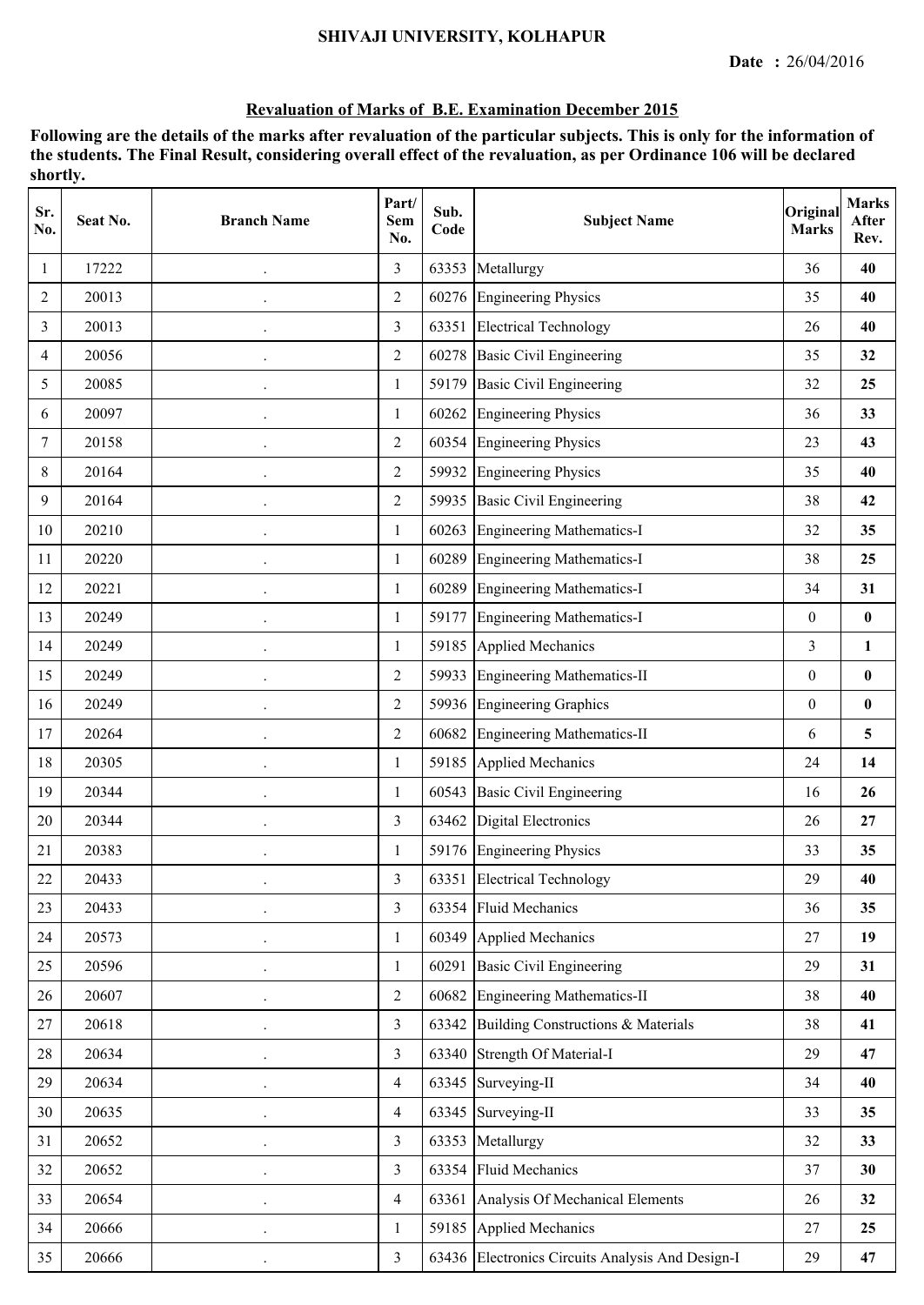| Sr.<br>No. | Seat No. | <b>Branch Name</b>   | Part/<br><b>Sem</b><br>No. | Sub.<br>Code | <b>Subject Name</b>                          | Original<br><b>Marks</b> | <b>Marks</b><br>After<br>Rev. |
|------------|----------|----------------------|----------------------------|--------------|----------------------------------------------|--------------------------|-------------------------------|
| 36         | 20666    |                      | 3                          | 63437        | Analog Communication                         | 19                       | 33                            |
| 37         | 20711    |                      | $\overline{3}$             | 63339        | Surveying-I                                  | 33                       | 49                            |
| 38         | 20711    |                      | 3                          | 63341        | Fluid Mech-I                                 | 31                       | 32                            |
| 39         | 20716    |                      | 3                          | 63339        | Surveying-I                                  | 27                       | 36                            |
| 40         | 20716    |                      | 3                          | 63341        | Fluid Mech-I                                 | 29                       | 43                            |
| 41         | 20719    |                      | $\overline{3}$             | 63341        | Fluid Mech-I                                 | 33                       | 40                            |
| 42         | 20727    |                      | 3                          | 63354        | <b>Fluid Mechanics</b>                       | 21                       | 22                            |
| 43         | 20733    |                      | 3                          | 63351        | <b>Electrical Technology</b>                 | 26                       | 32                            |
| 44         | 20748    |                      | 3                          | 63354        | <b>Fluid Mechanics</b>                       | 33                       | 32                            |
| 45         | 20794    |                      | $\overline{2}$             | 60381        | Engineering Mathematics-II                   | 29                       | 28                            |
| 46         | 20833    |                      | 3                          | 63339        | Surveying-I                                  | 32                       | 34                            |
| 47         | 20835    |                      | $\overline{2}$             |              | 59176 Engineering Physics                    | 32                       | 41                            |
| 48         | 20835    |                      | 3                          |              | 63340 Strength Of Material-I                 | 26                       | 30                            |
| 49         | 20838    |                      | 3                          | 63338        | <b>Engineering Maths-III</b>                 | 37                       | 40                            |
| 50         | 20839    |                      | 3                          | 63341        | Fluid Mech-I                                 | 34                       | 43                            |
| 51         | 20841    |                      | $\overline{4}$             | 63347        | Fluid Mechanics-II                           | 37                       | 42                            |
| 52         | 20843    |                      | 3                          | 42654        | <b>Engineering Mathematics-III</b>           | 25                       | 30                            |
| 53         | 20843    |                      | $\overline{4}$             |              | 43586 Structural Mechanics-II                | 15                       | 25                            |
| 54         | 20844    | $\ddot{\phantom{a}}$ | $\overline{4}$             | 63344        | <b>Structural Mechanics</b>                  | 35                       | 42                            |
| 55         | 20853    |                      | 1                          |              | 40904 Applied Mechanics                      | 29                       | 30                            |
| 56         | 20867    |                      | 3                          |              | 63352 Applied Thermodynamics                 | 34                       | 33                            |
| 57         | 20867    |                      | 3                          |              | 63353 Metallurgy                             | 28                       | 36                            |
| 58         | 20874    |                      | 3                          | 63437        | Analog Communication                         | 34                       | 43                            |
| 59         | 20880    |                      | $\overline{4}$             |              | 63442 Data Structures And Algorithms         | 37                       | 40                            |
| 60         | 20892    |                      | $\overline{2}$             | 60363        | <b>Applied Mechanics</b>                     | 29                       | 33                            |
| 61         | 20915    |                      | $\overline{3}$             |              | 63500 Engineering Mathematics-III            | 29                       | 32                            |
| 62         | 20915    |                      | $\overline{3}$             |              | 63501 Environmental Chemistry & Microbiology | 33                       | 34                            |
| 63         | 20924    |                      | $\mathbf{1}$               |              | 41036 Engineering Mathematics-I              | 29                       | 27                            |
| 64         | 20947    |                      | $\overline{2}$             |              | 59185 Applied Mechanics                      | 28                       | 31                            |
| 65         | 20950    |                      | $\overline{3}$             |              | 63448 Macromolecules And Biomembranes        | 34                       | 42                            |
| 66         | 20984    |                      | $\mathbf{1}$               |              | 60315 Engineering Mathematics-I              | 32                       | 33                            |
| 67         | 21006    |                      | $\overline{3}$             |              | 63437 Analog Communication                   | 36                       | 40                            |
| 68         | 21034    |                      | $\mathbf{1}$               |              | 60514 Basic Electrical Engineering           | $10\,$                   | 11                            |
| 69         | 21074    |                      | $\overline{3}$             |              | 63340 Strength Of Material-I                 | 31                       | 26                            |
| $70\,$     | 21075    |                      | $\overline{3}$             |              | 63341 Fluid Mech-I                           | 28                       | 45                            |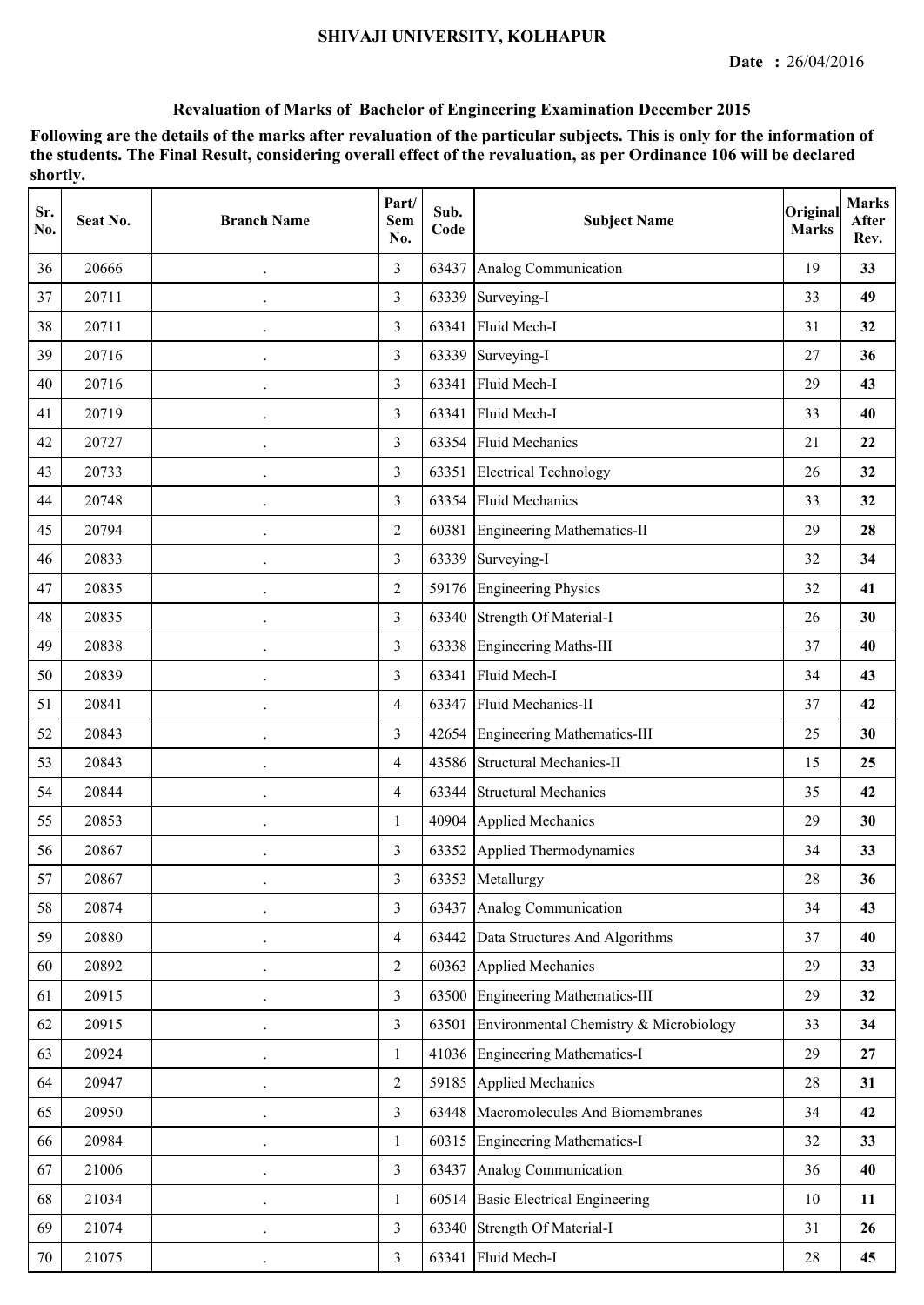| Sr.<br>No. | Seat No. | <b>Branch Name</b>   | Part/<br>Sem<br>No. | Sub.<br>Code | <b>Subject Name</b>                                          | Original<br><b>Marks</b> | <b>Marks</b><br>After<br>Rev. |
|------------|----------|----------------------|---------------------|--------------|--------------------------------------------------------------|--------------------------|-------------------------------|
| 71         | 21090    |                      | 3                   | 42660        | <b>Engineering Mathematics -III</b>                          | 21                       | 19                            |
| 72         | 21097    |                      | $\overline{2}$      | 41419        | <b>BASIC CIVIL ENGINEERING</b>                               | 28                       | 25                            |
| 73         | 21097    | $\hat{\phantom{a}}$  | 3                   |              | 63352 Applied Thermodynamics                                 | 28                       | 24                            |
| 74         | 21097    |                      | $\overline{3}$      |              | 63354 Fluid Mechanics                                        | 28                       | 23                            |
| 75         | 21098    |                      | 3                   |              | 63350 Engineering Mathematics-III                            | 26                       | 16                            |
| 76         | 21114    |                      | $\mathbf{1}$        | 40986        | <b>Engineering Physics</b>                                   | 14                       | 27                            |
| 77         | 21117    |                      | 1                   | 60349        | <b>Applied Mechanics</b>                                     | 24                       | 37                            |
| 78         | 21118    |                      | $\overline{2}$      | 63525        | <b>ENGINEERING MATHEMATICS-II</b>                            | 32                       | 33                            |
| 79         | 21126    |                      | 1                   | 59177        | <b>Engineering Mathematics-I</b>                             | 29                       | 27                            |
| 80         | 21144    |                      | $\overline{2}$      | 60564        | <b>Applied Mechanics</b>                                     | 23                       | 28                            |
| 81         | 21147    |                      | 3                   |              | 63338 Engineering Maths-III                                  | 35                       | 42                            |
| 82         | 21147    | $\ddot{\phantom{0}}$ | 3                   |              | 63340 Strength Of Material-I                                 | 38                       | 32                            |
| 83         | 21153    |                      | 3                   |              | 63340 Strength Of Material-I                                 | 28                       | 30                            |
| 84         | 21156    |                      | $\overline{3}$      |              | 63338 Engineering Maths-III                                  | 31                       | 35                            |
| 85         | 21158    |                      | 3                   | 63338        | <b>Engineering Maths-III</b>                                 | 14                       | 14                            |
| 86         | 21158    |                      | 3                   | 63339        | Surveying-I                                                  | 32                       | 40                            |
| 87         | 21187    |                      | 3                   | 63354        | <b>Fluid Mechanics</b>                                       | 27                       | 30                            |
| 88         | 21190    |                      | $\overline{4}$      | 63363        | Theory Of Machines-I                                         | 26                       | 42                            |
| 89         | 21192    | $\hat{\phantom{a}}$  | $\overline{4}$      |              | 63362 Fluid And Turbo Machinery                              | 29                       | 34                            |
| 90         | 21194    | $\ddot{\phantom{0}}$ | $\overline{4}$      |              | 63361 Analysis Of Mechanical Elements                        | 35                       | 40                            |
| 91         | 21198    |                      | 3                   | 63435        | Electronic Measurement And Instrumentation                   | 36                       | 45                            |
| 92         | 21198    |                      | 3                   |              | 63436 Electronics Circuits Analysis And Design-I             | 33                       | 40                            |
| 93         | 21201    |                      | $\mathbf{1}$        | 60315        | <b>Engineering Mathematics-I</b>                             | 15                       | 17                            |
| 94         | 21201    |                      | 3                   | 63435        | Electronic Measurement And Instrumentation                   | 37                       | 48                            |
| 95         | 21203    |                      | $\overline{3}$      |              | 63435 Electronic Measurement And Instrumentation             | 32                       | 46                            |
| 96         | 21204    |                      | $\overline{3}$      |              | 63435 Electronic Measurement And Instrumentation             | 31                       | 43                            |
| 97         | 21219    | $\hat{\phantom{a}}$  | 1                   | 60341        | <b>Engineering Mathematics-I</b>                             | 18                       | 15                            |
| 98         | 21226    |                      | $\mathbf{1}$        |              | 40988 Engineering Mathematics-I                              | 33                       | 40                            |
| 99         | 21237    |                      | 1                   |              | 60433 Engineering Mathematics-I                              | 29                       | 37                            |
| 100        | 21237    |                      | $\overline{4}$      | 63429        | <b>Process Calculations</b>                                  | 31                       | 22                            |
| 101        | 21243    |                      | 4                   |              | 63430 Heat Transfer                                          | 35                       | 24                            |
| 102        | 21243    |                      | 5                   | 66274        | PROCESS INSTRUMENTATION AND<br><b>INSTRUMENTAL METHODS O</b> | 35                       | 40                            |
| 103        | 21245    |                      | $\overline{4}$      | 63430        | <b>Heat Transfer</b>                                         | 36                       | 32                            |
| 104        | 21258    | $\ddot{\phantom{0}}$ | $\mathfrak{Z}$      |              | 63342 Building Constructions & Materials                     | 35                       | 26                            |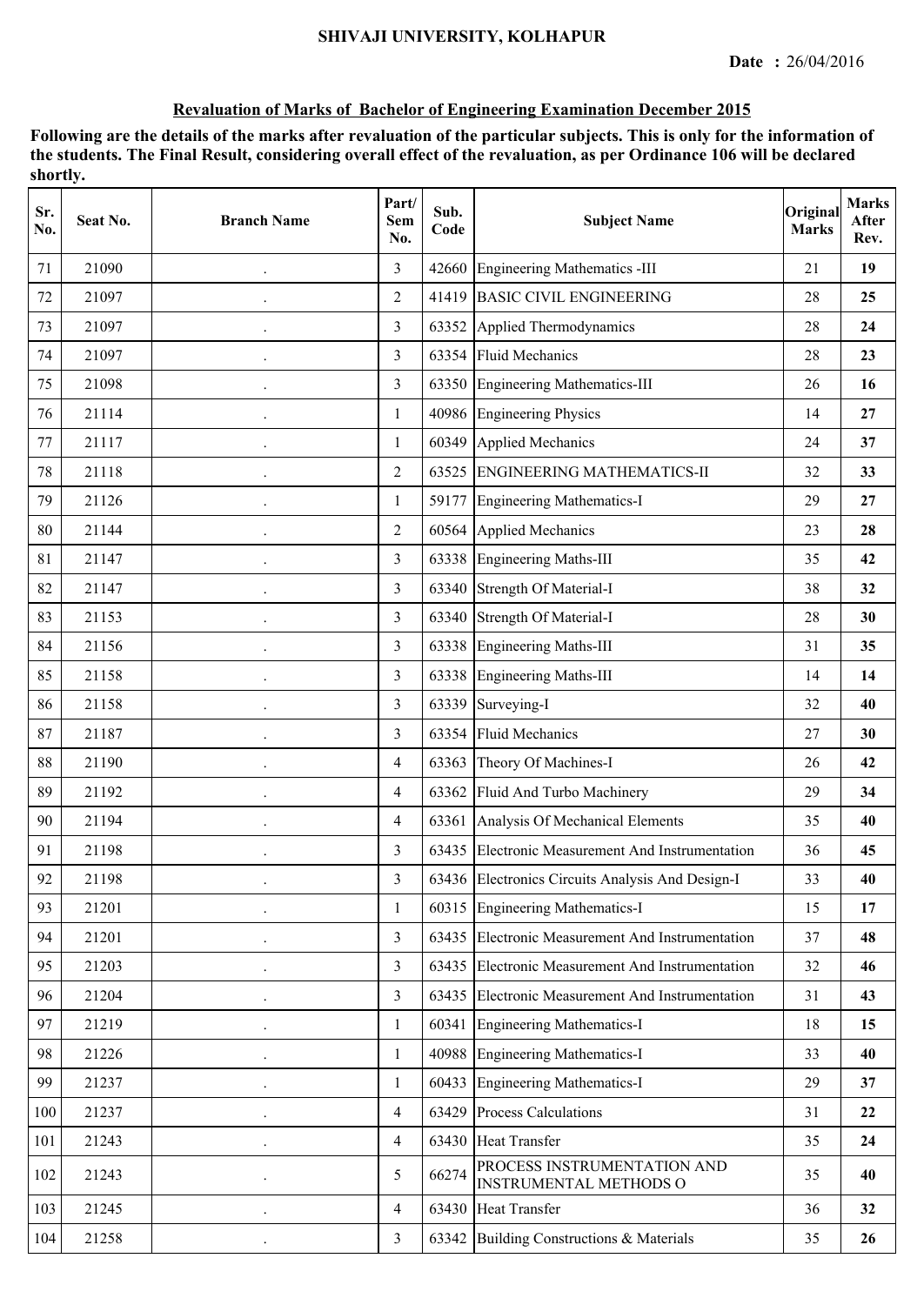| Sr.<br>No. | Seat No. | <b>Branch Name</b>   | Part/<br><b>Sem</b><br>No. | Sub.<br>Code | <b>Subject Name</b>                   | Original<br><b>Marks</b> | <b>Marks</b><br>After<br>Rev. |
|------------|----------|----------------------|----------------------------|--------------|---------------------------------------|--------------------------|-------------------------------|
| 105        | 21262    |                      | 3                          | 63341        | Fluid Mech-I                          | 28                       | 40                            |
| 106        | 21266    |                      | $\overline{3}$             | 63342        | Building Constructions & Materials    | 36                       | 26                            |
| 107        | 21269    |                      | $\mathbf{1}$               | 40901        | <b>Engineering Physics</b>            | 16                       | 15                            |
| 108        | 21306    |                      | $\overline{2}$             |              | 41418 ENGINEERING MATHEMATICS-II      | 27                       | 18                            |
| 109        | 21306    |                      | 3                          |              | 63350 Engineering Mathematics-III     | 36                       | 29                            |
| 110        | 21306    |                      | $\overline{3}$             | 63354        | <b>Fluid Mechanics</b>                | 28                       | 24                            |
| 111        | 21306    |                      | $\overline{4}$             |              | 63361 Analysis Of Mechanical Elements | 14                       | 18                            |
| 112        | 21331    |                      | $\overline{2}$             | 60557        | <b>Basic Civil Engineering</b>        | 34                       | 35                            |
| 113        | 21358    |                      | 3                          | 63354        | <b>Fluid Mechanics</b>                | 27                       | 25                            |
| 114        | 21378    |                      | $\overline{4}$             |              | 63346 Concrete Technology             | 32                       | 38                            |
| 115        | 21378    |                      | $\overline{4}$             |              | 63347 Fluid Mechanics-II              | 21                       | 36                            |
| 116        | 21384    |                      | 3                          |              | 63351 Electrical Technology           | 28                       | 27                            |
| 117        | 21442    |                      | $\overline{2}$             |              | 60358 Engineering Graphics            | 26                       | 24                            |
| 118        | 21464    |                      | $\overline{3}$             | 63340        | Strength Of Material-I                | 28                       | 24                            |
| 119        | 21464    |                      | 3                          | 63341        | Fluid Mech-I                          | 30                       | 40                            |
| 120        | 21499    |                      | $\mathbf{1}$               |              | 63460 Applied Mechanics               | 25                       | 25                            |
| 121        | 21500    |                      | 3                          | 63463        | Network Analysis                      | 25                       | 30                            |
| 122        | 21502    |                      | $\mathbf{1}$               |              | 59185 Applied Mechanics               | 18                       | 26                            |
| 123        | 21504    | $\ddot{\phantom{0}}$ | 3                          |              | 63460 Engineering Mathematics-III     | 19                       | 19                            |
| 124        | 21504    |                      | 3                          |              | 63463 Network Analysis                | 15                       | 24                            |
| 125        | 21507    |                      | 1                          |              | 41045 Applied Mechanics               | 37                       | 31                            |
| 126        | 21508    |                      | $\mathfrak{2}$             |              | 60564 Applied Mechanics               | 28                       | 32                            |
| 127        | 21508    |                      | 3                          | 63461        | Analog Circuits-I                     | 18                       | 12                            |
| 128        | 21508    |                      | $\overline{4}$             |              | 63468 Data Structure                  | 26                       | 29                            |
| 129        | 21510    |                      | 1                          | 41045        | <b>Applied Mechanics</b>              | 33                       | 29                            |
| 130        | 21534    |                      | $\overline{2}$             |              | 60284 Applied Mechanics               | 29                       | 33                            |
| 131        | 21545    | $\ddot{\phantom{0}}$ | $\overline{4}$             |              | 63361 Analysis Of Mechanical Elements | 30                       | 31                            |
| 132        | 21545    |                      | $\overline{4}$             |              | 63362 Fluid And Turbo Machinery       | 37                       | 36                            |
| 133        | 21552    |                      | $\overline{2}$             |              | 41418 ENGINEERING MATHEMATICS-II      | 19                       | 29                            |
| 134        | 21552    |                      | $\overline{4}$             |              | 63360 Applied Numerical Method        | 35                       | 30                            |
| 135        | 21555    |                      | $\overline{4}$             |              | 63361 Analysis Of Mechanical Elements | 24                       | 28                            |
| 136        | 21623    |                      | 1                          | 59177        | Engineering Mathematics-I             | 29                       | 29                            |
| 137        | 21629    |                      | $\mathbf{1}$               | 60541        | <b>Engineering Mathematics-I</b>      | $\tau$                   | 14                            |
| 138        | 21651    |                      | $\overline{3}$             | 63460        | Engineering Mathematics-III           | $27\,$                   | 33                            |
| 139        | 21651    |                      | $\overline{4}$             |              | 63467 Linear Integrated Circuits      | 34                       | 40                            |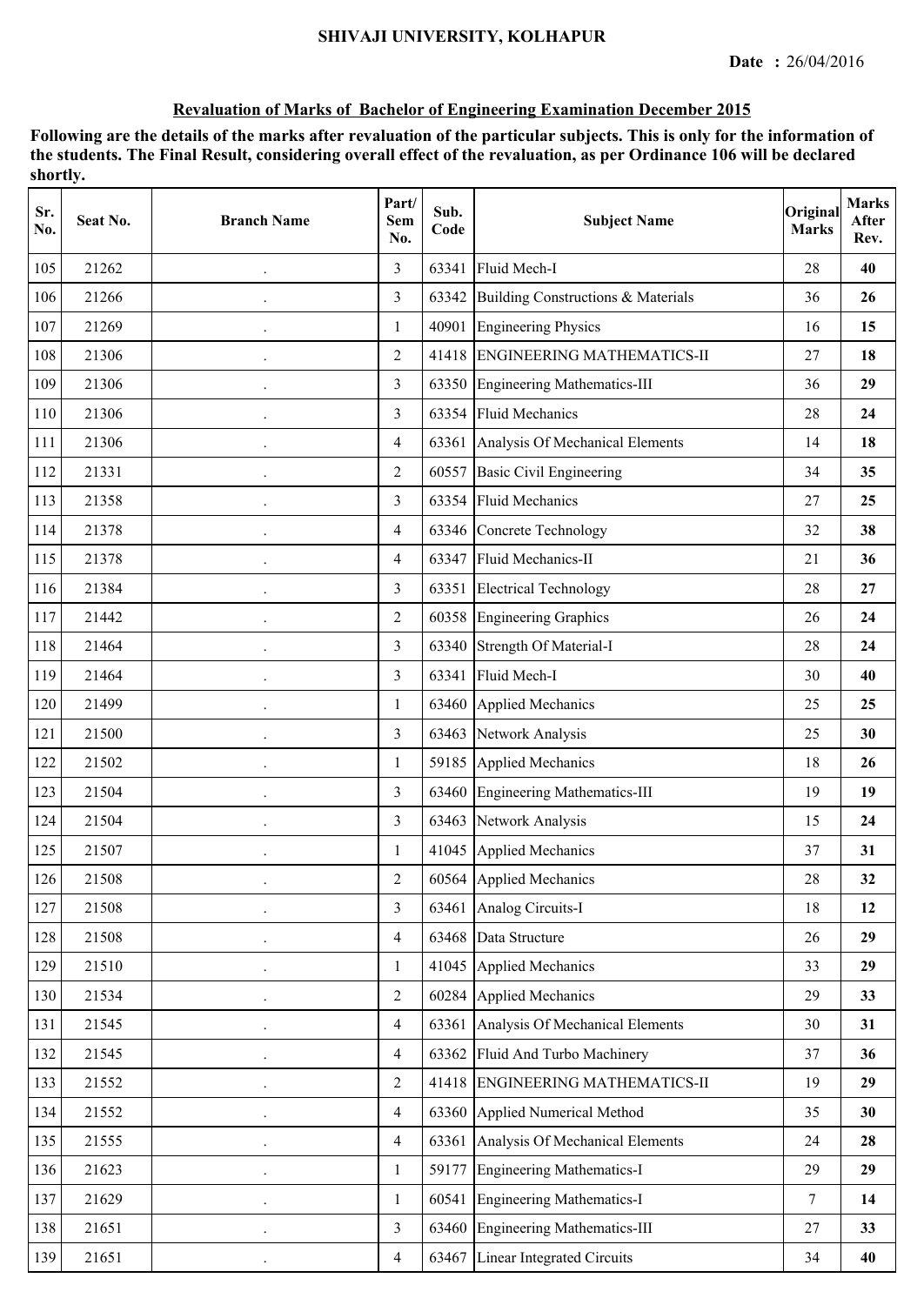| Sr.<br>No. | Seat No. | <b>Branch Name</b>   | Part/<br>Sem<br>No. | Sub.<br>Code | <b>Subject Name</b>                     | Original<br><b>Marks</b> | <b>Marks</b><br>After<br>Rev. |
|------------|----------|----------------------|---------------------|--------------|-----------------------------------------|--------------------------|-------------------------------|
| 140        | 21651    |                      | $\overline{4}$      | 63468        | Data Structure                          | 24                       | 40                            |
| 141        | 21668    |                      | $\overline{4}$      | 63364        | Machine Tools And Processes             | 31                       | 45                            |
| 142        | 21680    |                      | $\overline{2}$      |              | 63338 Applied Mechanics                 | 28                       | 34                            |
| 143        | 21683    | $\ddot{\phantom{0}}$ | 3                   |              | 63341 Fluid Mech-I                      | 32                       | 36                            |
| 144        | 21687    |                      | 3                   | 63342        | Building Constructions & Materials      | 36                       | 36                            |
| 145        | 21701    |                      | $\overline{4}$      |              | 63344 Structural Mechanics              | 16                       | 17                            |
| 146        | 21712    |                      | $\overline{4}$      |              | 63346 Concrete Technology               | 32                       | 41                            |
| 147        | 21713    |                      | $\overline{2}$      |              | 41410 ENGINEERING MATHEMATICS-II        | 21                       | 26                            |
| 148        | 21713    |                      | 3                   | 63338        | Engineering Maths-III                   | 19                       | 26                            |
| 149        | 21713    |                      | $\overline{4}$      | 63344        | <b>Structural Mechanics</b>             | 24                       | 28                            |
| 150        | 21761    |                      | $\overline{3}$      |              | 63438 Network Analysis                  | 34                       | 31                            |
| 151        | 21769    | $\cdot$              | $\overline{4}$      |              | 63443 Digital System And Microprocessor | 35                       | 42                            |
| 152        | 21789    |                      | $\overline{4}$      |              | 63430 Heat Transfer                     | 31                       | 36                            |
| 153        | 21805    |                      | $\overline{2}$      | 59933        | <b>ENGINEERING MATHEMATICS-II</b>       | 31                       | 40                            |
| 154        | 21811    |                      | $\mathbf{1}$        | 59185        | Applied Mechanics                       | 30                       | 28                            |
| 155        | 21816    |                      | 3                   | 63464        | <b>Transducers And Measurement</b>      | 25                       | 33                            |
| 156        | 21819    |                      | 3                   | 63464        | <b>Transducers And Measurement</b>      | 23                       | 20                            |
| 157        | 21831    |                      | 3                   | 63460        | Engineering Mathematics-III             | 27                       | 19                            |
| 158        | 21831    |                      | $\overline{4}$      | 63469        | Electromagnetic Engineering             | 23                       | $\overline{\mathbf{4}}$       |
| 159        | 21845    | $\bullet$            | $\overline{4}$      |              | 43667 Electromagnetic Fields            | 21                       | 28                            |
| 160        | 21857    |                      | 3                   | 63341        | Fluid Mech-I                            | 36                       | 46                            |
| 161        | 21859    |                      |                     |              | 40903 Engineering Mathematics-I         | 28                       | $\bf{27}$                     |
| 162        | 21860    |                      | $\overline{4}$      |              | 63346 Concrete Technology               | 35                       | 50                            |
| 163        | 21860    | $\cdot$              | $\overline{4}$      |              | 63348 Building Design & Drawing         | 35                       | 46                            |
| 164        | 21863    |                      | $\overline{4}$      |              | 63346 Concrete Technology               | 33                       | 35                            |
| 165        | 21865    |                      | $\overline{4}$      |              | 63345 Surveying-II                      | 34                       | 41                            |
| 166        | 21880    |                      | $\overline{2}$      |              | 60327 Engineering Physics               | 34                       | 33                            |
| 167        | 21880    | $\cdot$              | $\overline{3}$      |              | 63437 Analog Communication              | 37                       | 34                            |
| 168        | 21881    |                      | 1                   |              | 60321 Engineering Chemistry             | 32                       | 45                            |
| 169        | 21911    |                      | $\overline{3}$      |              | 63474 Machine Drawing                   | 30                       | 34                            |
| 170        | 21916    |                      | $\overline{3}$      | 63472        | Machine Tools And Processes             | 34                       | 43                            |
| 171        | 21916    | $\ddot{\phantom{1}}$ | $\overline{3}$      | 63474        | Machine Drawing                         | 36                       | 34                            |
| 172        | 21921    |                      | $\overline{4}$      | 63481        | Theory Of Machines-I                    | 26                       | 36                            |
| 173        | 21931    |                      | $\overline{3}$      | 63341        | Fluid Mech-I                            | 32                       | 40                            |
| 174        | 21969    | $\cdot$              | $\overline{3}$      |              | 63340 Strength Of Material-I            | $28\,$                   | 25                            |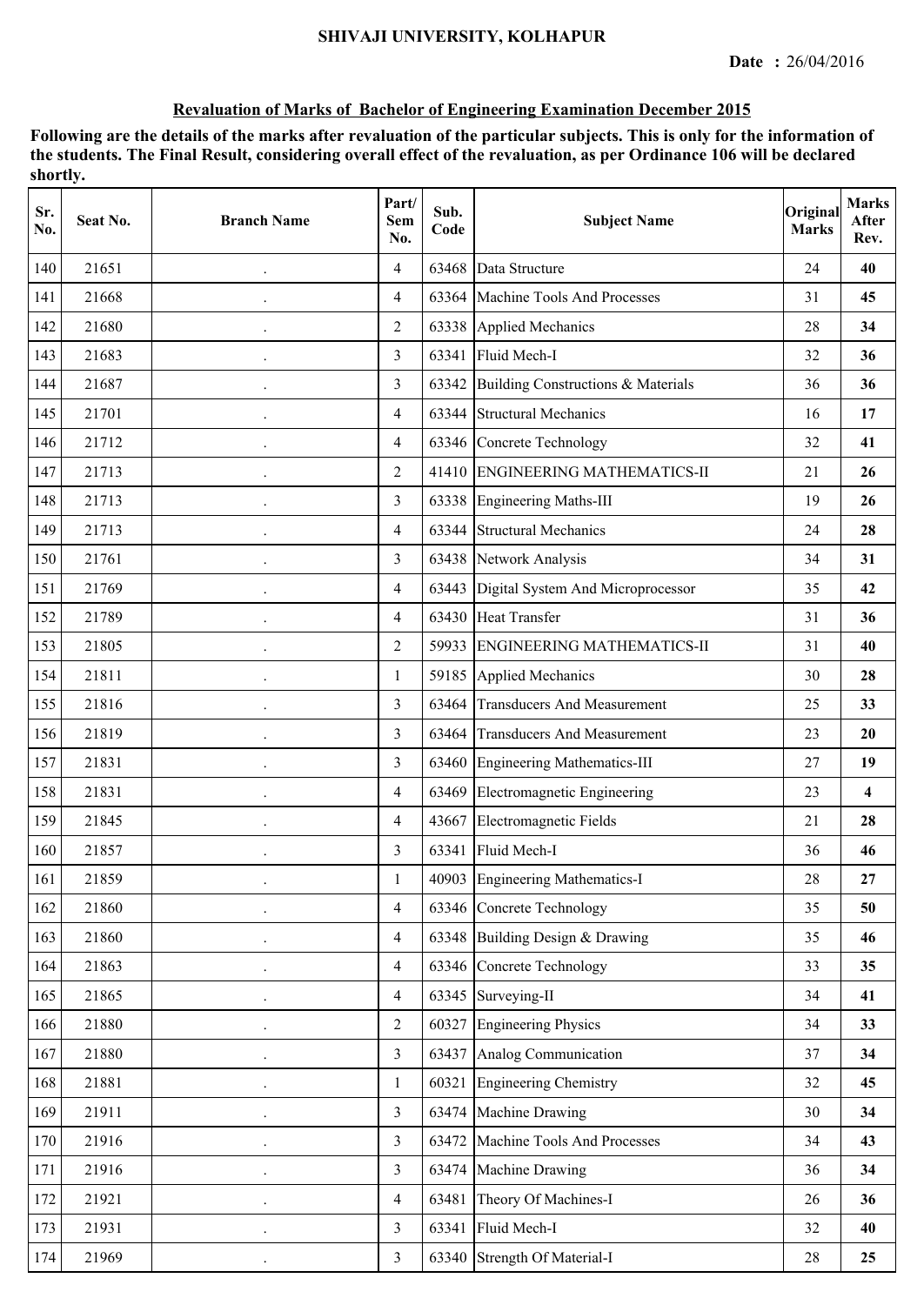| Sr.<br>No. | Seat No. | <b>Branch Name</b> | Part/<br>Sem<br>No. | Sub.<br>Code | <b>Subject Name</b>                   | Original<br><b>Marks</b> | <b>Marks</b><br>After<br>Rev. |
|------------|----------|--------------------|---------------------|--------------|---------------------------------------|--------------------------|-------------------------------|
| 175        | 21988    |                    | $\overline{2}$      | 59185        | Applied Mechanics                     | 27                       | 21                            |
| 176        | 22000    |                    | $\overline{3}$      | 63352        | Applied Thermodynamics                | 32                       | 21                            |
| 177        | 22000    |                    | 3                   | 63353        | Metallurgy                            | 35                       | 34                            |
| 178        | 22001    |                    | 3                   |              | 63350 Engineering Mathematics-III     | 35                       | 40                            |
| 179        | 22001    |                    | 3                   |              | 63353 Metallurgy                      | 37                       | 40                            |
| 180        | 22007    |                    | $\overline{4}$      | 63362        | Fluid And Turbo Machinery             | 33                       | 29                            |
| 181        | 22028    |                    | $\overline{2}$      |              | 60276 Engineering Physics             | 32                       | 33                            |
| 182        | 22028    |                    | 3                   | 63351        | <b>Electrical Technology</b>          | 28                       | 40                            |
| 183        | 22028    |                    | 3                   | 63354        | <b>Fluid Mechanics</b>                | 36                       | 36                            |
| 184        | 22031    |                    | 3                   | 63351        | <b>Electrical Technology</b>          | 27                       | 25                            |
| 185        | 22031    |                    | 3                   |              | 63354 Fluid Mechanics                 | 35                       | 33                            |
| 186        | 22032    | $\cdot$            | 3                   |              | 63351 Electrical Technology           | 34                       | 30                            |
| 187        | 22032    |                    | 3                   |              | 63354 Fluid Mechanics                 | 37                       | 34                            |
| 188        | 22033    |                    | 3                   | 63351        | <b>Electrical Technology</b>          | 33                       | 30                            |
| 189        | 22033    |                    | 3                   | 63354        | <b>Fluid Mechanics</b>                | 37                       | 34                            |
| 190        | 22035    |                    | $\overline{4}$      |              | 63361 Analysis Of Mechanical Elements | 24                       | 33                            |
| 191        | 22035    |                    | $\overline{4}$      | 63363        | Theory Of Machines-I                  | 29                       | 23                            |
| 192        | 22037    |                    | $\overline{4}$      | 59180        | Fluid And Turbo Machinery             | 22                       | 32                            |
| 193        | 22042    |                    | $\overline{4}$      |              | 63362 Fluid And Turbo Machinery       | 29                       | 40                            |
| 194        | 22047    |                    | $\overline{4}$      |              | 63346 Concrete Technology             | 32                       | 40                            |
| 195        | 22047    |                    | $\overline{4}$      |              | 63347 Fluid Mechanics-II              | 34                       | 36                            |
| 196        | 22097    |                    | 3                   |              | 63351 Electrical Technology           | 25                       | 41                            |
| 197        | 22105    |                    | $\overline{2}$      | 59933        | Engineering Mathematics-II            | 29                       | 24                            |
| 198        | 22148    |                    | 1                   |              | 59185 Applied Mechanics               | 27                       | 29                            |
| 199        | 22163    |                    | $\overline{3}$      | 63338        | Engineering Maths-III                 | 32                       | 30                            |
| 200        | 22171    |                    | $\overline{3}$      |              | 63338 Engineering Maths-III           | 15                       | 28                            |
| 201        | 22207    |                    | $\overline{3}$      | 63351        | <b>Electrical Technology</b>          | 29                       | 29                            |
| 202        | 22230    |                    | $\overline{4}$      |              | 63363 Theory Of Machines-I            | 38                       | 22                            |
| 203        | 22246    |                    | 1                   | 60343        | <b>Basic Civil Engineering</b>        | 25                       | 27                            |
| 204        | 22256    |                    | $\mathbf{1}$        | 59185        | Applied Mechanics                     | 20                       | 28                            |
| 205        | 22263    |                    | $\overline{2}$      | 59933        | <b>ENGINEERING MATHEMATICS-II</b>     | 24                       | 33                            |
| 206        | 22263    |                    | 3                   | 63460        | Engineering Mathematics-III           | 33                       | 27                            |
| 207        | 22263    |                    | $\overline{3}$      | 63463        | Network Analysis                      | 24                       | 36                            |
| 208        | 22289    |                    | $\overline{3}$      |              | 63338 Engineering Maths-III           | 29                       | 27                            |
| 209        | 22299    |                    | $\overline{3}$      |              | 63338 Engineering Maths-III           | 29                       | 19                            |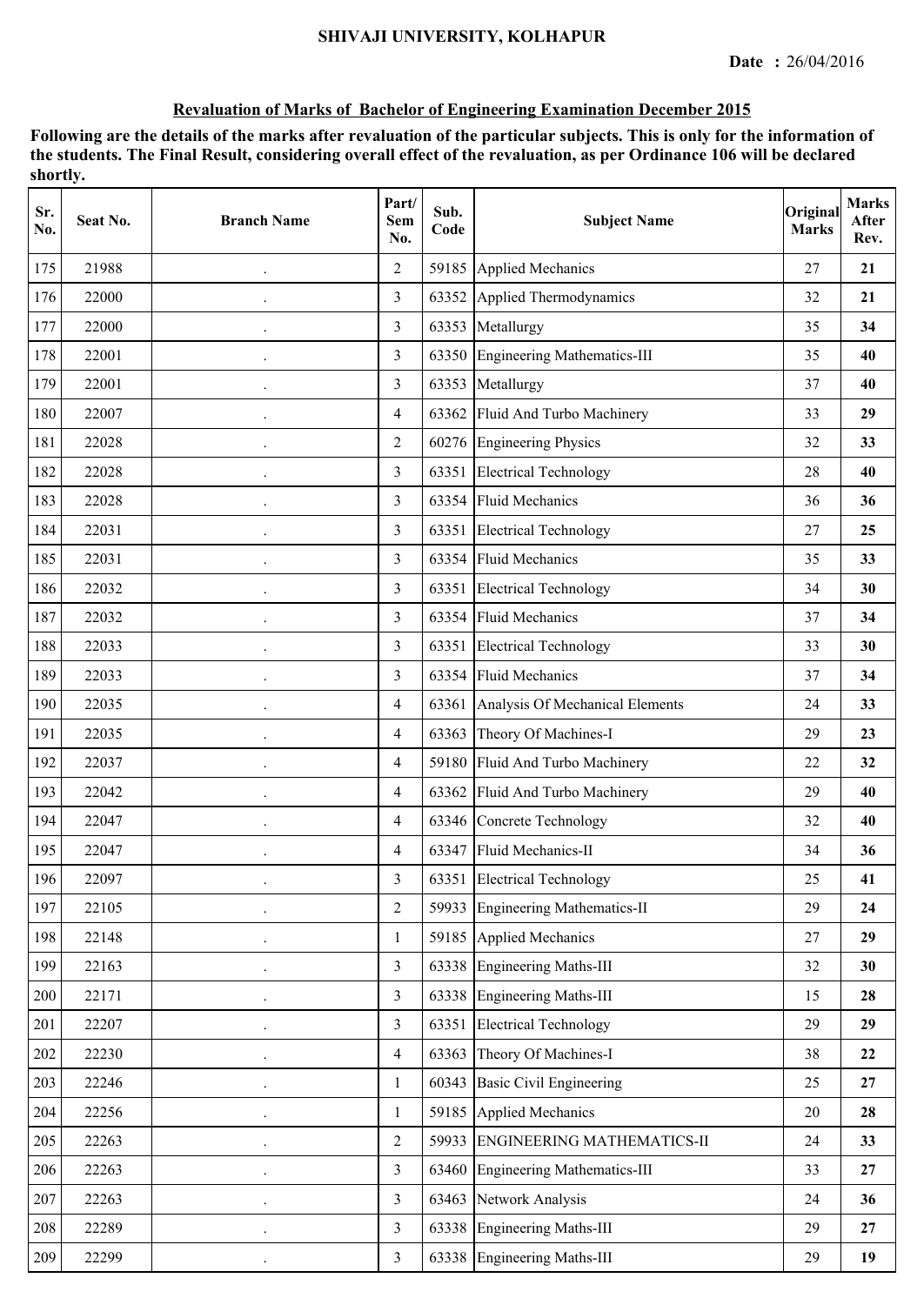| Sr.<br>No. | Seat No. | <b>Branch Name</b>   | Part/<br>Sem<br>No. | Sub.<br>Code | <b>Subject Name</b>                | Original<br><b>Marks</b> | <b>Marks</b><br>After<br>Rev. |
|------------|----------|----------------------|---------------------|--------------|------------------------------------|--------------------------|-------------------------------|
| 210        | 22299    |                      | 3                   | 63339        | Surveying-I                        | 32                       | 46                            |
| 211        | 22312    |                      | $\overline{3}$      | 63352        | Applied Thermodynamics             | 37                       | 25                            |
| 212        | 22316    |                      | 3                   | 63351        | <b>Electrical Technology</b>       | 27                       | 40                            |
| 213        | 22316    |                      | 3                   |              | 63353 Metallurgy                   | 35                       | 29                            |
| 214        | 22318    |                      | $\overline{2}$      | 41418        | <b>ENGINEERING MATHEMATICS-II</b>  | 28                       | 21                            |
| 215        | 22318    |                      | $\overline{4}$      | 43593        | Numerical Methods                  | 34                       | 25                            |
| 216        | 22318    |                      | $\overline{4}$      |              | 43594 Metallurgy                   | 29                       | 40                            |
| 217        | 22322    |                      | $\overline{2}$      | 59933        | <b>ENGINEERING MATHEMATICS-II</b>  | 31                       | 46                            |
| 218        | 22322    |                      | 3                   |              | 63354 Fluid Mechanics              | 28                       | 26                            |
| 219        | 22378    |                      | $\overline{4}$      |              | 63470 Analog Communication Systems | 27                       | 32                            |
| 220        | 22409    |                      | $\mathbf{1}$        |              | 59176 Engineering Physics          | 29                       | 38                            |
| 221        | 22416    | $\ddot{\phantom{0}}$ | $\overline{4}$      |              | 63345 Surveying-II                 | 29                       | 30                            |
| 222        | 22416    |                      | $\overline{4}$      | 63347        | Fluid Mechanics-II                 | 24                       | 40                            |
| 223        | 22417    |                      | 3                   | 63341        | Fluid Mech-I                       | 29                       | 25                            |
| 224        | 22419    | $\ddot{\phantom{0}}$ | $\overline{2}$      | 60284        | <b>Applied Mechanics</b>           | 23                       | 32                            |
| 225        | 22436    |                      | $\overline{4}$      | 63363        | Theory Of Machines-I               | 28                       | 28                            |
| 226        | 22438    |                      | $\overline{4}$      | 63360        | Applied Numerical Method           | 34                       | 40                            |
| 227        | 22438    |                      | $\overline{4}$      | 63364        | Machine Tools And Processes        | 27                       | 40                            |
| 228        | 22483    | $\cdot$              | $\overline{2}$      |              | 60555 Engineering Mathematics-II   | 30                       | 42                            |
| 229        | 22506    | $\ddot{\phantom{0}}$ | 3                   |              | 63338 Engineering Maths-III        | 21                       | 33                            |
| 230        | 22506    |                      | 3                   | 63341        | Fluid Mech-I                       | 29                       | 27                            |
| 231        | 22506    |                      | 4                   |              | 63346 Concrete Technology          | 32                       | 33                            |
| 232        | 22515    |                      | $\overline{4}$      | 63361        | Analysis Of Mechanical Elements    | 29                       | 27                            |
| 233        | 22522    |                      | 1                   | 60289        | <b>Engineering Mathematics-I</b>   | 27                       | 30                            |
| 234        | 22540    |                      | $\overline{2}$      | 60564        | Applied Mechanics                  | 28                       | 18                            |
| 235        | 22571    |                      | $\overline{4}$      | 63361        | Analysis Of Mechanical Elements    | 34                       | 40                            |
| 236        | 22574    | $\cdot$              | $\overline{4}$      | 63363        | Theory Of Machines-I               | 34                       | 41                            |
| 237        | 22575    |                      | $\overline{4}$      |              | 63363 Theory Of Machines-I         | 26                       | 28                            |
| 238        | 22594    |                      | $\overline{3}$      |              | 63460 Engineering Mathematics-III  | 36                       | 42                            |
| 239        | 22594    |                      | $\overline{3}$      |              | 63461 Analog Circuits-I            | 38                       | 34                            |
| 240        | 22605    |                      | $\overline{3}$      |              | 63340 Strength Of Material-I       | 31                       | 26                            |
| 241        | 22618    |                      | $\overline{3}$      | 63351        | <b>Electrical Technology</b>       | 31                       | 32                            |
| 242        | 22628    |                      | $\overline{4}$      |              | 63362 Fluid And Turbo Machinery    | 29                       | 27                            |
| 243        | 23506    |                      | $\overline{3}$      |              | 42654 Engineering Mathematics-III  | 30                       | 40                            |
| 244        | 23506    | $\cdot$              | $\overline{3}$      |              | 42658 Fluid Mechanics-I            | 28                       | 41                            |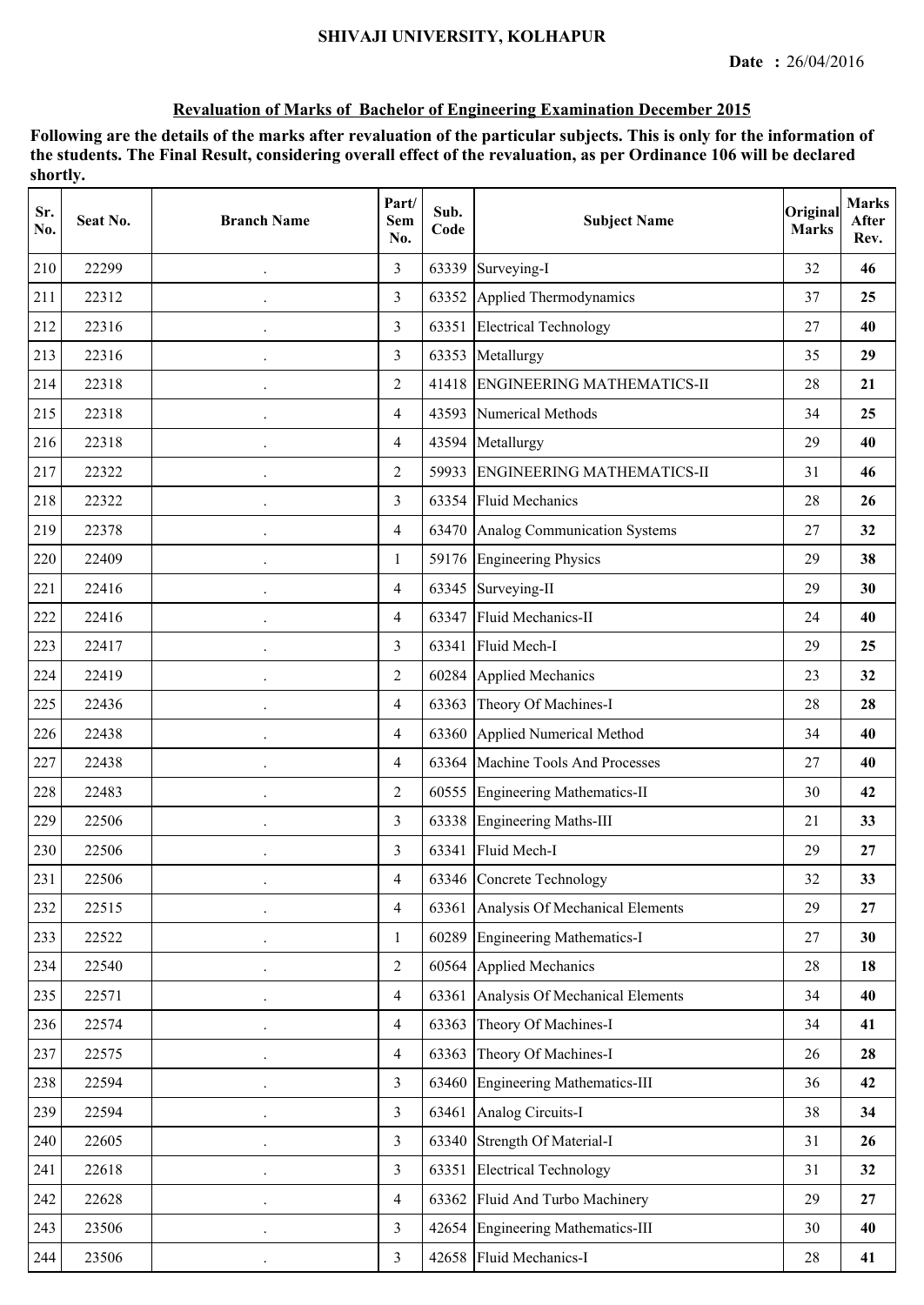| Sr.<br>No. | Seat No. | <b>Branch Name</b>   | Part/<br>Sem<br>No. | Sub.<br>Code | <b>Subject Name</b>                                  | Original<br><b>Marks</b> | <b>Marks</b><br>After<br>Rev. |
|------------|----------|----------------------|---------------------|--------------|------------------------------------------------------|--------------------------|-------------------------------|
| 245        | 23534    |                      | $\overline{4}$      | 63361        | Analysis Of Mechanical Elements                      | 15                       | 30                            |
| 246        | 26159    |                      | 3                   | 63354        | <b>Fluid Mechanics</b>                               | 22                       | 17                            |
| 247        | 26159    |                      | 5                   | 66245        | Manufacturing Engineering                            | 36                       | 28                            |
| 248        | 26471    | $\ddot{\phantom{0}}$ | $\overline{4}$      |              | 63360 Applied Numerical Method                       | 34                       | 29                            |
| 249        | 40619    | $\ddot{\phantom{0}}$ | $\tau$              | 47902        | Quantity Survey and Valuation                        | 27                       | 55                            |
| 250        | 53052    |                      | 1                   | 63472        | <b>Applied Mechanics</b>                             | 28                       | 28                            |
| 251        | 5385     | AE                   | $\overline{2}$      | 59932        | <b>Engineering Physics</b>                           | 25                       | 30                            |
| 252        | 8578     | AE                   | 3                   | 63991        | <b>Engineering Mathematics-III</b>                   | 28                       | 40                            |
| 253        | 6638     | <b>AUTO</b>          | 2                   | 59932        | <b>Engineering Physics</b>                           | 35                       | 46                            |
| 254        | 26256    | Automobile           | 3                   | 63380        | <b>Engineering Mathematics III</b>                   | 33                       | 30                            |
| 255        | 29735    | Automobile           | 5                   | 66261        | Industrial organization and Engineering<br>Economics | 37                       | 41                            |
| 256        | 32785    | Automobile           | 5                   |              | 66257 Hydraulics and Pneumatics                      | 28                       | 35                            |
| 257        | 32800    | Automobile           | 3                   | 63380        | <b>Engineering Mathematics III</b>                   | 29                       | 26                            |
| 258        | 32804    | Automobile           | 5                   | 66261        | Industrial organization and Engineering<br>Economics | 25                       | 25                            |
| 259        | 32812    | Automobile           | 3                   | 63380        | <b>Engineering Mathematics III</b>                   | 29                       | 41                            |
| 260        | 37490    | Automobile           | 5                   |              | 66260 Heat and Mass Transfer                         | 37                       | 40                            |
| 261        | 37490    | Automobile           | 5                   | 66261        | Industrial organization and Engineering<br>Economics | 36                       | 42                            |
| 262        | 40586    | Automobile           | 5                   |              | 66260 Heat and Mass Transfer                         | 27                       | 25                            |
| 263        | 40589    | Automobile           | 5                   |              | 66260 Heat and Mass Transfer                         | 32                       | 40                            |
| 264        | 43340    | Automobile           | 5                   | 45657        | Heat & Mass Transfer                                 | 24                       | 23                            |
| 265        | 43674    | Automobile           | 6                   |              | 45669 Hydraulics & Pneumatics                        | 31                       | 33                            |
| 266        | 45184    | Automobile           | 5                   | 45657        | Heat & Mass Transfer                                 | 29                       | 26                            |
| 267        | 52442    | Automobile           | 7                   |              | 47865 Vehicle Dynamics                               | 26                       | 28                            |
| 268        | 52459    | Automobile           | $\tau$              | 47865        | Vehicle Dynamics                                     | 26                       | 33                            |
| 269        | 5742     | BIO                  | $\overline{2}$      |              | 59933 Engineering Mathematics-II                     | 16                       | 21                            |
| 270        | 5835     | <b>CHEM</b>          | 1                   |              | 59177 Engineering Mathematics-I                      | 35                       | 40                            |
| 271        | 6123     | <b>CHEM</b>          | 3                   |              | 63423 SOM &MOC                                       | 25                       | 40                            |
| 272        | 12823    | <b>CHEM</b>          | $\overline{3}$      | 63421        | <b>Engineering Mathematics-III</b>                   | 23                       | 40                            |
| 273        | 12824    | <b>CHEM</b>          | $\overline{3}$      | 63424        | <b>Fluid Mechanics</b>                               | 35                       | 42                            |
| 274        | 12827    | <b>CHEM</b>          | 3                   | 63421        | <b>Engineering Mathematics-III</b>                   | 34                       | 53                            |
| 275        | 12829    | <b>CHEM</b>          | 3                   | 63421        | <b>Engineering Mathematics-III</b>                   | 30                       | 45                            |
| 276        | 12829    | <b>CHEM</b>          | 3                   | 63423        | SOM &MOC                                             | 30                       | 44                            |
| $277\,$    | 12831    | <b>CHEM</b>          | $\overline{3}$      | 63424        | <b>Fluid Mechanics</b>                               | 36                       | 26                            |
| 278        | 12832    | ${\rm CHEM}$         | $\overline{2}$      |              | 59933 Engineering Mathematics-II                     | 25                       | 24                            |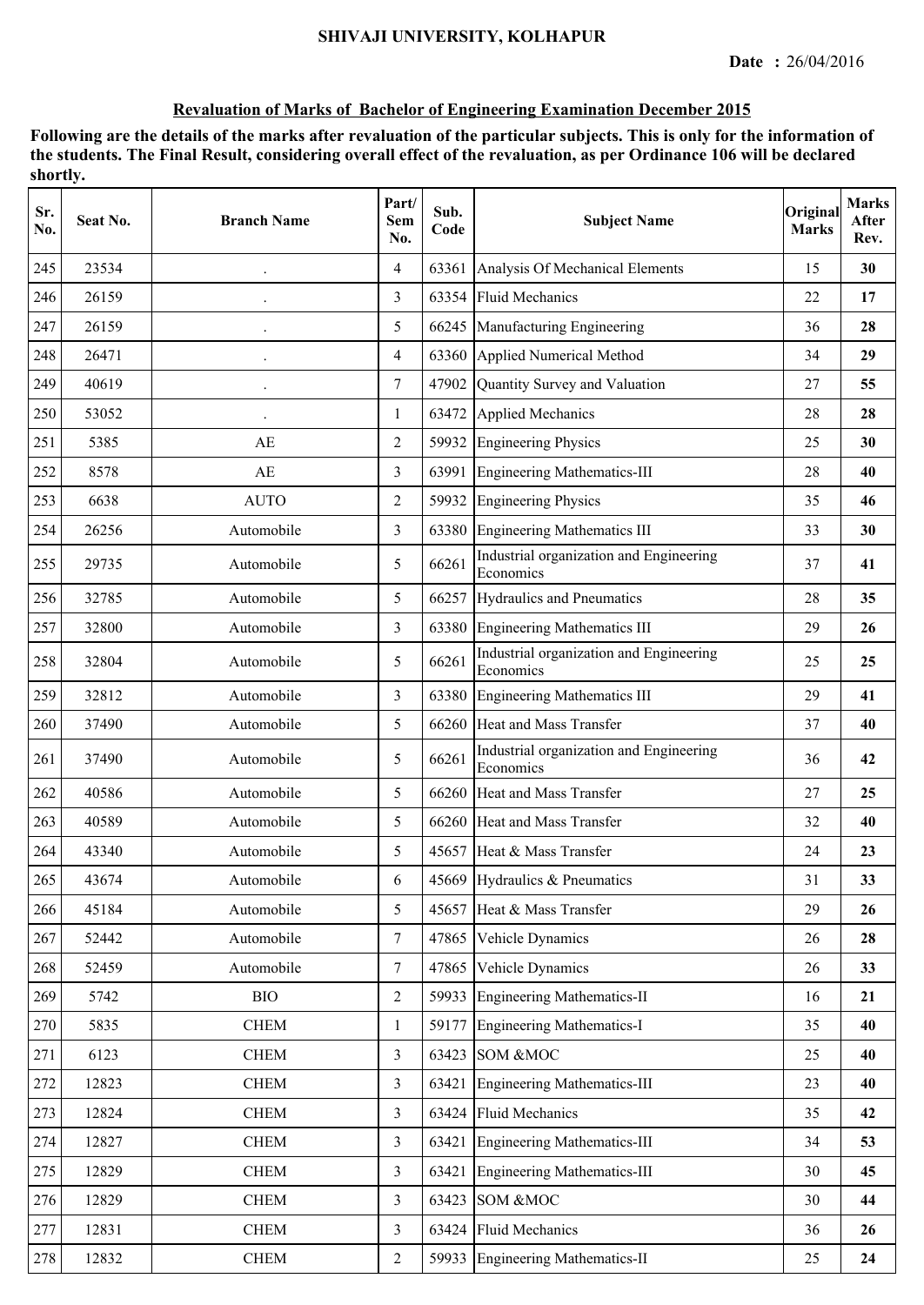| Sr.<br>No. | Seat No. | <b>Branch Name</b> | Part/<br><b>Sem</b><br>No. | Sub.<br>Code | <b>Subject Name</b>                                          | Original<br><b>Marks</b> | <b>Marks</b><br>After<br>Rev. |
|------------|----------|--------------------|----------------------------|--------------|--------------------------------------------------------------|--------------------------|-------------------------------|
| 279        | 12849    | <b>CHEM</b>        | 3                          | 63421        | <b>Engineering Mathematics-III</b>                           | 28                       | 40                            |
| 280        | 12849    | <b>CHEM</b>        | 3                          | 63424        | <b>Fluid Mechanics</b>                                       | 36                       | 40                            |
| 281        | 12851    | <b>CHEM</b>        | 3                          | 63421        | <b>Engineering Mathematics-III</b>                           | 38                       | 40                            |
| 282        | 12852    | <b>CHEM</b>        | 3                          | 63423        | SOM &MOC                                                     | 32                       | 40                            |
| 283        | 12852    | <b>CHEM</b>        | 3                          | 63424        | <b>Fluid Mechanics</b>                                       | 36                       | 40                            |
| 284        | 12856    | <b>CHEM</b>        | 3                          | 63421        | <b>Engineering Mathematics-III</b>                           | 28                       | 40                            |
| 285        | 12859    | <b>CHEM</b>        | 3                          | 63421        | <b>Engineering Mathematics-III</b>                           | 35                       | 40                            |
| 286        | 12866    | <b>CHEM</b>        | 3                          | 63422        | Chemistry-I                                                  | 24                       | 32                            |
| 287        | 12868    | <b>CHEM</b>        | 3                          | 63421        | <b>Engineering Mathematics-III</b>                           | 30                       | 42                            |
| 288        | 12868    | <b>CHEM</b>        | 3                          | 63424        | <b>Fluid Mechanics</b>                                       | 35                       | 41                            |
| 289        | 23417    | Chemical           | 3                          | 63421        | <b>Engineering Mathematics-III</b>                           | 34                       | 34                            |
| 290        | 24512    | Chemical           | 5                          |              | 66276 Mass Transfer-I                                        | 31                       | 40                            |
| 291        | 24512    | Chemical           | 5                          | 66278        | Chemical Equipment Design-I                                  | 30                       | 30                            |
| 292        | 27386    | Chemical           | 5                          | 66277        | Chemical Engg. Thermodynamics-II                             | 55                       | 69                            |
| 293        | 27399    | Chemical           | 3                          | 42721        | Engg. Maths-III                                              | 29                       | 42                            |
| 294        | 28471    | Chemical           | 4                          | 63430        | <b>Heat Transfer</b>                                         | 27                       | 28                            |
| 295        | 28487    | Chemical           | 3                          | 63421        | <b>Engineering Mathematics-III</b>                           | 18                       | 22                            |
| 296        | 28487    | Chemical           | $\overline{4}$             | 63427        | <b>Engineering Mathematics-IV</b>                            | 16                       | 20                            |
| 297        | 28487    | Chemical           | 5                          | 66276        | Mass Transfer-I                                              | 27                       | 32                            |
| 298        | 28487    | Chemical           | 5                          | 66278        | Chemical Equipment Design-I                                  | 30                       | 40                            |
| 299        | 28489    | Chemical           | $\overline{4}$             |              | 63427 Engineering Mathematics-IV                             | 27                       | 24                            |
| 300        | 28489    | Chemical           | 5                          | 66274        | PROCESS INSTRUMENTATION AND<br><b>INSTRUMENTAL METHODS O</b> | 36                       | 46                            |
| 301        | 30160    | Chemical           | 5                          | 66276        | Mass Transfer-I                                              | 34                       | 40                            |
| 302        | 30160    | Chemical           | 5                          | 66278        | Chemical Equipment Design-I                                  | 27                       | 30                            |
| 303        | 30161    | Chemical           | 5                          |              | 66276 Mass Transfer-I                                        | 32                       | 41                            |
| 304        | 30161    | Chemical           | 5                          | 66278        | Chemical Equipment Design-I                                  | 33                       | 35                            |
| 305        | 30164    | Chemical           | $\overline{4}$             | 63427        | <b>Engineering Mathematics-IV</b>                            | 26                       | 21                            |
| 306        | 30164    | Chemical           | $\overline{4}$             |              | 63430 Heat Transfer                                          | 34                       | 32                            |
| 307        | 30167    | Chemical           | 5                          | 66274        | PROCESS INSTRUMENTATION AND<br><b>INSTRUMENTAL METHODS O</b> | 36                       | 40                            |
| 308        | 36201    | Chemical           | 5                          | 66274        | PROCESS INSTRUMENTATION AND<br><b>INSTRUMENTAL METHODS O</b> | 34                       | 45                            |
| 309        | 36201    | Chemical           | 5                          | 66276        | Mass Transfer-I                                              | 34                       | 42                            |
| 310        | 36213    | Chemical           | 5                          | 66276        | Mass Transfer-I                                              | 30                       | 40                            |
| 311        | 36213    | Chemical           | 5                          | 66278        | Chemical Equipment Design-I                                  | 32                       | 45                            |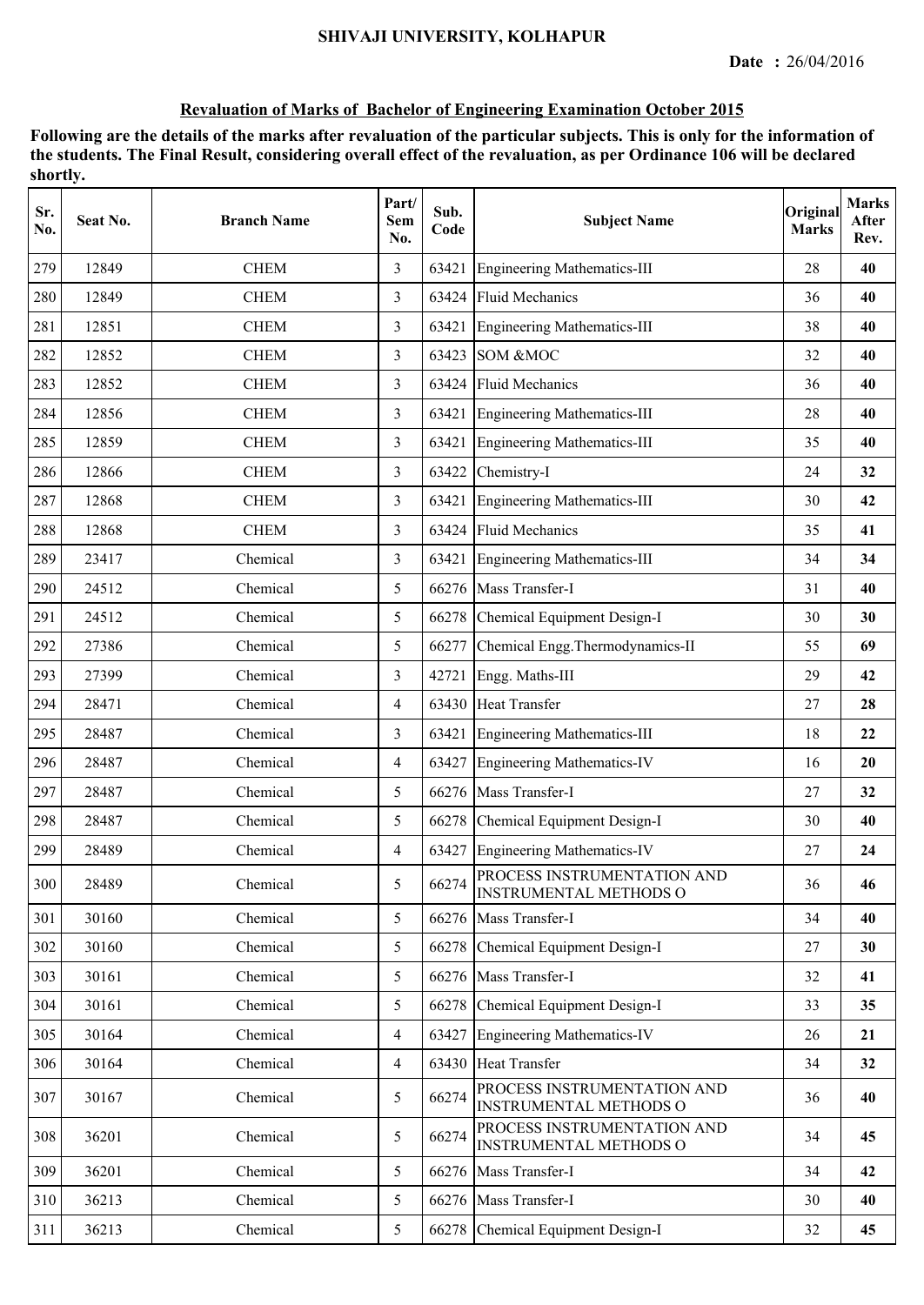| Sr.<br>No. | Seat No. | <b>Branch Name</b> | Part/<br>Sem<br>No. | Sub.<br>Code | <b>Subject Name</b>                                          | Original<br><b>Marks</b> | <b>Marks</b><br>After<br>Rev. |
|------------|----------|--------------------|---------------------|--------------|--------------------------------------------------------------|--------------------------|-------------------------------|
| 312        | 37916    | Chemical           | 5                   | 66274        | PROCESS INSTRUMENTATION AND<br><b>INSTRUMENTAL METHODS O</b> | 36                       | 45                            |
| 313        | 42453    | Chemical           | $\overline{7}$      | 47890        | <b>Chemical Process Design</b>                               | 44                       | 53                            |
| 314        | 42460    | Chemical           | $\overline{7}$      | 47888        | Chemical Reaction Engg.-II                                   | 30                       | 28                            |
| 315        | 48241    | Chemical           | $\tau$              | 47888        | Chemical Reaction Engg.-II                                   | 27                       | 23                            |
| 316        | 48295    | Chemical           | $\tau$              |              | 47888 Chemical Reaction Engg.-II                             | 31                       | 40                            |
| 317        | 48295    | Chemical           | $\tau$              | 47891        | Modeling & Simulation in Chemical Engineering                | 32                       | 22                            |
| 318        | 1199     | <b>CIVI</b>        | $\mathbf{1}$        | 59176        | <b>Engineering Physics</b>                                   | 36                       | 43                            |
| 319        | 5782     | <b>CIVI</b>        | 1                   | 59177        | Engineering Mathematics-I                                    | 20                       | 19                            |
| 320        | 5782     | <b>CIVI</b>        | 2                   | 59941        | <b>Applied Mechanics</b>                                     | 29                       | 33                            |
| 321        | 6055     | <b>CIVI</b>        | 3                   |              | 63338 Engineering Maths-III                                  | 34                       | 41                            |
| 322        | 6593     | <b>CIVI</b>        | $\mathbf{1}$        |              | 59176 Engineering Physics                                    | 22                       | 33                            |
| 323        | 6727     | <b>CIVI</b>        | $\mathbf{1}$        |              | 59185 Applied Mechanics                                      | 22                       | 17                            |
| 324        | 6727     | <b>CIVI</b>        | 3                   | 63341        | Fluid Mech-I                                                 | 25                       | 30                            |
| 325        | 6727     | <b>CIVI</b>        | 3                   | 63342        | Building Constructions & Materials                           | 34                       | 23                            |
| 326        | 6964     | <b>CIVI</b>        | $\overline{2}$      | 59932        | <b>Engineering Physics</b>                                   | 32                       | 43                            |
| 327        | 6970     | <b>CIVI</b>        | 2                   | 59932        | <b>Engineering Physics</b>                                   | 24                       | 40                            |
| 328        | 7001     | <b>CIVI</b>        | $\overline{2}$      | 59939        | <b>Engineering Chemistry</b>                                 | 36                       | 31                            |
| 329        | 8031     | <b>CIVI</b>        | $\overline{3}$      | 63340        | Strength Of Material-I                                       | 28                       | 53                            |
| 330        | 8727     | <b>CIVI</b>        | 3                   | 63341        | Fluid Mech-I                                                 | 38                       | 35                            |
| 331        | 8741     | <b>CIVI</b>        | 3                   |              | 63340 Strength Of Material-I                                 | 31                       | 40                            |
| 332        | 8793     | <b>CIVI</b>        | 3                   |              | 63338 Engineering Maths-III                                  | 25                       | 32                            |
| 333        | 9018     | CIVI               | 3                   |              | 63340 Strength Of Material-I                                 | 29                       | 33                            |
| 334        | 9018     | <b>CIVI</b>        | $\overline{3}$      | 63341        | Fluid Mech-I                                                 | 26                       | 33                            |
| 335        | 9024     | <b>CIVI</b>        | $\overline{3}$      |              | 63340 Strength Of Material-I                                 | 29                       | 46                            |
| 336        | 9109     | <b>CIVI</b>        | $\overline{3}$      | 63340        | Strength Of Material-I                                       | 5                        | 8                             |
| 337        | 9109     | <b>CIVI</b>        | $\mathfrak{Z}$      | 63341        | Fluid Mech-I                                                 | 14                       | 20                            |
| 338        | 9116     | <b>CIVI</b>        | $\overline{3}$      |              | 63338 Engineering Maths-III                                  | $28\,$                   | 33                            |
| 339        | 9132     | <b>CIVI</b>        | $\overline{3}$      |              | 63341 Fluid Mech-I                                           | 24                       | 41                            |
| 340        | 9147     | <b>CIVI</b>        | $\overline{3}$      |              | 63338 Engineering Maths-III                                  | 35                       | 42                            |
| 341        | 9171     | <b>CIVI</b>        | $\overline{3}$      | 63341        | Fluid Mech-I                                                 | 22                       | 47                            |
| 342        | 9172     | <b>CIVI</b>        | $\overline{3}$      | 63341        | Fluid Mech-I                                                 | 25                       | 54                            |
| 343        | 9658     | <b>CIVI</b>        | $\overline{3}$      | 63341        | Fluid Mech-I                                                 | 35                       | 40                            |
| 344        | 9662     | <b>CIVI</b>        | $\overline{3}$      | 63341        | Fluid Mech-I                                                 | 37                       | 34                            |
| 345        | 9666     | <b>CIVI</b>        | $\mathbf{1}$        |              | 59176 Engineering Physics                                    | 23                       | 31                            |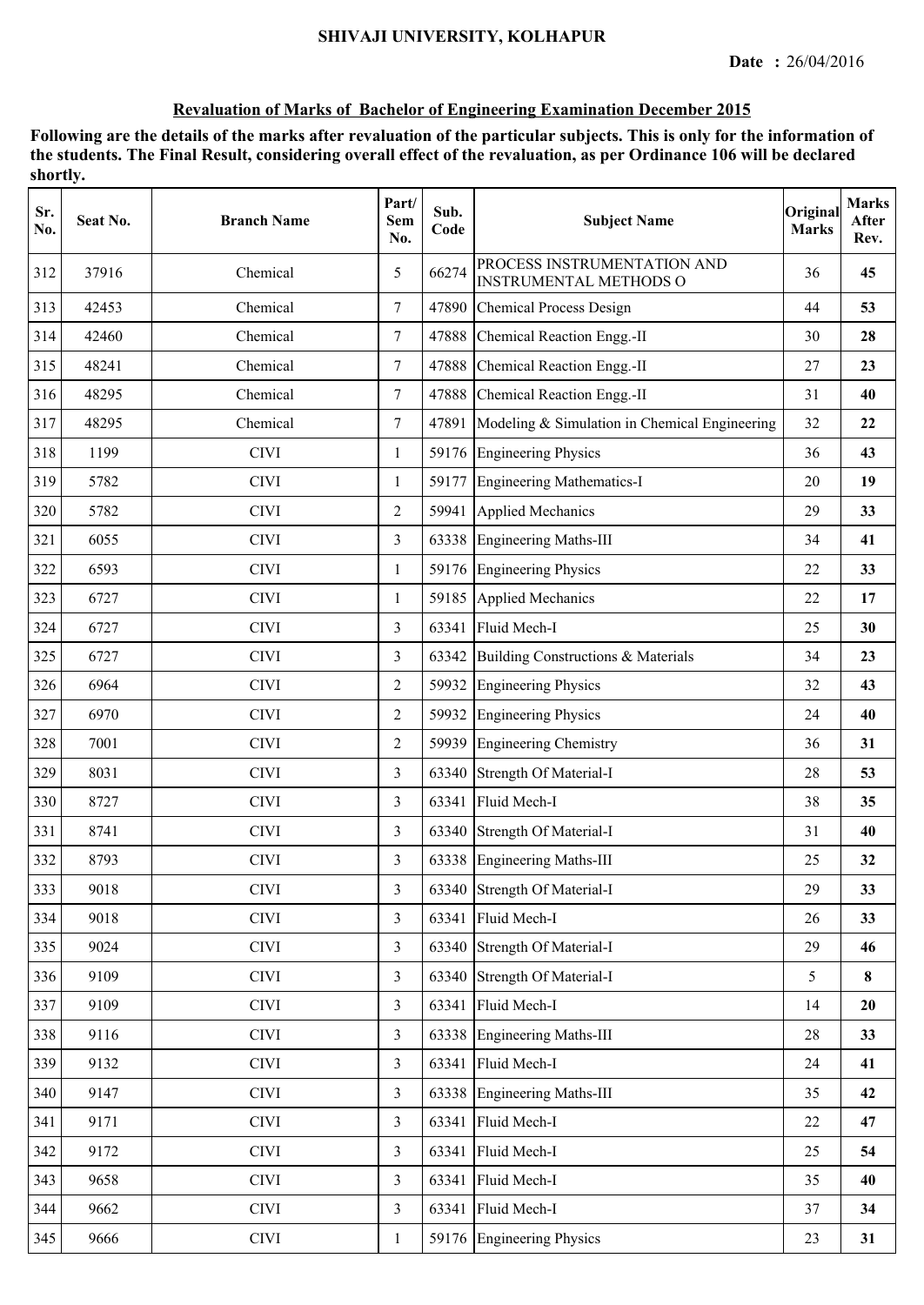| Sr.<br>No. | Seat No. | <b>Branch Name</b> | Part/<br><b>Sem</b><br>No. | Sub.<br>Code | <b>Subject Name</b>                | Original<br><b>Marks</b> | <b>Marks</b><br>After<br>Rev. |
|------------|----------|--------------------|----------------------------|--------------|------------------------------------|--------------------------|-------------------------------|
| 346        | 9666     | <b>CIVI</b>        | 1                          | 59179        | <b>Basic Civil Engineering</b>     | 36                       | 45                            |
| 347        | 9666     | <b>CIVI</b>        | $\overline{3}$             | 63342        | Building Constructions & Materials | 32                       | 21                            |
| 348        | 9672     | <b>CIVI</b>        | 3                          |              | 63340 Strength Of Material-I       | 34                       | 19                            |
| 349        | 9673     | <b>CIVI</b>        | 3                          |              | 63338 Engineering Maths-III        | 34                       | 40                            |
| 350        | 9680     | <b>CIVI</b>        | 3                          | 63339        | Surveying-I                        | 38                       | 49                            |
| 351        | 9680     | <b>CIVI</b>        | $\overline{3}$             | 63341        | Fluid Mech-I                       | 35                       | 30                            |
| 352        | 9682     | <b>CIVI</b>        | 3                          | 63342        | Building Constructions & Materials | 39                       | 35                            |
| 353        | 9733     | <b>CIVI</b>        | 3                          | 63342        | Building Constructions & Materials | 39                       | 40                            |
| 354        | 9779     | <b>CIVI</b>        | 3                          |              | 63340 Strength Of Material-I       | 33                       | 34                            |
| 355        | 10187    | <b>CIVI</b>        | 3                          | 63342        | Building Constructions & Materials | 30                       | 21                            |
| 356        | 10190    | <b>CIVI</b>        | $\overline{2}$             | 59941        | <b>Applied Mechanics</b>           | 26                       | 20                            |
| 357        | 10190    | <b>CIVI</b>        | 3                          | 63341        | Fluid Mech-I                       | 36                       | 29                            |
| 358        | 10195    | <b>CIVI</b>        | 3                          | 63341        | Fluid Mech-I                       | 38                       | 40                            |
| 359        | 10208    | <b>CIVI</b>        | 3                          | 63338        | <b>Engineering Maths-III</b>       | 30                       | 45                            |
| 360        | 10208    | <b>CIVI</b>        | 3                          | 63341        | Fluid Mech-I                       | 37                       | 27                            |
| 361        | 10276    | <b>CIVI</b>        | 3                          | 63339        | Surveying-I                        | 32                       | 41                            |
| 362        | 10276    | <b>CIVI</b>        | 3                          | 63341        | Fluid Mech-I                       | 34                       | 36                            |
| 363        | 10792    | <b>CIVI</b>        | 3                          |              | 63338 Engineering Maths-III        | 30                       | 40                            |
| 364        | 10805    | <b>CIVI</b>        | 3                          |              | 63338 Engineering Maths-III        | 31                       | 40                            |
| 365        | 10805    | <b>CIVI</b>        | 3                          |              | 63340 Strength Of Material-I       | 33                       | 41                            |
| 366        | 10815    | <b>CIVI</b>        | 3                          |              | 63340 Strength Of Material-I       | 27                       | 23                            |
| 367        | 10820    | <b>CIVI</b>        | 3                          |              | 63338 Engineering Maths-III        | 26                       | 30                            |
| 368        | 10820    | <b>CIVI</b>        | $\overline{3}$             | 63340        | Strength Of Material-I             | 31                       | 34                            |
| 369        | 10827    | <b>CIVI</b>        | 3                          |              | 63338 Engineering Maths-III        | 33                       | 40                            |
| 370        | 10827    | <b>CIVI</b>        | $\overline{3}$             |              | 63340 Strength Of Material-I       | 21                       | 25                            |
| 371        | 10834    | <b>CIVI</b>        | $\overline{3}$             |              | 63338 Engineering Maths-III        | 34                       | 25                            |
| 372        | 10834    | <b>CIVI</b>        | $\overline{3}$             |              | 63340 Strength Of Material-I       | 33                       | 40                            |
| 373        | 10837    | <b>CIVI</b>        | $\overline{3}$             |              | 63340 Strength Of Material-I       | 33                       | 40                            |
| 374        | 10837    | <b>CIVI</b>        | $\overline{3}$             | 63341        | Fluid Mech-I                       | 34                       | 42                            |
| 375        | 10877    | <b>CIVI</b>        | $\overline{3}$             | 63342        | Building Constructions & Materials | 53                       | 61                            |
| 376        | 10917    | <b>CIVI</b>        | 3                          | 63341        | Fluid Mech-I                       | 28                       | 34                            |
| 377        | 10933    | <b>CIVI</b>        | $\overline{3}$             | 63339        | Surveying-I                        | 31                       | 60                            |
| 378        | 10942    | <b>CIVI</b>        | $\overline{3}$             |              | 63338 Engineering Maths-III        | 51                       | 51                            |
| 379        | 11573    | <b>CIVI</b>        | $\overline{3}$             | 63341        | Fluid Mech-I                       | 33                       | 24                            |
| 380        | 12303    | $\rm CIVI$         | $\mathfrak{Z}$             |              | 63340 Strength Of Material-I       | 28                       | 23                            |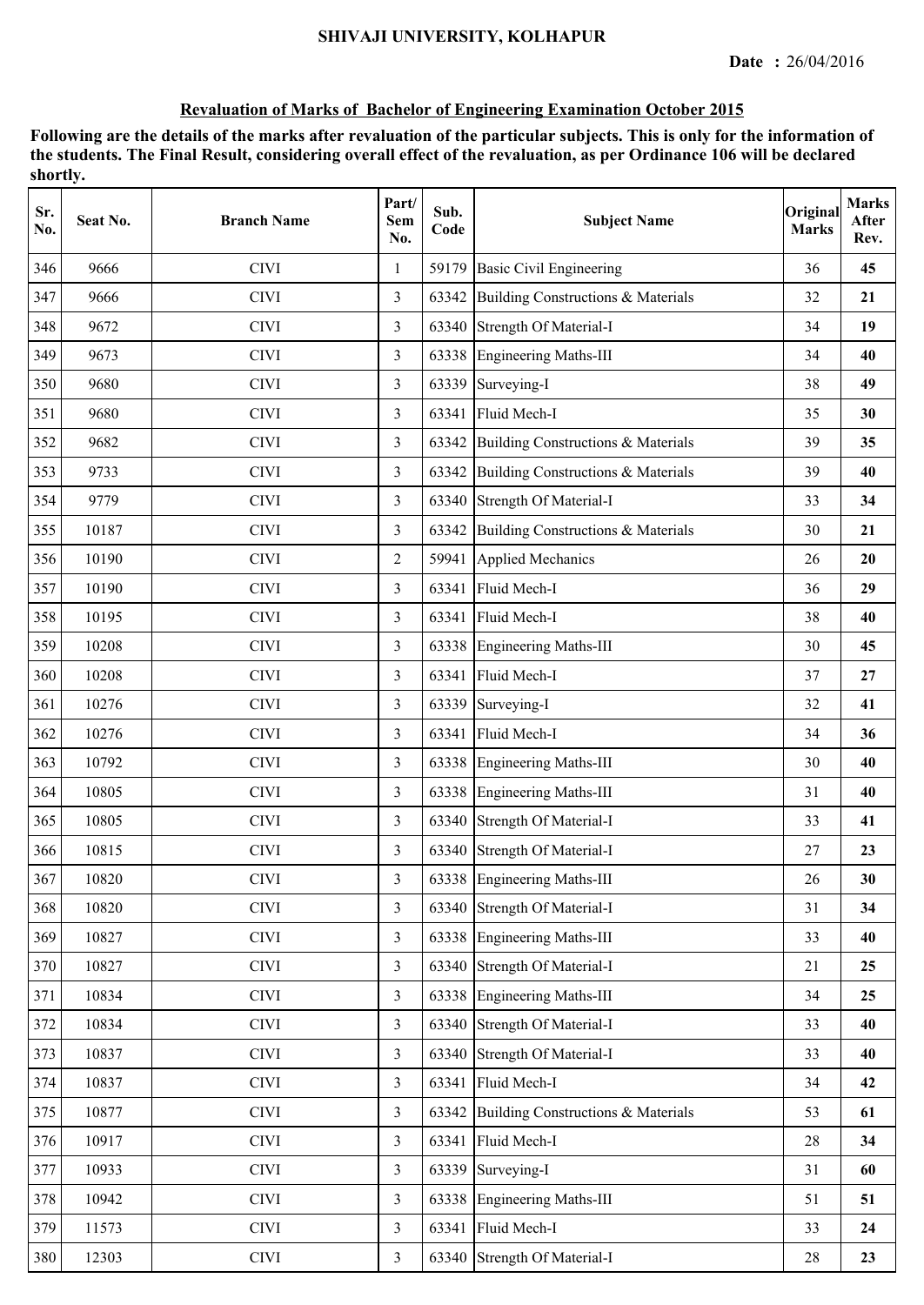| Sr.<br>No. | Seat No. | <b>Branch Name</b> | Part/<br>Sem<br>No. | Sub.<br>Code | <b>Subject Name</b>                | Original<br><b>Marks</b> | <b>Marks</b><br>After<br>Rev. |
|------------|----------|--------------------|---------------------|--------------|------------------------------------|--------------------------|-------------------------------|
| 381        | 12307    | <b>CIVI</b>        | 3                   | 63340        | Strength Of Material-I             | 27                       | 36                            |
| 382        | 12321    | <b>CIVI</b>        | $\overline{3}$      |              | 63338 Engineering Maths-III        | 35                       | 45                            |
| 383        | 12324    | <b>CIVI</b>        | 3                   |              | 63340 Strength Of Material-I       | 28                       | 40                            |
| 384        | 12331    | <b>CIVI</b>        | 3                   |              | 63339 Surveying-I                  | 26                       | 38                            |
| 385        | 12333    | <b>CIVI</b>        | 3                   | 63341        | Fluid Mech-I                       | 29                       | 23                            |
| 386        | 12339    | <b>CIVI</b>        | 3                   | 63339        | Surveying-I                        | 34                       | 32                            |
| 387        | 12352    | <b>CIVI</b>        | 3                   |              | 63340 Strength Of Material-I       | 34                       | 40                            |
| 388        | 12359    | <b>CIVI</b>        | 3                   | 63340        | <b>Strength Of Material-I</b>      | 38                       | 43                            |
| 389        | 12391    | <b>CIVI</b>        | 3                   |              | 63338 Engineering Maths-III        | 29                       | 42                            |
| 390        | 12403    | <b>CIVI</b>        | 3                   | 63339        | Surveying-I                        | 36                       | 40                            |
| 391        | 12418    | <b>CIVI</b>        | 3                   | 63339        | Surveying-I                        | 38                       | 35                            |
| 392        | 12456    | <b>CIVI</b>        | 3                   |              | 63338 Engineering Maths-III        | 38                       | 42                            |
| 393        | 12458    | <b>CIVI</b>        | 3                   |              | 63340 Strength Of Material-I       | 36                       | 35                            |
| 394        | 12469    | <b>CIVI</b>        | 3                   | 63340        | <b>Strength Of Material-I</b>      | 35                       | 40                            |
| 395        | 12885    | <b>CIVI</b>        | 3                   | 63339        | Surveying-I                        | 29                       | 35                            |
| 396        | 12888    | <b>CIVI</b>        | 3                   | 63339        | Surveying-I                        | 34                       | 40                            |
| 397        | 12888    | <b>CIVI</b>        | 3                   | 63341        | Fluid Mech-I                       | 33                       | 40                            |
| 398        | 12890    | <b>CIVI</b>        | $\overline{3}$      |              | 63338 Engineering Maths-III        | 34                       | 33                            |
| 399        | 12899    | <b>CIVI</b>        | 3                   |              | 63340 Strength Of Material-I       | 34                       | 34                            |
| 400        | 12908    | <b>CIVI</b>        | 3                   |              | 63340 Strength Of Material-I       | 31                       | 34                            |
| 401        | 13459    | <b>CIVI</b>        | 3                   |              | 63338 Engineering Maths-III        | 33                       | 34                            |
| 402        | 13484    | <b>CIVI</b>        | $\mathfrak{Z}$      |              | 63340 Strength Of Material-I       | 28                       | 40                            |
| 403        | 13827    | <b>CIVI</b>        | 3                   | 63341        | Fluid Mech-I                       | 30                       | 44                            |
| 404        | 14064    | <b>CIVI</b>        | $\overline{2}$      |              | 59932 Engineering Physics          | 32                       | 41                            |
| 405        | 14648    | <b>CIVI</b>        | $\overline{3}$      |              | 63340 Strength Of Material-I       | 29                       | 28                            |
| 406        | 14657    | <b>CIVI</b>        | $\overline{3}$      |              | 63340 Strength Of Material-I       | $20\,$                   | 33                            |
| 407        | 14661    | <b>CIVI</b>        | $\overline{3}$      |              | 63339 Surveying-I                  | 36                       | 45                            |
| 408        | 14661    | <b>CIVI</b>        | $\overline{3}$      |              | 63340 Strength Of Material-I       | 30                       | 37                            |
| 409        | 14662    | <b>CIVI</b>        | $\overline{3}$      |              | 63340 Strength Of Material-I       | 28                       | 26                            |
| 410        | 14665    | <b>CIVI</b>        | $\overline{3}$      | 63341        | Fluid Mech-I                       | 29                       | 32                            |
| 411        | 14667    | <b>CIVI</b>        | $\overline{3}$      |              | 63340 Strength Of Material-I       | 37                       | 40                            |
| 412        | 15650    | <b>CIVI</b>        | $\overline{2}$      | 59933        | <b>Engineering Mathematics-II</b>  | 21                       | 22                            |
| 413        | 15678    | <b>CIVI</b>        | $\overline{3}$      | 63342        | Building Constructions & Materials | 36                       | 23                            |
| 414        | 16091    | <b>CIVI</b>        | $\overline{3}$      | 63338        | <b>Engineering Maths-III</b>       | 37                       | 44                            |
| 415        | 16814    | <b>CIVI</b>        | $\mathfrak{Z}$      |              | 63338 Engineering Maths-III        | 28                       | 26                            |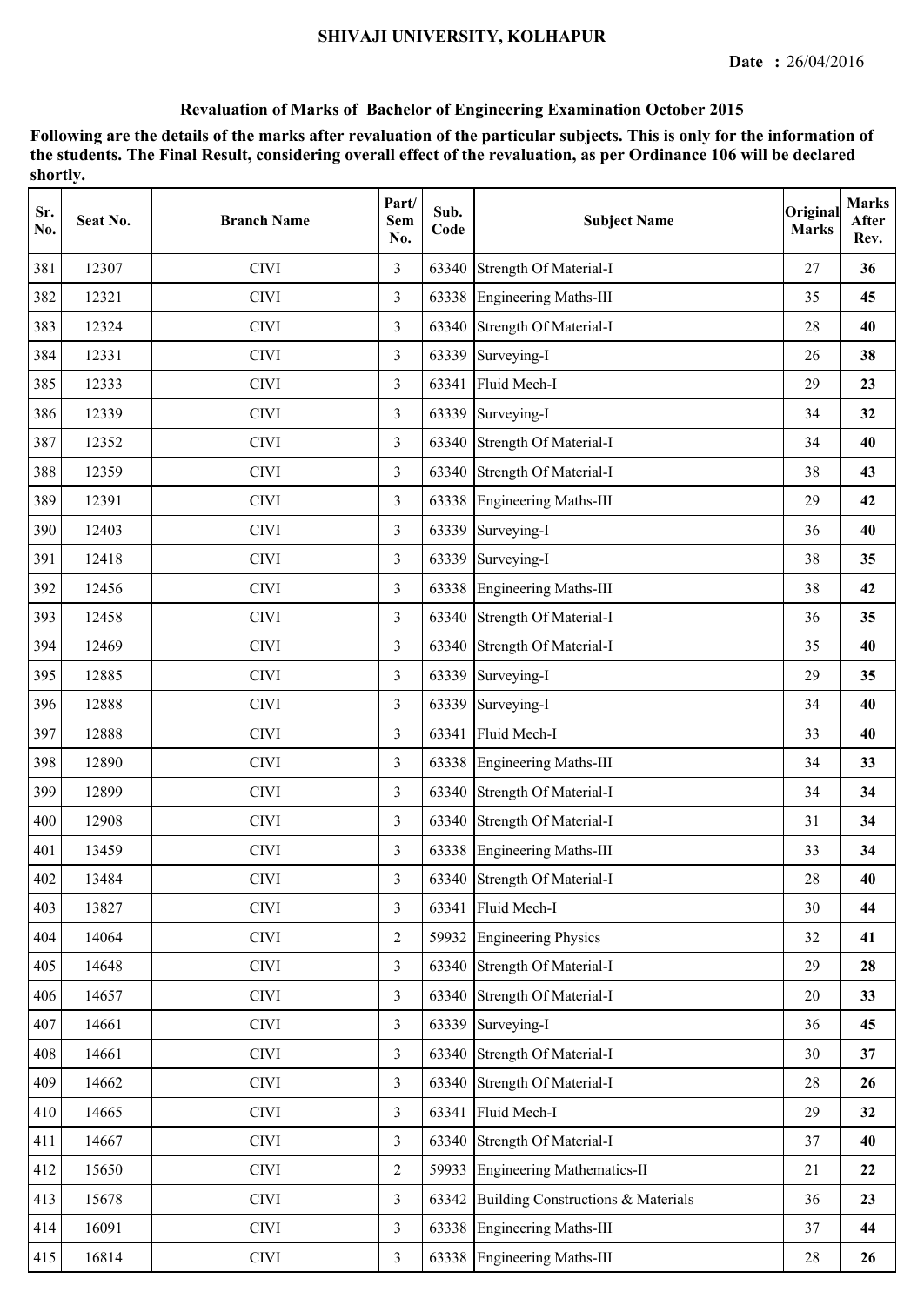| Sr.<br>No. | Seat No. | <b>Branch Name</b> | Part/<br><b>Sem</b><br>No. | Sub.<br>Code | <b>Subject Name</b>                      | Original<br><b>Marks</b> | <b>Marks</b><br>After<br>Rev. |
|------------|----------|--------------------|----------------------------|--------------|------------------------------------------|--------------------------|-------------------------------|
| 416        | 17176    | <b>CIVI</b>        | 3                          | 63341        | Fluid Mech-I                             | 31                       | 29                            |
| 417        | 17504    | <b>CIVI</b>        | 3                          | 63340        | Strength Of Material-I                   | 18                       | 33                            |
| 418        | 17858    | <b>CIVI</b>        | 3                          |              | 63338 Engineering Maths-III              | 33                       | 30                            |
| 419        | 17931    | <b>CIVI</b>        | 3                          |              | 63341 Fluid Mech-I                       | 36                       | 40                            |
| 420        | 17945    | <b>CIVI</b>        | 3                          |              | 63340 Strength Of Material-I             | 37                       | 34                            |
| 421        | 17960    | <b>CIVI</b>        | $\overline{3}$             | 63341        | Fluid Mech-I                             | 36                       | 41                            |
| 422        | 18577    | <b>CIVI</b>        | 3                          | 63339        | Surveying-I                              | 37                       | 47                            |
| 423        | 18595    | <b>CIVI</b>        | 1                          | 59185        | <b>Applied Mechanics</b>                 | 31                       | 27                            |
| 424        | 18596    | <b>CIVI</b>        | 1                          | 59185        | Applied Mechanics                        | 29                       | 23                            |
| 425        | 18604    | <b>CIVI</b>        | 3                          |              | 63338 Engineering Maths-III              | 32                       | 40                            |
| 426        | 18829    | <b>CIVI</b>        | 3                          |              | 63342 Building Constructions & Materials | 24                       | 40                            |
| 427        | 54022    | <b>CIVI</b>        | 3                          |              | 63338 Engineering Maths-III              | 33                       | 30                            |
| 428        | 54022    | <b>CIVI</b>        | 3                          | 63341        | Fluid Mech-I                             | 28                       | 36                            |
| 429        | 54207    | <b>CIVI</b>        | 3                          | 63339        | Surveying-I                              | 32                       | 40                            |
| 430        | 54240    | <b>CIVI</b>        | 3                          | 63341        | Fluid Mech-I                             | 22                       | 15                            |
| 431        | 17174    | Civil              | 3                          | 63341        | Fluid Mech-I                             | 38                       | 32                            |
| 432        | 22673    | Civil              | 3                          | 63341        | Fluid Mech-I                             | 36                       | 35                            |
| 433        | 22675    | Civil              | 3                          |              | 63338 Engineering Maths-III              | 22                       | 24                            |
| 434        | 22675    | Civil              | 3                          | 63339        | Surveying-I                              | 32                       | 36                            |
| 435        | 22681    | Civil              | 3                          |              | 63340 Strength Of Material-I             | 24                       | 47                            |
| 436        | 22684    | Civil              | $\overline{4}$             |              | 63346 Concrete Technology                | 36                       | 34                            |
| 437        | 22866    | Civil              | 4                          |              | 43590 Fluid Mechanics-II                 | 33                       | 40                            |
| 438        | 22882    | Civil              | 3                          | 63341        | Fluid Mech-I                             | 21                       | 30                            |
| 439        | 22882    | Civil              | $\overline{4}$             | 63344        | <b>Structural Mechanics</b>              | 28                       | 27                            |
| 440        | 22987    | Civil              | $\overline{3}$             | 63338        | <b>Engineering Maths-III</b>             | 33                       | 43                            |
| 441        | 22989    | Civil              | $\overline{3}$             | 63342        | Building Constructions & Materials       | 36                       | 55                            |
| 442        | 23003    | Civil              | $\overline{4}$             |              | 43590 Fluid Mechanics-II                 | 31                       | 40                            |
| 443        | 23005    | Civil              | 3                          |              | 63341 Fluid Mech-I                       | 35                       | 43                            |
| 444        | 23008    | Civil              | $\overline{3}$             |              | 63340 Strength Of Material-I             | 30                       | 29                            |
| 445        | 23010    | Civil              | $\overline{4}$             |              | 63348 Building Design & Drawing          | 33                       | 40                            |
| 446        | 23205    | Civil              | $\overline{4}$             |              | 63344 Structural Mechanics               | 34                       | 45                            |
| 447        | 23430    | Civil              | $\overline{3}$             | 42654        | <b>Engineering Mathematics-III</b>       | 27                       | 40                            |
| 448        | 23430    | Civil              | $\overline{3}$             | 42658        | Fluid Mechanics-I                        | 34                       | 35                            |
| 449        | 23436    | Civil              | $\overline{4}$             | 63344        | <b>Structural Mechanics</b>              | 29                       | 40                            |
| 450        | 23439    | Civil              | $\overline{3}$             |              | 42658 Fluid Mechanics-I                  | 34                       | 35                            |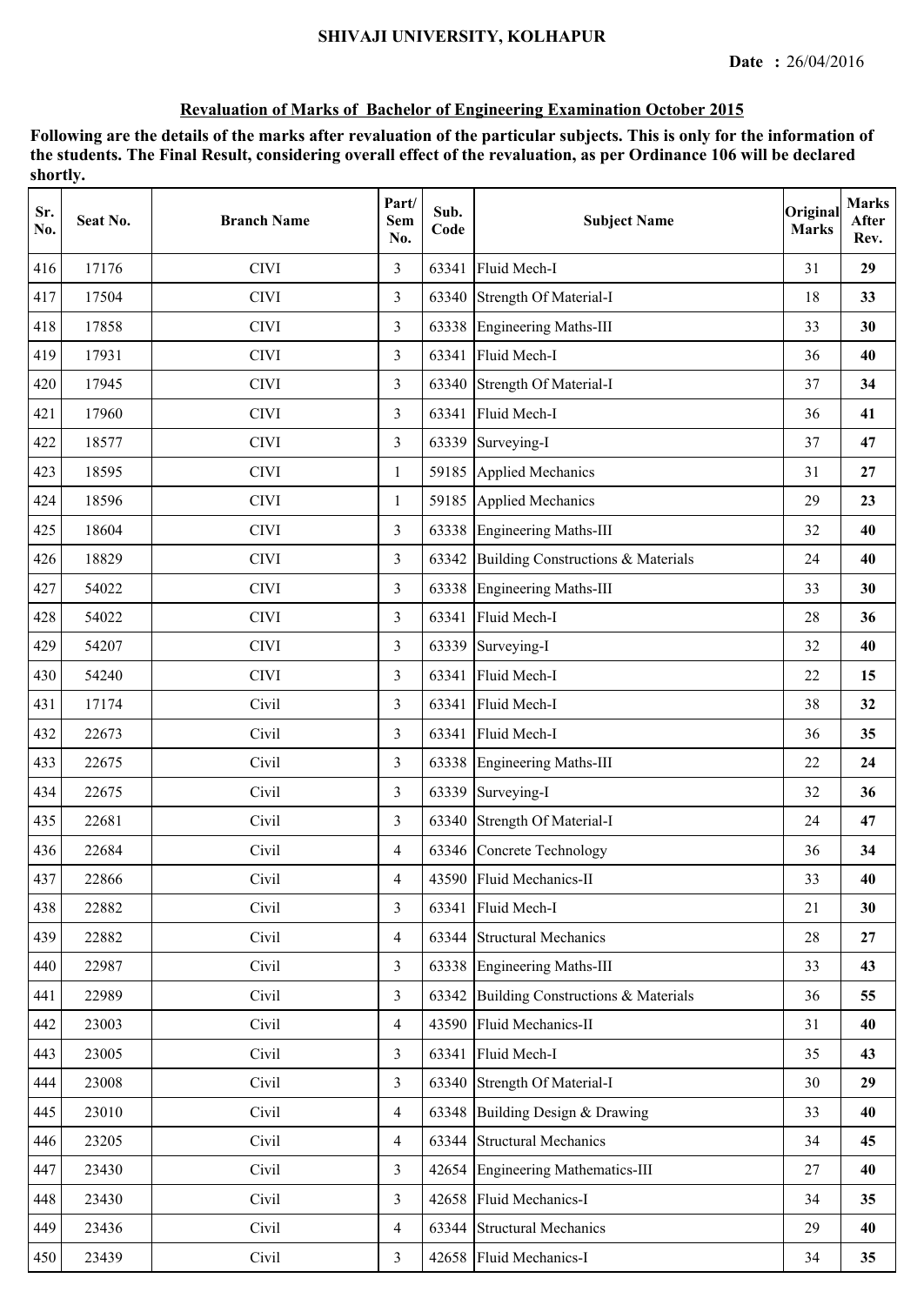| Sr.<br>No. | Seat No. | <b>Branch Name</b> | Part/<br>Sem<br>No. | Sub.<br>Code | <b>Subject Name</b>               | Original<br><b>Marks</b> | <b>Marks</b><br>After<br>Rev. |
|------------|----------|--------------------|---------------------|--------------|-----------------------------------|--------------------------|-------------------------------|
| 451        | 23439    | Civil              | $\overline{4}$      | 43590        | Fluid Mechanics-II                | 29                       | 40                            |
| 452        | 23454    | Civil              | 3                   |              | 42658 Fluid Mechanics-I           | 33                       | 42                            |
| 453        | 23454    | Civil              | $\overline{4}$      |              | 43590 Fluid Mechanics-II          | 29                       | 44                            |
| 454        | 23487    | Civil              | $\overline{4}$      |              | 63344 Structural Mechanics        | 28                       | 35                            |
| 455        | 23487    | Civil              | $\overline{4}$      |              | 63345 Surveying-II                | 24                       | 24                            |
| 456        | 23686    | Civil              | $\overline{4}$      |              | 63347 Fluid Mechanics-II          | 32                       | 41                            |
| 457        | 23850    | Civil              | 3                   |              | 42654 Engineering Mathematics-III | 34                       | 36                            |
| 458        | 23850    | Civil              | 3                   |              | 42658 Fluid Mechanics-I           | 32                       | 42                            |
| 459        | 23850    | Civil              | $\overline{4}$      |              | 43590 Fluid Mechanics-II          | 33                       | 37                            |
| 460        | 23957    | Civil              | 3                   |              | 63340 Strength Of Material-I      | 33                       | 16                            |
| 461        | 23957    | Civil              | $\overline{4}$      |              | 63347 Fluid Mechanics-II          | 35                       | 46                            |
| 462        | 23978    | Civil              | $\overline{4}$      |              | 63347 Fluid Mechanics-II          | 19                       | 27                            |
| 463        | 24420    | Civil              | $\overline{4}$      |              | 63347 Fluid Mechanics-II          | 26                       | 43                            |
| 464        | 24440    | Civil              | $\overline{4}$      | 63347        | <b>Fluid Mechanics-II</b>         | 29                       | 47                            |
| 465        | 24566    | Civil              | $\overline{4}$      | 63347        | Fluid Mechanics-II                | 34                       | 41                            |
| 466        | 24726    | Civil              | $\overline{4}$      |              | 43586 Structural Mechanics-II     | 32                       | 41                            |
| 467        | 24732    | Civil              | $\overline{4}$      |              | 43586 Structural Mechanics-II     | 20                       | 28                            |
| 468        | 25105    | Civil              | $\overline{4}$      | 63344        | <b>Structural Mechanics</b>       | 36                       | 55                            |
| 469        | 25208    | Civil              | $\overline{4}$      |              | 63346 Concrete Technology         | 27                       | 31                            |
| 470        | 25213    | Civil              | $\overline{4}$      |              | 63347 Fluid Mechanics-II          | 36                       | 36                            |
| 471        | 25332    | Civil              | $\overline{4}$      |              | 63347 Fluid Mechanics-II          | 26                       | 20                            |
| 472        | 25586    | Civil              | 4                   |              | 63347 Fluid Mechanics-II          | 22                       | 28                            |
| 473        | 25986    | Civil              | $\overline{4}$      | 63347        | Fluid Mechanics-II                | 32                       | 29                            |
| 474        | 26295    | Civil              | $\overline{4}$      |              | 63346 Concrete Technology         | 35                       | 40                            |
| 475        | 26299    | Civil              | $\overline{4}$      |              | 63346 Concrete Technology         | 34                       | 35                            |
| 476        | 26498    | Civil              | $\overline{4}$      |              | 63347 Fluid Mechanics-II          | 37                       | 21                            |
| 477        | 26500    | Civil              | $\overline{4}$      |              | 63347 Fluid Mechanics-II          | 36                       | 31                            |
| 478        | 26615    | Civil              | $\overline{4}$      |              | 43588 Engineering Geology         | 34                       | 40                            |
| 479        | 26617    | Civil              | $\overline{3}$      |              | 66235 Fluid Mechanics-I           | 27                       | 40                            |
| 480        | 26622    | Civil              | $\overline{4}$      |              | 43586 Structural Mechanics-II     | 17                       | 15                            |
| 481        | 26622    | Civil              | $\overline{4}$      |              | 43590 Fluid Mechanics-II          | 33                       | 27                            |
| 482        | 26770    | Civil              | $\overline{3}$      | 63341        | Fluid Mech-I                      | 27                       | 50                            |
| 483        | 26771    | Civil              | $\overline{4}$      |              | 63344 Structural Mechanics        | 24                       | 40                            |
| 484        | 26779    | Civil              | $\overline{3}$      | 63340        | Strength Of Material-I            | 22                       | 42                            |
| 485        | 26783    | Civil              | $\overline{4}$      |              | 43586 Structural Mechanics-II     | 8                        | 17                            |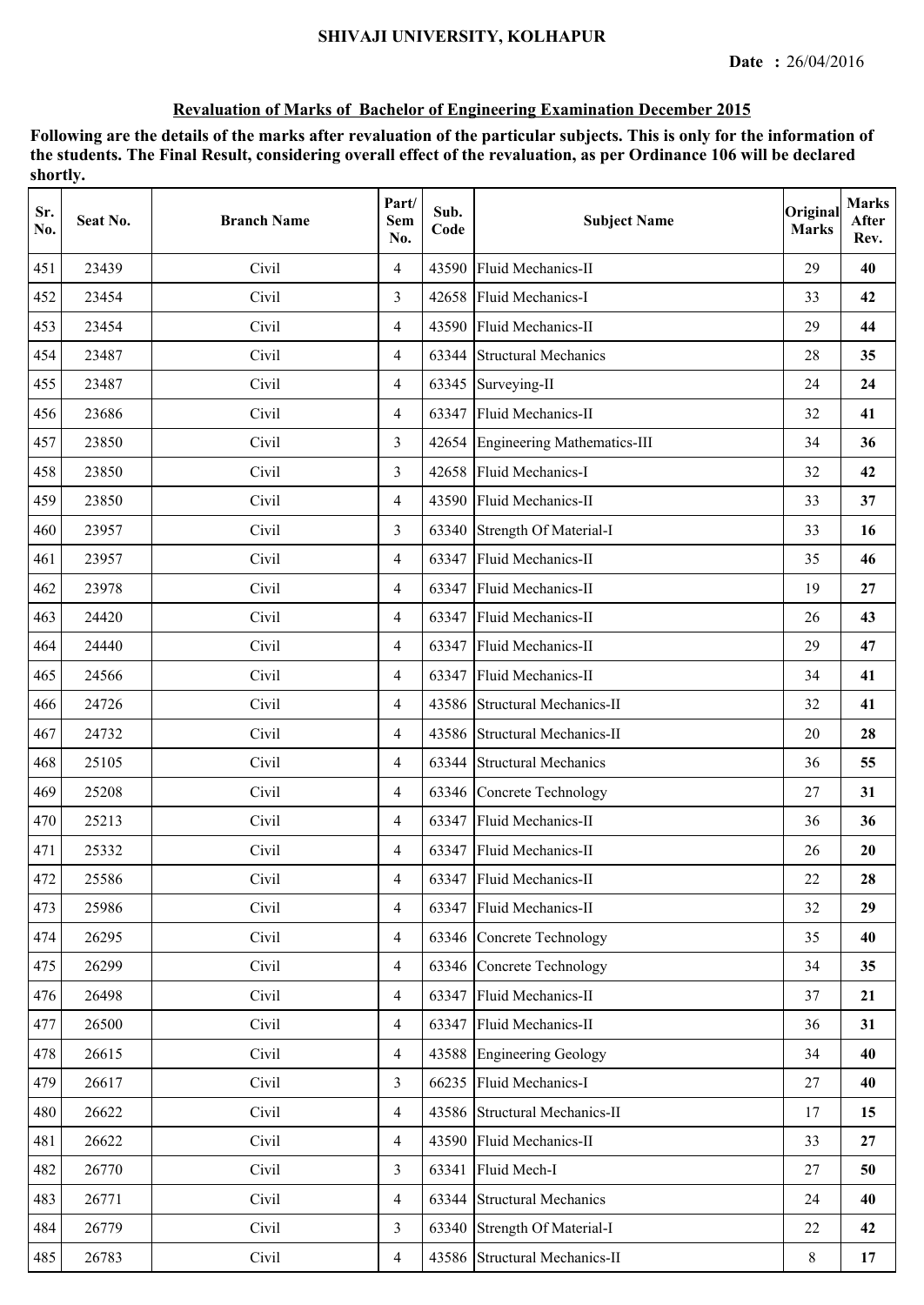| Sr.<br>No. | Seat No. | <b>Branch Name</b> | Part/<br><b>Sem</b><br>No. | Sub.<br>Code | <b>Subject Name</b>                | Original<br><b>Marks</b> | <b>Marks</b><br>After<br>Rev. |
|------------|----------|--------------------|----------------------------|--------------|------------------------------------|--------------------------|-------------------------------|
| 486        | 26783    | Civil              | $\overline{4}$             | 43590        | Fluid Mechanics-II                 | 30                       | 48                            |
| 487        | 26796    | Civil              | 5                          |              | 66235 Water Resource Engineering-I | 33                       | 34                            |
| 488        | 27108    | Civil              | $\overline{4}$             |              | 43590 Fluid Mechanics-II           | 32                       | 40                            |
| 489        | 27115    | Civil              | $\overline{4}$             |              | 63345 Surveying-II                 | 31                       | 33                            |
| 490        | 27143    | Civil              | 5                          | 66237        | Environmental Engineering-I        | 29                       | 47                            |
| 491        | 27439    | Civil              | $\overline{4}$             | 63344        | <b>Structural Mechanics</b>        | 23                       | 31                            |
| 492        | 27451    | Civil              | $\overline{4}$             | 63344        | <b>Structural Mechanics</b>        | 19                       | 48                            |
| 493        | 27458    | Civil              | 5                          |              | 66236 Design of Steel Structures   | 29                       | 29                            |
| 494        | 27461    | Civil              | $\overline{4}$             | 63344        | <b>Structural Mechanics</b>        | 24                       | 35                            |
| 495        | 27463    | Civil              | $\overline{4}$             |              | 43590 Fluid Mechanics-II           | 31                       | 33                            |
| 496        | 27463    | Civil              | 5                          |              | 66236 Design of Steel Structures   | 14                       | 34                            |
| 497        | 27465    | Civil              | $\overline{4}$             | 63344        | <b>Structural Mechanics</b>        | 24                       | 54                            |
| 498        | 27468    | Civil              | $\overline{4}$             |              | 43590 Fluid Mechanics-II           | 27                       | 36                            |
| 499        | 27468    | Civil              | 5                          |              | 66238 Geotechnical Engineering - I | 34                       | 44                            |
| 500        | 27469    | Civil              | $\overline{4}$             | 63344        | <b>Structural Mechanics</b>        | 17                       | 48                            |
| 501        | 27474    | Civil              | 5                          |              | 66237 Environmental Engineering-I  | 29                       | 46                            |
| 502        | 27475    | Civil              | 5                          | 66237        | Environmental Engineering-I        | 28                       | 52                            |
| 503        | 27492    | Civil              | $\overline{3}$             | 63341        | Fluid Mechanics-I                  | 16                       | 28                            |
| 504        | 27915    | Civil              | $\overline{4}$             |              | 43590 Fluid Mechanics-II           | 29                       | 47                            |
| 505        | 27943    | Civil              | $\overline{4}$             |              | 63344 Structural Mechanics         | 19                       | 27                            |
| 506        | 27950    | Civil              | 3                          |              | 63338 Engineering Mathematics-III  | 28                       | 33                            |
| 507        | 27957    | Civil              | $\overline{4}$             |              | 43590 Fluid Mechanics-II           | 28                       | 33                            |
| 508        | 28513    | Civil              | 5                          |              | 66238 Geotechnical Engineering - I | 26                       | 50                            |
| 509        | 28526    | Civil              | 5                          |              | 66238 Geotechnical Engineering - I | 25                       | 30                            |
| 510        | 28550    | Civil              | $\overline{3}$             | 42658        | Fluid Mechanics-I                  | 31                       | 43                            |
| 511        | 28550    | Civil              | 5                          | 66237        | Environmental Engineering-I        | 26                       | 36                            |
| 512        | 28552    | Civil              | $\overline{4}$             |              | 63344 Structural Mechanics         | 23                       | 34                            |
| 513        | 28553    | Civil              | $\overline{4}$             |              | 43586 Structural Mechanics-II      | 22                       | 40                            |
| 514        | 28553    | Civil              | $\overline{4}$             |              | 43590 Fluid Mechanics-II           | 34                       | 31                            |
| 515        | 28553    | Civil              | 5                          |              | 66238 Geotechnical Engineering - I | 18                       | 35                            |
| 516        | 28583    | Civil              | $\overline{4}$             |              | 43586 Structural Mechanics-II      | 27                       | 33                            |
| 517        | 28583    | Civil              | $\overline{4}$             | 43590        | Fluid Mechanics-II                 | 27                       | 29                            |
| 518        | 28597    | Civil              | $\overline{4}$             |              | 43586 Structural Mechanics-II      | 28                       | 32                            |
| 519        | 28598    | Civil              | 5                          |              | 66238 Geotechnical Engineering - I | 24                       | 42                            |
| 520        | 28599    | Civil              | $\overline{3}$             |              | 63338 Engineering Mathematics-III  | 27                       | 24                            |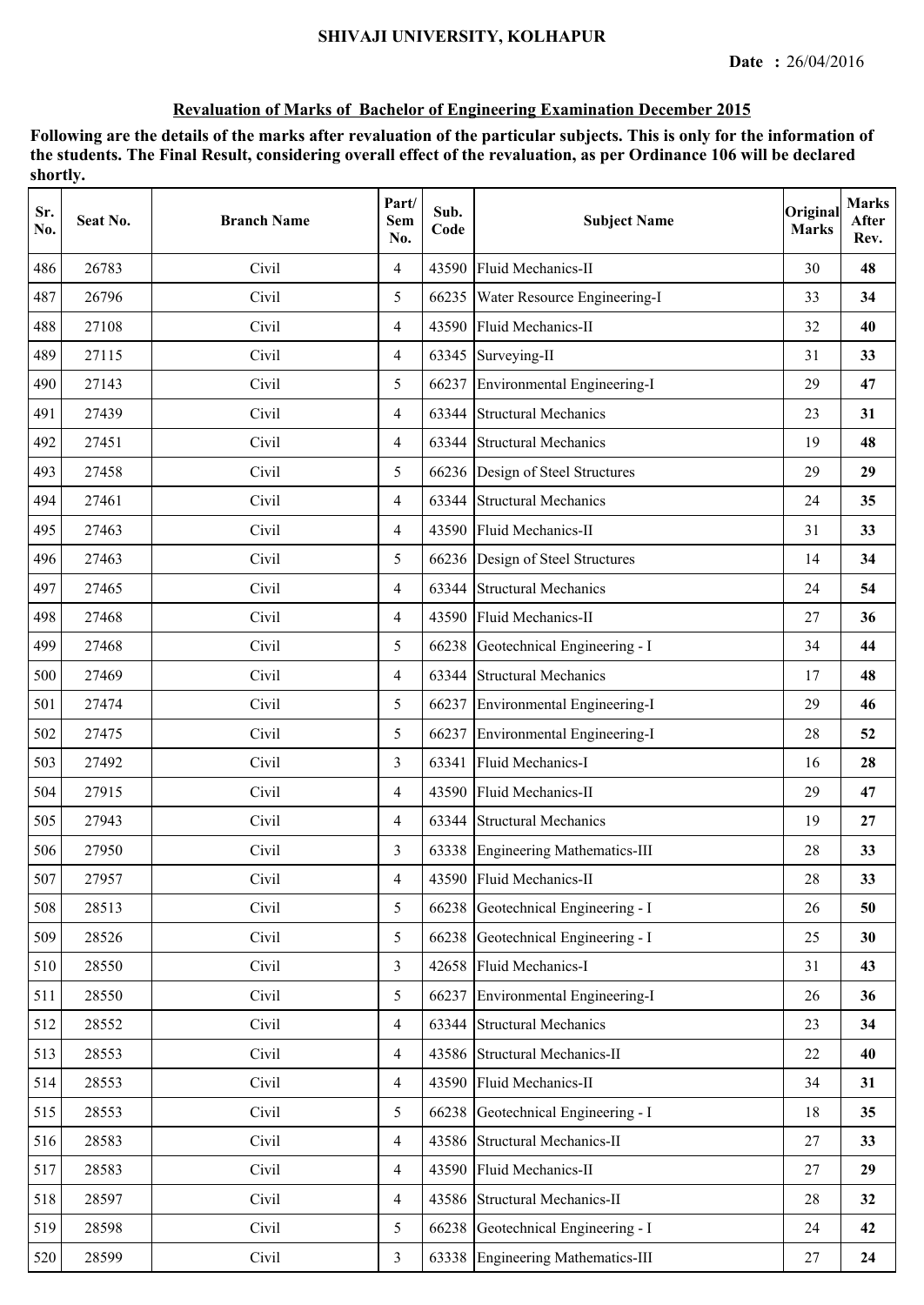| Sr.<br>No. | Seat No. | <b>Branch Name</b> | Part/<br>Sem<br>No. | Sub.<br>Code | <b>Subject Name</b>                  | Original<br><b>Marks</b> | <b>Marks</b><br>After<br>Rev. |
|------------|----------|--------------------|---------------------|--------------|--------------------------------------|--------------------------|-------------------------------|
| 521        | 28599    | Civil              | 5                   | 45537        | Geotechnical Engineering-I           | 25                       | 24                            |
| 522        | 28599    | Civil              | 6                   | 45542        | Structural Mechanics - III           | 28                       | 29                            |
| 523        | 28599    | Civil              | 6                   | 45543        | Geotechnical Engineering-II          | 30                       | 32                            |
| 524        | 28869    | Civil              | 5                   |              | 66236 Design of Steel Structures     | 29                       | 32                            |
| 525        | 29016    | Civil              | 5                   |              | 66238 Geotechnical Engineering - I   | 28                       | 47                            |
| 526        | 29017    | Civil              | 5                   |              | 66237 Environmental Engineering-I    | 31                       | 38                            |
| 527        | 29029    | Civil              | $\overline{4}$      | 63344        | <b>Structural Mechanics</b>          | 28                       | 44                            |
| 528        | 29039    | Civil              | 5                   | 66237        | Environmental Engineering-I          | 34                       | 36                            |
| 529        | 29041    | Civil              | 3                   |              | 42656 Structural Mechanics-I         | 18                       | 15                            |
| 530        | 29041    | Civil              | 3                   | 42658        | Fluid Mechanics-I                    | 20                       | 29                            |
| 531        | 29041    | Civil              | $\overline{4}$      |              | 43586 Structural Mechanics-II        | 16                       | 23                            |
| 532        | 29044    | Civil              | $\overline{4}$      |              | 43590 Fluid Mechanics-II             | 27                       | 27                            |
| 533        | 29044    | Civil              | $\overline{4}$      |              | 63338 Surveying-II                   | 11                       | 12                            |
| 534        | 29044    | Civil              | 5                   | 66235        | Water Resource Engineering-I         | 33                       | 42                            |
| 535        | 29053    | Civil              | $\overline{4}$      | 43590        | Fluid Mechanics-II                   | 26                       | 27                            |
| 536        | 29053    | Civil              | 5                   |              | 66238 Geotechnical Engineering - I   | 29                       | 33                            |
| 537        | 29058    | Civil              | 5                   | 66239        | Transportation Engineering-I         | 34                       | 50                            |
| 538        | 29063    | Civil              | $\overline{3}$      | 63341        | Fluid Mech-I                         | 27                       | 32                            |
| 539        | 29063    | Civil              | 5                   | 66237        | Environmental Engineering-I          | 33                       | 36                            |
| 540        | 29066    | Civil              | 5                   |              | 66238 Geotechnical Engineering - I   | 34                       | 24                            |
| 541        | 29069    | Civil              | $\overline{4}$      |              | 63341 Surveying-II                   | 29                       | 30                            |
| 542        | 29069    | Civil              | 5                   |              | 66235   Water Resource Engineering-I | 27                       | 40                            |
| 543        | 29503    | Civil              | $\overline{3}$      |              | 63338 Engineering Mathematics-III    | 30                       | 21                            |
| 544        | 29504    | Civil              | $\overline{4}$      |              | 43590 Fluid Mechanics-II             | 30                       | 46                            |
| 545        | 29970    | Civil              | $\overline{4}$      | 63344        | <b>Structural Mechanics</b>          | 29                       | 34                            |
| 546        | 29970    | Civil              | 5                   |              | 66239 Transportation Engineering-I   | 33                       | 48                            |
| 547        | 30006    | Civil              | $\overline{4}$      | 63347        | Fluid Mechanics-II                   | 27                       | 30                            |
| 548        | 30007    | Civil              | $\overline{4}$      |              | 63344 Structural Mechanics           | 26                       | 47                            |
| 549        | 30024    | Civil              | $\overline{4}$      |              | 63347 Fluid Mechanics-II             | 33                       | 44                            |
| 550        | 30024    | Civil              | 5                   | 66235        | Water Resource Engineering-I         | 33                       | 51                            |
| 551        | 30032    | Civil              | $\overline{3}$      | 63341        | Fluid Mechanics-I                    | 23                       | 41                            |
| 552        | 30290    | Civil              | $\overline{3}$      | 66235        | Fluid Mechanics-I                    | 26                       | 42                            |
| 553        | 30290    | Civil              | 5                   |              | 66236 Design of Steel Structures     | 31                       | 37                            |
| 554        | 30314    | Civil              | 5                   |              | 66236 Design of Steel Structures     | 29                       | 30                            |
| 555        | 30556    | Civil              | $\overline{4}$      |              | 43590 Fluid Mechanics-II             | 30                       | 40                            |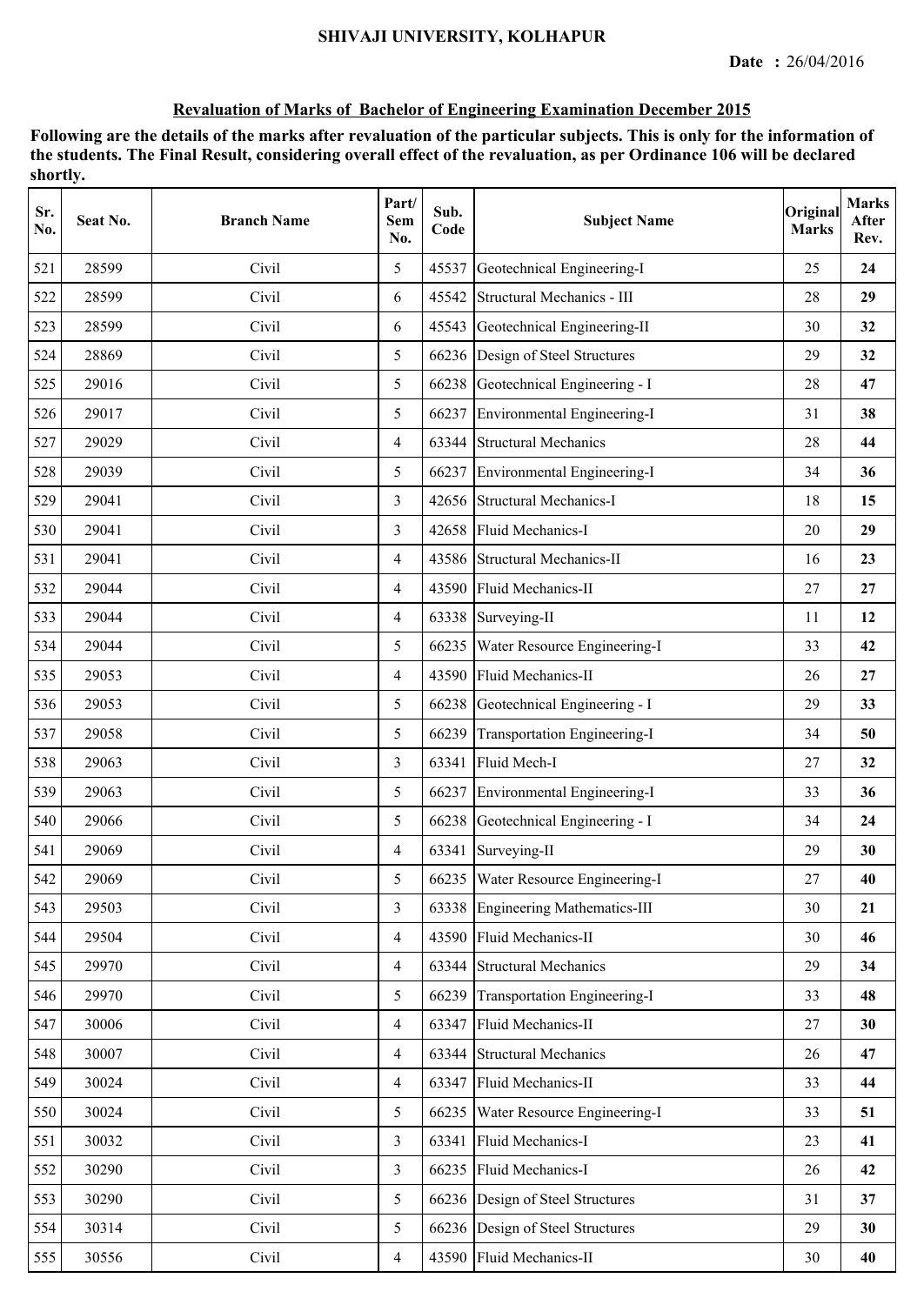| Sr.<br>No. | Seat No. | <b>Branch Name</b> | Part/<br>Sem<br>No. | Sub.<br>Code | <b>Subject Name</b>                | Original<br><b>Marks</b> | <b>Marks</b><br>After<br>Rev. |
|------------|----------|--------------------|---------------------|--------------|------------------------------------|--------------------------|-------------------------------|
| 556        | 30556    | Civil              | $\overline{4}$      | 63345        | Surveying-II                       | 27                       | 28                            |
| 557        | 30558    | Civil              | 5                   |              | 66236 Design of Steel Structures   | 29                       | 35                            |
| 558        | 31047    | Civil              | 5                   |              | 66238 Geotechnical Engineering - I | 34                       | 42                            |
| 559        | 31365    | Civil              | $\overline{4}$      |              | 43586 Structural Mechanics-II      | 26                       | 36                            |
| 560        | 31534    | Civil              | 5                   |              | 66238 Geotechnical Engineering - I | 25                       | 24                            |
| 561        | 31805    | Civil              | 5                   |              | 66237 Environmental Engineering-I  | 35                       | 36                            |
| 562        | 31805    | Civil              | 5                   |              | 66238 Geotechnical Engineering - I | 24                       | 36                            |
| 563        | 31823    | Civil              | 5                   |              | 66236 Design of Steel Structures   | 24                       | 40                            |
| 564        | 31829    | Civil              | 5                   |              | 66238 Geotechnical Engineering - I | 33                       | 32                            |
| 565        | 31832    | Civil              | $\overline{4}$      | 43590        | Fluid Mechanics-II                 | 32                       | 23                            |
| 566        | 31835    | Civil              | $\overline{4}$      | 63344        | <b>Structural Mechanics</b>        | 27                       | 34                            |
| 567        | 31835    | Civil              | 5                   |              | 66236 Design of Steel Structures   | 29                       | 40                            |
| 568        | 31840    | Civil              | 5                   |              | 45537 Geotechnical Engineering-I   | 37                       | 35                            |
| 569        | 31874    | Civil              | $\overline{4}$      |              | 43588 Engineering Geology          | 33                       | 40                            |
| 570        | 31874    | Civil              | $\overline{4}$      |              | 43590 Fluid Mechanics-II           | 5                        | 8                             |
| 571        | 31876    | Civil              | $\overline{4}$      |              | 43590 Fluid Mechanics-II           | 27                       | 29                            |
| 572        | 31886    | Civil              | 3                   | 63338        | <b>Engineering Mathematics-III</b> | 20                       | 21                            |
| 573        | 32248    | Civil              | $\overline{3}$      | 42654        | Engineering Mathematics-III        | 12                       | 15                            |
| 574        | 32249    | Civil              | $\overline{4}$      | 63347        | Fluid Mechanics-II                 | 28                       | 48                            |
| 575        | 32271    | Civil              | $\overline{4}$      |              | 43590 Fluid Mechanics-II           | 30                       | 36                            |
| 576        | 32271    | Civil              | $\overline{4}$      |              | 63345 Surveying-II                 | 29                       | 29                            |
| 577        | 32284    | Civil              | 3                   |              | 42658 Fluid Mechanics-I            | 30                       | 27                            |
| 578        | 32290    | Civil              | $\overline{4}$      |              | 43590 Fluid Mechanics-II           | 28                       | 47                            |
| 579        | 32290    | Civil              | 5                   | 45537        | Geotechnical Engineering-I         | 32                       | 29                            |
| 580        | 32290    | Civil              | 5                   | 45540        | Environmental Engineering-I        | 36                       | 33                            |
| 581        | 32290    | Civil              | 6                   | 45542        | Structural Mechanics - III         | 26                       | 24                            |
| 582        | 32615    | Civil              | $\overline{4}$      |              | 43586 Structural Mechanics-II      | 35                       | 41                            |
| 583        | 32615    | Civil              | 5                   |              | 66237 Environmental Engineering-I  | 35                       | 34                            |
| 584        | 32618    | Civil              | $\overline{4}$      | 63344        | <b>Structural Mechanics</b>        | 21                       | 33                            |
| 585        | 32618    | Civil              | 5                   |              | 66238 Geotechnical Engineering - I | 25                       | 30                            |
| 586        | 32632    | Civil              | $\overline{4}$      |              | 43586 Structural Mechanics-II      | 31                       | 26                            |
| 587        | 32639    | Civil              | 5                   | 45537        | Geotechnical Engineering-I         | 29                       | 27                            |
| 588        | 32640    | Civil              | $\overline{3}$      | 63338        | Engineering Mathematics-III        | 21                       | 28                            |
| 589        | 32640    | Civil              | $\overline{4}$      |              | 43586 Structural Mechanics-II      | 31                       | 40                            |
| 590        | 32659    | Civil              | 5                   |              | 66236 Design of Steel Structures   | 29                       | 54                            |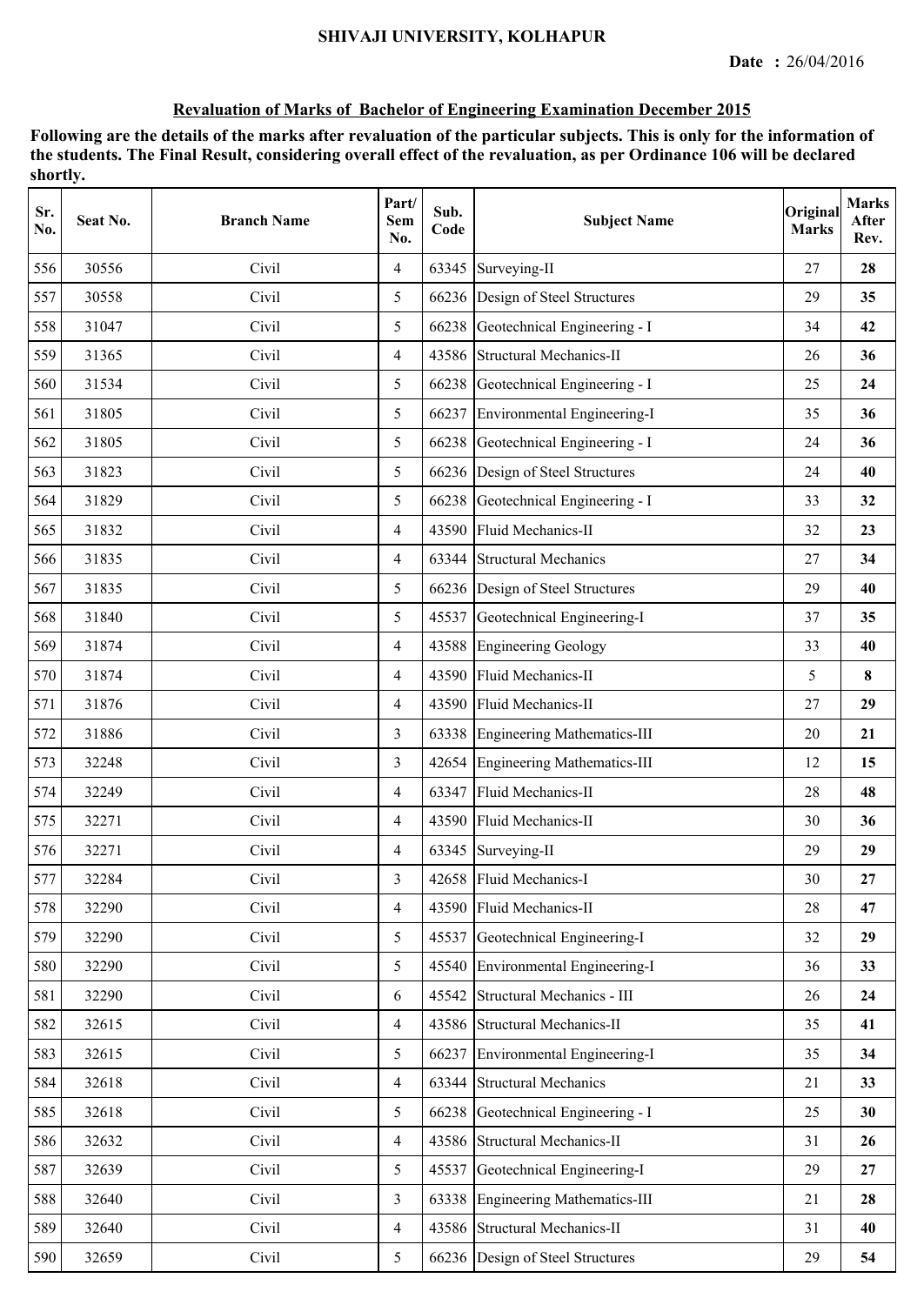| Sr.<br>No. | Seat No. | <b>Branch Name</b> | Part/<br>Sem<br>No. | Sub.<br>Code | <b>Subject Name</b>                | Original<br><b>Marks</b> | <b>Marks</b><br>After<br>Rev. |
|------------|----------|--------------------|---------------------|--------------|------------------------------------|--------------------------|-------------------------------|
| 591        | 32662    | Civil              | 3                   | 66235        | Fluid Mechanics-I                  | 28                       | 32                            |
| 592        | 32899    | Civil              | 6                   | 45542        | Structural Mechanics - III         | 27                       | 28                            |
| 593        | 32899    | Civil              | 6                   | 45545        | Water Resources Engineering-II     | 36                       | 44                            |
| 594        | 32910    | Civil              | 5                   |              | 45536 Design of Steel Structures   | 29                       | 31                            |
| 595        | 32911    | Civil              | 5                   |              | 45537 Geotechnical Engineering-I   | 27                       | 33                            |
| 596        | 33143    | Civil              | $\overline{3}$      |              | 42654 Engineering Mathematics-III  | 28                       | 33                            |
| 597        | 33165    | Civil              | $\overline{4}$      |              | 43590 Fluid Mechanics-II           | 27                       | 28                            |
| 598        | 33172    | Civil              | $\overline{4}$      |              | 43590 Fluid Mechanics-II           | 36                       | 40                            |
| 599        | 33331    | Civil              | $\overline{4}$      |              | 43590 Fluid Mechanics-II           | 24                       | 24                            |
| 600        | 33336    | Civil              | 3                   | 66235        | Fluid Mechanics-I                  | 27                       | 40                            |
| 601        | 33336    | Civil              | $\overline{4}$      |              | 43590 Fluid Mechanics-II           | 27                       | 40                            |
| 602        | 33338    | Civil              | 3                   |              | 63338 Engineering Maths-III        | 25                       | 26                            |
| 603        | 33338    | Civil              | 5                   |              | 66236 Design of Steel Structures   | 29                       | 35                            |
| 604        | 33340    | Civil              | 3                   |              | 63338 Engineering Maths-III        | 22                       | 33                            |
| 605        | 33340    | Civil              | 5                   |              | 66236 Design of Steel Structures   | 25                       | 41                            |
| 606        | 33549    | Civil              | 5                   |              | 66236 Design of Steel Structures   | 26                       | 32                            |
| 607        | 33581    | Civil              | 5                   |              | 45536 Design of Steel Structures   | 31                       | 44                            |
| 608        | 33581    | Civil              | 5                   | 45537        | Geotechnical Engineering-I         | 26                       | 40                            |
| 609        | 33584    | Civil              | 6                   | 45543        | Geotechnical Engineering-II        | 31                       | 35                            |
| 610        | 33906    | Civil              | 6                   |              | 45542 Structural Mechanics - III   | 28                       | 33                            |
| 611        | 33920    | Civil              | 5                   |              | 66238 Geotechnical Engineering - I | 47                       | 66                            |
| 612        | 34406    | Civil              | 5                   |              | 66236 Design of Steel Structures   | 26                       | 37                            |
| 613        | 34406    | Civil              | 5                   | 66238        | Geotechnical Engineering - I       | 26                       | 29                            |
| 614        | 34457    | Civil              | 5                   |              | 45537 Geotechnical Engineering-I   | 34                       | 40                            |
| 615        | 34470    | Civil              | 5                   | 66238        | Geotechnical Engineering - I       | 34                       | 31                            |
| 616        | 34474    | Civil              | 5                   |              | 45536 Design of Steel Structures   | 19                       | 34                            |
| 617        | 34474    | Civil              | 5                   | 45537        | Geotechnical Engineering-I         | 31                       | 35                            |
| 618        | 35357    | Civil              | 5                   |              | 66238 Geotechnical Engineering - I | 25                       | 46                            |
| 619        | 35375    | Civil              | 5                   |              | 66238 Geotechnical Engineering - I | 29                       | 65                            |
| 620        | 35768    | Civil              | 5                   |              | 45536 Design of Steel Structures   | 32                       | 31                            |
| 621        | 35768    | Civil              | 5                   | 45537        | Geotechnical Engineering-I         | 27                       | 35                            |
| 622        | 35784    | Civil              | 5                   | 66238        | Geotechnical Engineering - I       | 29                       | 37                            |
| 623        | 36265    | Civil              | 5                   | 66238        | Geotechnical Engineering - I       | 27                       | 46                            |
| 624        | 36267    | Civil              | 5                   |              | 66238 Geotechnical Engineering - I | 27                       | 52                            |
| 625        | 36271    | Civil              | 5                   |              | 66236 Design of Steel Structures   | 35                       | 40                            |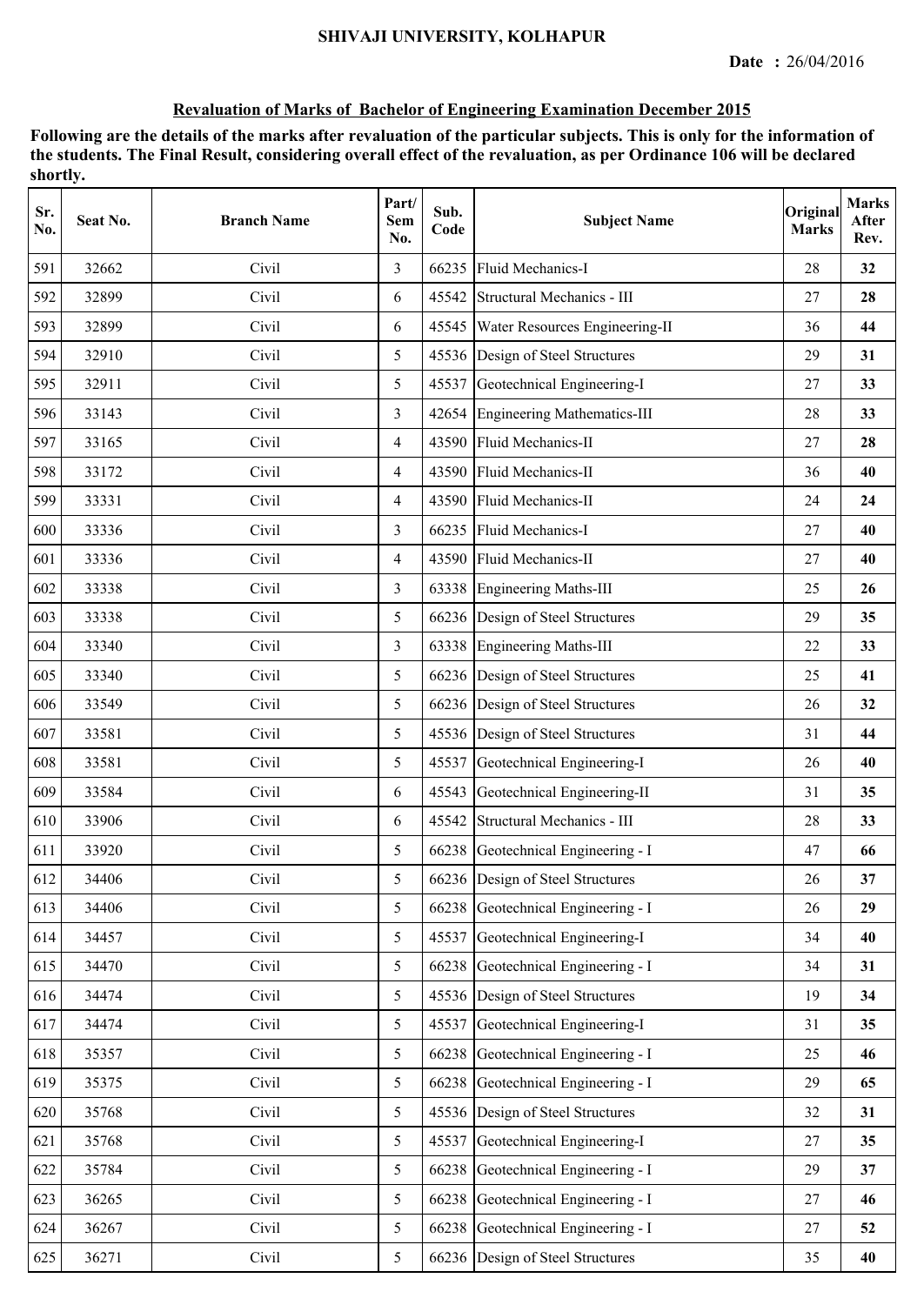| Sr.<br>No. | Seat No. | <b>Branch Name</b> | Part/<br><b>Sem</b><br>No. | Sub.<br>Code | <b>Subject Name</b>                                  | Original<br><b>Marks</b> | <b>Marks</b><br>After<br>Rev. |
|------------|----------|--------------------|----------------------------|--------------|------------------------------------------------------|--------------------------|-------------------------------|
| 626        | 36271    | Civil              | 5                          | 66238        | Geotechnical Engineering - I                         | 26                       | 32                            |
| 627        | 36279    | Civil              | 5                          | 66238        | Geotechnical Engineering - I                         | 25                       | 45                            |
| 628        | 36727    | Civil              | 5                          | 66236        | Design of Steel Structures                           | 34                       | 29                            |
| 629        | 36765    | Civil              | 5                          |              | 66235 Water Resource Engineering-I                   | 32                       | 43                            |
| 630        | 36765    | Civil              | 5                          |              | 66237 Environmental Engineering-I                    | 33                       | 38                            |
| 631        | 36999    | Civil              | 5                          |              | 66236 Design of Steel Structures                     | 22                       | 58                            |
| 632        | 37693    | Civil              | 6                          | 45543        | Geotechnical Engineering-II                          | 34                       | 35                            |
| 633        | 37698    | Civil              | 5                          | 45536        | Design of Steel Structures                           | 28                       | 40                            |
| 634        | 37698    | Civil              | 6                          | 45543        | Geotechnical Engineering-II                          | 18                       | 21                            |
| 635        | 37699    | Civil              | 5                          | 45538        | Water Resources Engineering-I                        | 31                       | 43                            |
| 636        | 37699    | Civil              | 6                          | 45544        | <b>Engineering Management</b>                        | 30                       | 41                            |
| 637        | 39106    | Civil              | 5                          |              | 45536 Design of Steel Structures                     | 33                       | 40                            |
| 638        | 39106    | Civil              | 5                          | 45537        | Geotechnical Engineering-I                           | 35                       | 31                            |
| 639        | 39366    | Civil              | 5                          |              | 66237 Environmental Engineering-I                    | 34                       | 34                            |
| 640        | 39366    | Civil              | 5                          | 66239        | Transportation Engineering-I                         | 28                       | 42                            |
| 641        | 39626    | Civil              | 5                          | 45537        | Geotechnical Engineering-I                           | 37                       | 34                            |
| 642        | 39674    | Civil              | 5                          | 45537        | Geotechnical Engineering-I                           | 30                       | 23                            |
| 643        | 39674    | Civil              | 6                          | 45542        | Structural Mechanics - III                           | 37                       | 43                            |
| 644        | 41077    | Civil              | 6                          | 45542        | Structural Mechanics - III                           | 28                       | 24                            |
| 645        | 41111    | Civil              | 6                          | 45543        | Geotechnical Engineering-II                          | 32                       | 41                            |
| 646        | 41315    | Civil              | $\tau$                     | 47901        | Design of Concrete Structures-I                      | 29                       | 50                            |
| 647        | 41320    | Civil              | 6                          |              | 45542 Structural Mechanics - III                     | 23                       | 32                            |
| 648        | 41320    | Civil              | $\overline{7}$             | 47901        | Design of Concrete Structures-I                      | 25                       | 32                            |
| 649        | 41322    | Civil              | $\overline{7}$             | 47903        | Earthquake Engineering                               | 27                       | 35                            |
| 650        | 41324    | Civil              | 6                          | 45542        | Structural Mechanics - III                           | 20                       | 49                            |
| 651        | 41335    | Civil              | 6                          | 45543        | Geotechnical Engineering-II                          | 32                       | 53                            |
| 652        | 41363    | Civil              | 6                          | 45545        | Water Resources Engineering-II                       | 31                       | 41                            |
| 653        | 41363    | Civil              | $\tau$                     |              | 47903 Earthquake Engineering                         | 23                       | 35                            |
| 654        | 41364    | Civil              | 6                          | 45542        | Structural Mechanics - III                           | 29                       | 33                            |
| 655        | 41375    | Civil              | 6                          | 45542        | Structural Mechanics - III                           | 10                       | 30                            |
| 656        | 41383    | Civil              | 6                          | 45543        | Geotechnical Engineering-II                          | 35                       | 40                            |
| 657        | 41558    | Civil              | $\tau$                     | 47902        | Quantity Survey and Valuation                        | 25                       | 29                            |
| 658        | 41562    | Civil              | 6                          | 45542        | Structural Mechanics - III                           | 27                       | 30                            |
| 659        | 41569    | Civil              | 7                          | 47909        | Transportation Infrastructure Planning and<br>Demand | 32                       | 48                            |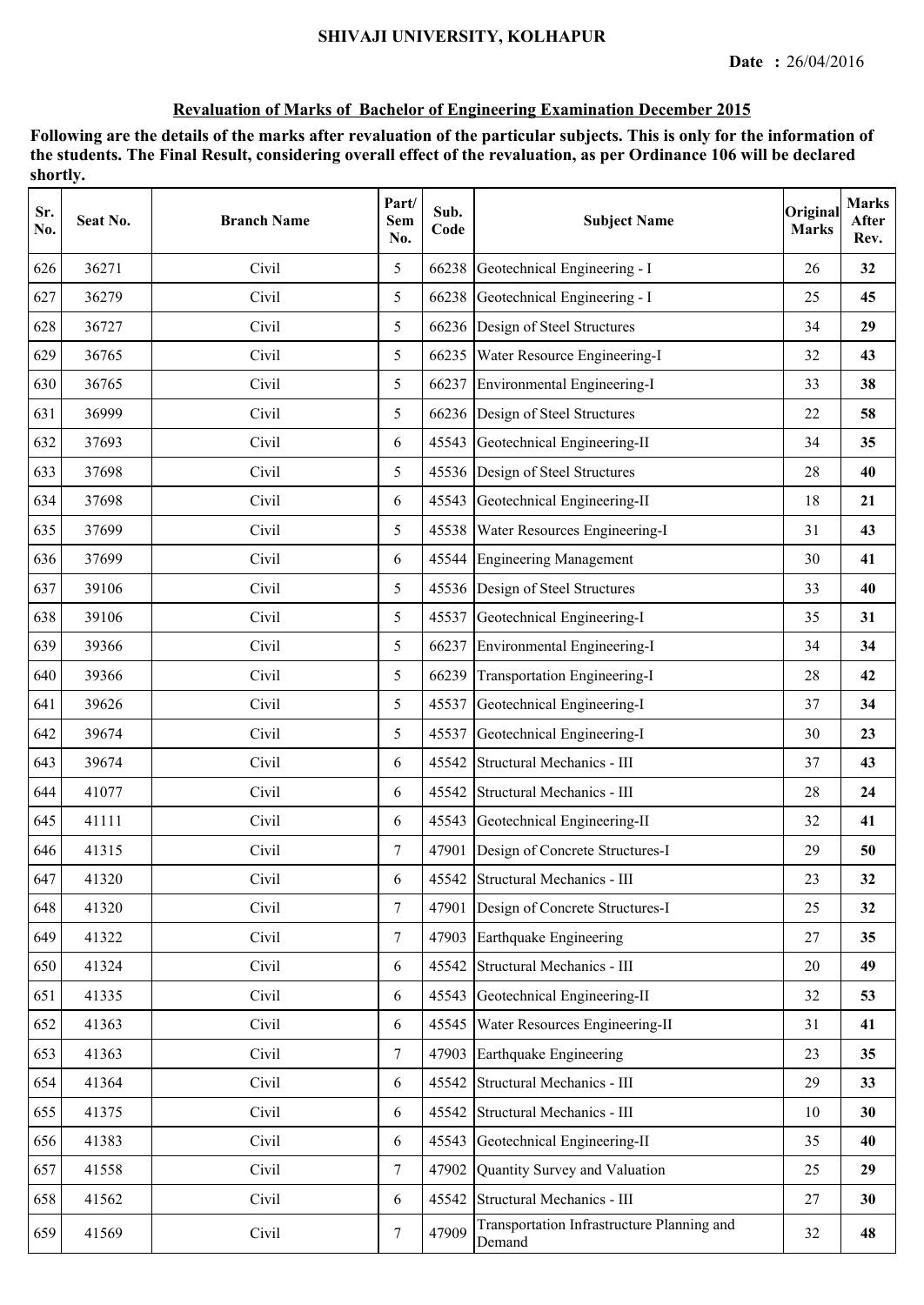| Sr.<br>No. | Seat No. | <b>Branch Name</b> | Part/<br><b>Sem</b><br>No. | Sub.<br>Code | <b>Subject Name</b>                                  | Original<br><b>Marks</b> | <b>Marks</b><br>After<br>Rev. |
|------------|----------|--------------------|----------------------------|--------------|------------------------------------------------------|--------------------------|-------------------------------|
| 660        | 41585    | Civil              | 7                          | 47909        | Transportation Infrastructure Planning and<br>Demand | 33                       | 62                            |
| 661        | 41602    | Civil              | 6                          | 45543        | Geotechnical Engineering-II                          | 31                       | 30                            |
| 662        | 41609    | Civil              | 6                          | 45542        | Structural Mechanics - III                           | 24                       | 43                            |
| 663        | 41618    | Civil              | 6                          | 45542        | Structural Mechanics - III                           | 35                       | 40                            |
| 664        | 41632    | Civil              | 6                          |              | 45542 Structural Mechanics - III                     | 10                       | 14                            |
| 665        | 41964    | Civil              | 6                          | 45543        | Geotechnical Engineering-II                          | 33                       | 49                            |
| 666        | 41978    | Civil              | 6                          | 45543        | Geotechnical Engineering-II                          | 34                       | 44                            |
| 667        | 42017    | Civil              | 6                          | 45542        | Structural Mechanics - III                           | 35                       | 44                            |
| 668        | 42187    | Civil              | 5                          | 45537        | Geotechnical Engineering-I                           | 22                       | 36                            |
| 669        | 42187    | Civil              | 6                          |              | 45542 Structural Mechanics - III                     | 28                       | 32                            |
| 670        | 42233    | Civil              | $\tau$                     | 47903        | Earthquake Engineering                               | 28                       | 45                            |
| 671        | 42249    | Civil              | 6                          |              | 45542 Structural Mechanics - III                     | 19                       | 26                            |
| 672        | 42252    | Civil              | $\tau$                     |              | 47903 Earthquake Engineering                         | 27                       | 27                            |
| 673        | 42481    | Civil              | 6                          | 45543        | Geotechnical Engineering-II                          | 29                       | 32                            |
| 674        | 42481    | Civil              | $\tau$                     | 47903        | Earthquake Engineering                               | 31                       | 27                            |
| 675        | 42496    | Civil              | 6                          | 45543        | Geotechnical Engineering-II                          | 31                       | 30                            |
| 676        | 42507    | Civil              | 6                          | 45543        | Geotechnical Engineering-II                          | 32                       | 40                            |
| 677        | 42820    | Civil              | 6                          | 45543        | Geotechnical Engineering-II                          | 21                       | 44                            |
| 678        | 42823    | Civil              | 6                          | 45542        | Structural Mechanics - III                           | 26                       | 40                            |
| 679        | 42823    | Civil              | $\tau$                     | 47901        | Design of Concrete Structures-I                      | 34                       | 40                            |
| 680        | 42834    | Civil              | 6                          |              | 45542 Structural Mechanics - III                     | 27                       | 23                            |
| 681        | 43179    | Civil              | $\overline{7}$             |              | 47903 Earthquake Engineering                         | 31                       | 28                            |
| 682        | 43432    | Civil              | 6                          | 45543        | Geotechnical Engineering-II                          | 29                       | 35                            |
| 683        | 43432    | Civil              | 6                          | 45545        | Water Resources Engineering-II                       | 32                       | 50                            |
| 684        | 43433    | Civil              | $\overline{7}$             | 47903        | Earthquake Engineering                               | 26                       | 54                            |
| 685        | 43444    | Civil              | 6                          | 45542        | Structural Mechanics - III                           | 24                       | 41                            |
| 686        | 43444    | Civil              | 6                          | 45543        | Geotechnical Engineering-II                          | 23                       | 28                            |
| 687        | 43444    | Civil              | $\overline{7}$             | 47901        | Design of Concrete Structures-I                      | 22                       | 20                            |
| 688        | 43451    | Civil              | 6                          | 45543        | Geotechnical Engineering-II                          | 35                       | 57                            |
| 689        | 43454    | Civil              | 6                          | 45543        | Geotechnical Engineering-II                          | 31                       | 47                            |
| 690        | 43454    | Civil              | $7\overline{ }$            | 47901        | Design of Concrete Structures-I                      | 9                        | $\boldsymbol{9}$              |
| 691        | 43463    | Civil              | 6                          | 45545        | Water Resources Engineering-II                       | 30                       | 45                            |
| 692        | 43467    | Civil              | 6                          | 45542        | Structural Mechanics - III                           | 22                       | 45                            |
| 693        | 43476    | Civil              | 6                          | 45542        | Structural Mechanics - III                           | 17                       | 45                            |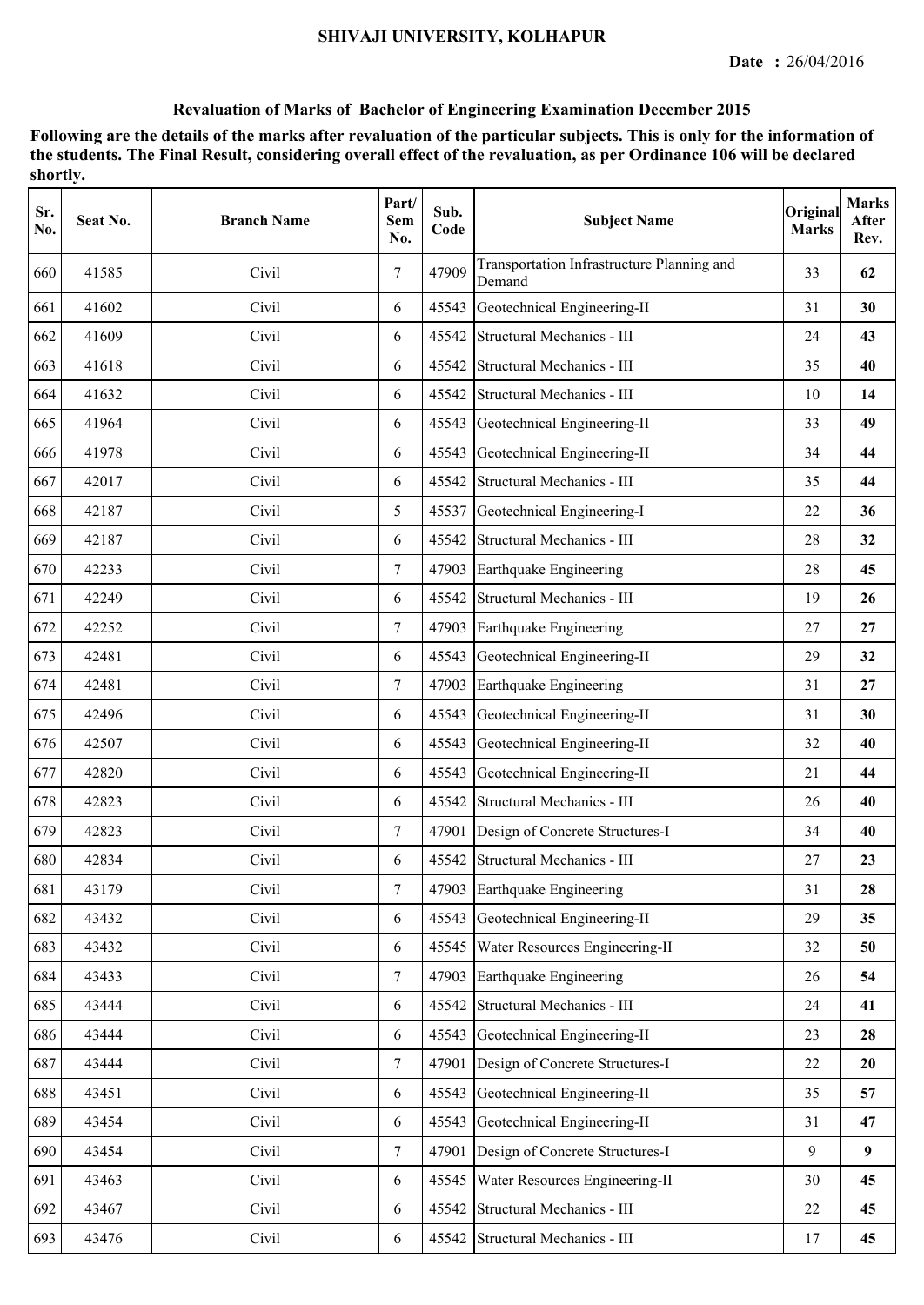| Sr.<br>No. | Seat No. | <b>Branch Name</b> | Part/<br><b>Sem</b><br>No. | Sub.<br>Code | <b>Subject Name</b>                   | Original<br><b>Marks</b> | <b>Marks</b><br>After<br>Rev. |
|------------|----------|--------------------|----------------------------|--------------|---------------------------------------|--------------------------|-------------------------------|
| 694        | 43496    | Civil              | 6                          | 45542        | Structural Mechanics - III            | 25                       | 34                            |
| 695        | 43510    | Civil              | 6                          | 45542        | Structural Mechanics - III            | 28                       | 28                            |
| 696        | 43510    | Civil              | 6                          | 45543        | Geotechnical Engineering-II           | 27                       | 32                            |
| 697        | 43510    | Civil              | $\tau$                     | 47903        | Earthquake Engineering                | 19                       | 28                            |
| 698        | 43679    | Civil              | 6                          | 45542        | Structural Mechanics - III            | 21                       | 31                            |
| 699        | 43690    | Civil              | $\tau$                     | 47912        | Human Resource Development            | 33                       | 42                            |
| 700        | 44010    | Civil              | 6                          | 45543        | Geotechnical Engineering-II           | 35                       | 33                            |
| 701        | 44157    | Civil              | 6                          | 45542        | Structural Mechanics - III            | 28                       | 42                            |
| 702        | 44311    | Civil              | 6                          | 45544        | <b>Engineering Management</b>         | 30                       | 45                            |
| 703        | 44453    | Civil              | 6                          | 45542        | Structural Mechanics - III            | 19                       | 24                            |
| 704        | 44456    | Civil              | 5                          | 45537        | Geotechnical Engineering-I            | 26                       | 35                            |
| 705        | 44473    | Civil              | 5                          | 45537        | Geotechnical Engineering-I            | 29                       | 34                            |
| 706        | 44473    | Civil              | 6                          |              | 45542 Structural Mechanics - III      | 30                       | 34                            |
| 707        | 44486    | Civil              | 5                          | 45537        | Geotechnical Engineering-I            | 28                       | 40                            |
| 708        | 44486    | Civil              | 6                          | 45542        | Structural Mechanics - III            | 21                       | 24                            |
| 709        | 44486    | Civil              | $\tau$                     | 47901        | Design of Concrete Structures-I       | 25                       | 21                            |
| 710        | 44490    | Civil              | 6                          | 45542        | Structural Mechanics - III            | 14                       | 41                            |
| 711        | 44501    | Civil              | 5                          | 45537        | Geotechnical Engineering-I            | 29                       | 45                            |
| 712        | 44771    | Civil              | 6                          | 45546        | Environmental Engineering-II          | 30                       | 42                            |
| 713        | 45041    | Civil              | 6                          |              | 45542 Structural Mechanics - III      | 24                       | 26                            |
| 714        | 45041    | Civil              | $\tau$                     |              | 47901 Design of Concrete Structures-I | 27                       | 25                            |
| 715        | 45041    | Civil              | 7                          |              | 47903 Earthquake Engineering          | 27                       | 40                            |
| 716        | 45317    | Civil              | 6                          | 45542        | Structural Mechanics - III            | 29                       | 27                            |
| 717        | 45330    | Civil              | 6                          |              | 45542 Structural Mechanics - III      | 32                       | 32                            |
| 718        | 45334    | Civil              | $\tau$                     | 47910        | <b>Advanced Engineering Geology</b>   | 27                       | 40                            |
| 719        | 47824    | Civil              | $\overline{7}$             | 47903        | Earthquake Engineering                | 26                       | 44                            |
| 720        | 49087    | Civil              | $\overline{7}$             | 47903        | Earthquake Engineering                | 29                       | 56                            |
| 721        | 49607    | Civil              | $\tau$                     | 47903        | Earthquake Engineering                | 23                       | 62                            |
| 722        | 5562     | <b>COMP</b>        | $\overline{2}$             | 59932        | <b>Engineering Physics</b>            | 36                       | 33                            |
| 723        | 5567     | <b>COMP</b>        | $\overline{2}$             | 59935        | <b>Basic Civil Engineering</b>        | 33                       | 28                            |
| 724        | 5674     | <b>COMP</b>        | $\mathbf{1}$               | 59185        | <b>Applied Mechanics</b>              | 29                       | 43                            |
| 725        | 5929     | <b>COMP</b>        | 1                          | 59185        | <b>Applied Mechanics</b>              | 32                       | 30                            |
| 726        | 6106     | <b>COMP</b>        | 1                          | 59179        | <b>Basic Civil Engineering</b>        | 36                       | 41                            |
| 727        | 6106     | <b>COMP</b>        | $\overline{2}$             | 59939        | <b>Engineering Chemistry</b>          | 36                       | 49                            |
| 728        | 12731    | <b>COMP</b>        | $\overline{2}$             |              | 59935 Basic Civil Engineering         | 34                       | 40                            |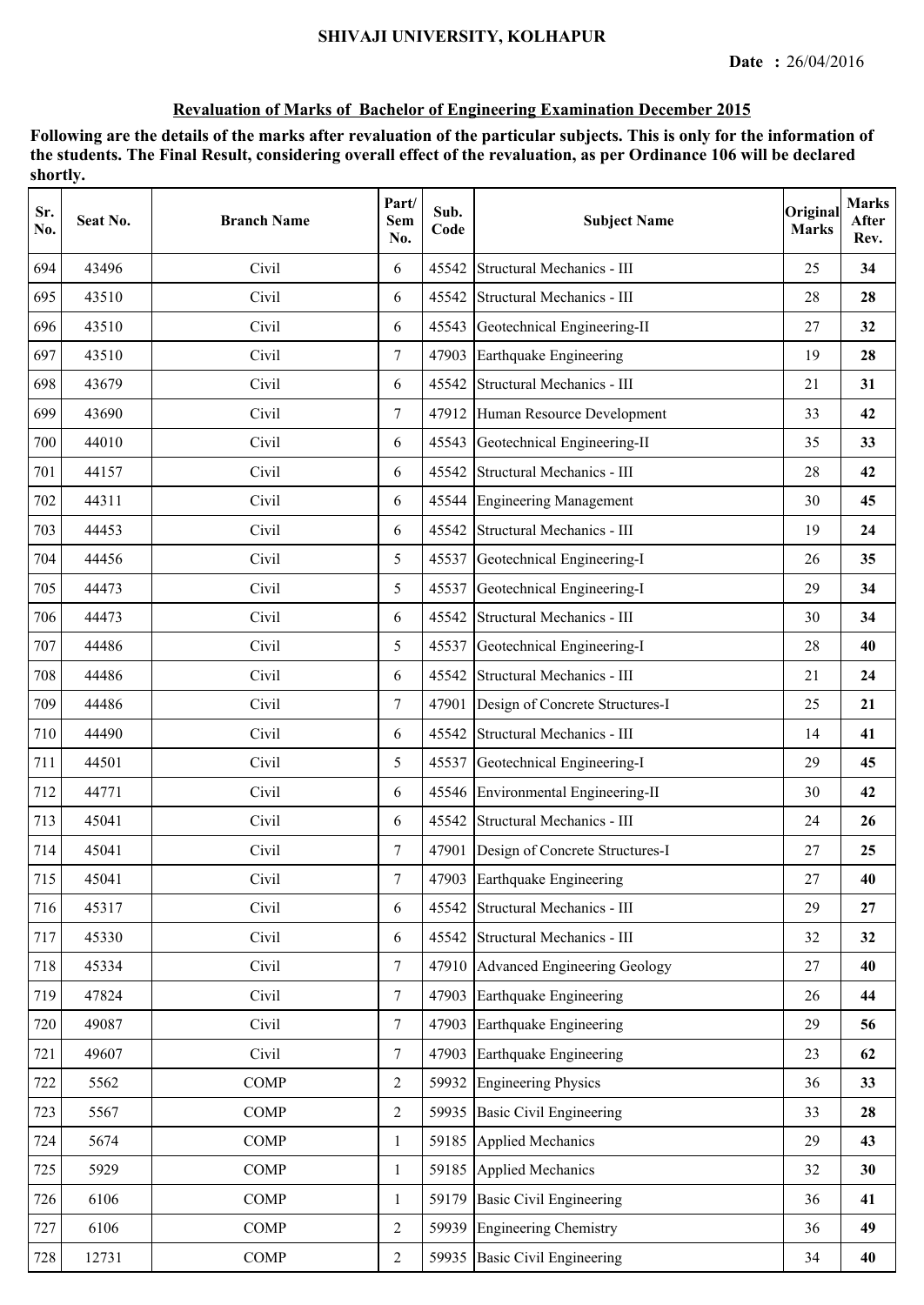| Sr.<br>No. | Seat No. | <b>Branch Name</b>               | Part/<br>Sem<br>No. | Sub.<br>Code | <b>Subject Name</b>                | Original<br><b>Marks</b> | <b>Marks</b><br>After<br>Rev. |
|------------|----------|----------------------------------|---------------------|--------------|------------------------------------|--------------------------|-------------------------------|
| 729        | 18219    | <b>COMP</b>                      | $\overline{2}$      | 59933        | <b>Engineering Mathematics-II</b>  | 35                       | 29                            |
| 730        | 18444    | <b>COMP</b>                      | $\overline{2}$      | 59941        | <b>Applied Mechanics</b>           | 30                       | 19                            |
| 731        | 32779    | Computer Science and Engineering | 5                   | 66294        | <b>System Programming</b>          | 29                       | 42                            |
| 732        | 33750    | Computer Science and Engineering | 5                   |              | 66294 System Programming           | 35                       | 48                            |
| 733        | 36563    | Computer Science and Engineering | 5                   | 66294        | <b>System Programming</b>          | 31                       | 42                            |
| 734        | 38314    | Computer Science and Engineering | 5                   | 66294        | <b>System Programming</b>          | 25                       | 40                            |
| 735        | 38325    | Computer Science and Engineering | 6                   | 45609        | Operating System - II              | 34                       | 46                            |
| 736        | 39920    | Computer Science and Engineering | 5                   | 66294        | <b>System Programming</b>          | 26                       | 36                            |
| 737        | 40257    | Computer Science and Engineering | 5                   | 66294        | <b>System Programming</b>          | 28                       | 32                            |
| 738        | 41211    | Computer Science and Engineering | $\overline{7}$      | 47919        | <b>Advanced Database Systems</b>   | 36                       | 41                            |
| 739        | 41231    | Computer Science and Engineering | 6                   | 45609        | Operating System - II              | 31                       | 45                            |
| 740        | 41232    | Computer Science and Engineering | 6                   | 45610        | Database Engineering               | 38                       | 40                            |
| 741        | 41233    | Computer Science and Engineering | 6                   |              | 45610 Database Engineering         | 28                       | 29                            |
| 742        | 41233    | Computer Science and Engineering | $\overline{7}$      | 47919        | <b>Advanced Database Systems</b>   | 29                       | 29                            |
| 743        | 41244    | Computer Science and Engineering | 6                   | 45609        | Operating System - II              | 23                       | 37                            |
| 744        | 41247    | Computer Science and Engineering | 6                   | 45609        | Operating System - II              | 20                       | 35                            |
| 745        | 41918    | Computer Science and Engineering | 6                   | 45609        | Operating System - II              | 29                       | 40                            |
| 746        | 42632    | Computer Science and Engineering | 6                   | 45609        | Operating System - II              | 23                       | 36                            |
| 747        | 42641    | Computer Science and Engineering | 6                   | 45609        | Operating System - II              | 19                       | 26                            |
| 748        | 42646    | Computer Science and Engineering | 6                   | 45609        | Operating System - II              | 17                       | 30                            |
| 749        | 43098    | Computer Science and Engineering | $\overline{7}$      |              | 47919 Advanced Database Systems    | 31                       | 47                            |
| 750        | 43109    | Computer Science and Engineering | $\overline{7}$      |              | 47919 Advanced Database Systems    | 34                       | 51                            |
| 751        | 44094    | Computer Science and Engineering | 6                   |              | 45609 Operating System - II        | 31                       | 40                            |
| 752        | 44371    | Computer Science and Engineering | $\overline{7}$      |              | 47919 Advanced Database Systems    | 28                       | 40                            |
| 753        | 45732    | Computer Science and Engineering | $\overline{7}$      |              | 47919 Advanced Database Systems    | 33                       | 42                            |
| 754        | 51704    | Computer Science and Engineering | $7\overline{ }$     |              | 47919 Advanced Database Systems    | 31                       | 47                            |
| 755        | 272      | ${\rm E LEC}$                    | $\mathbf{1}$        |              | 59183 Engineering Chemistry        | 52                       | 75                            |
| 756        | 4606     | ${\rm E LEC}$                    | $\mathbf{1}$        |              | 59176 Engineering Physics          | 27                       | 57                            |
| 757        | 5815     | ${\rm ELLC}$                     | 1                   |              | 59176 Engineering Physics          | 29                       | 31                            |
| 758        | 5815     | <b>ELEC</b>                      | $\mathbf{1}$        | 59177        | Engineering Mathematics-I          | 23                       | 22                            |
| 759        | 5818     | ${\rm ELLC}$                     | $\mathbf{1}$        |              | 59185 Applied Mechanics            | 33                       | 31                            |
| 760        | 6619     | ${\rm ELLC}$                     | 1                   | 59176        | <b>Engineering Physics</b>         | 26                       | 40                            |
| 761        | 28770    | Electrical                       | 6                   | 45583        | Power System Stability and Control | 38                       | 42                            |
| 762        | 31128    | Electrical                       | 5                   | 66251        | <b>AC</b> Machines                 | 27                       | 63                            |
| 763        | 31129    | Electrical                       | 5                   |              | 66251 AC Machines                  | 29                       | 61                            |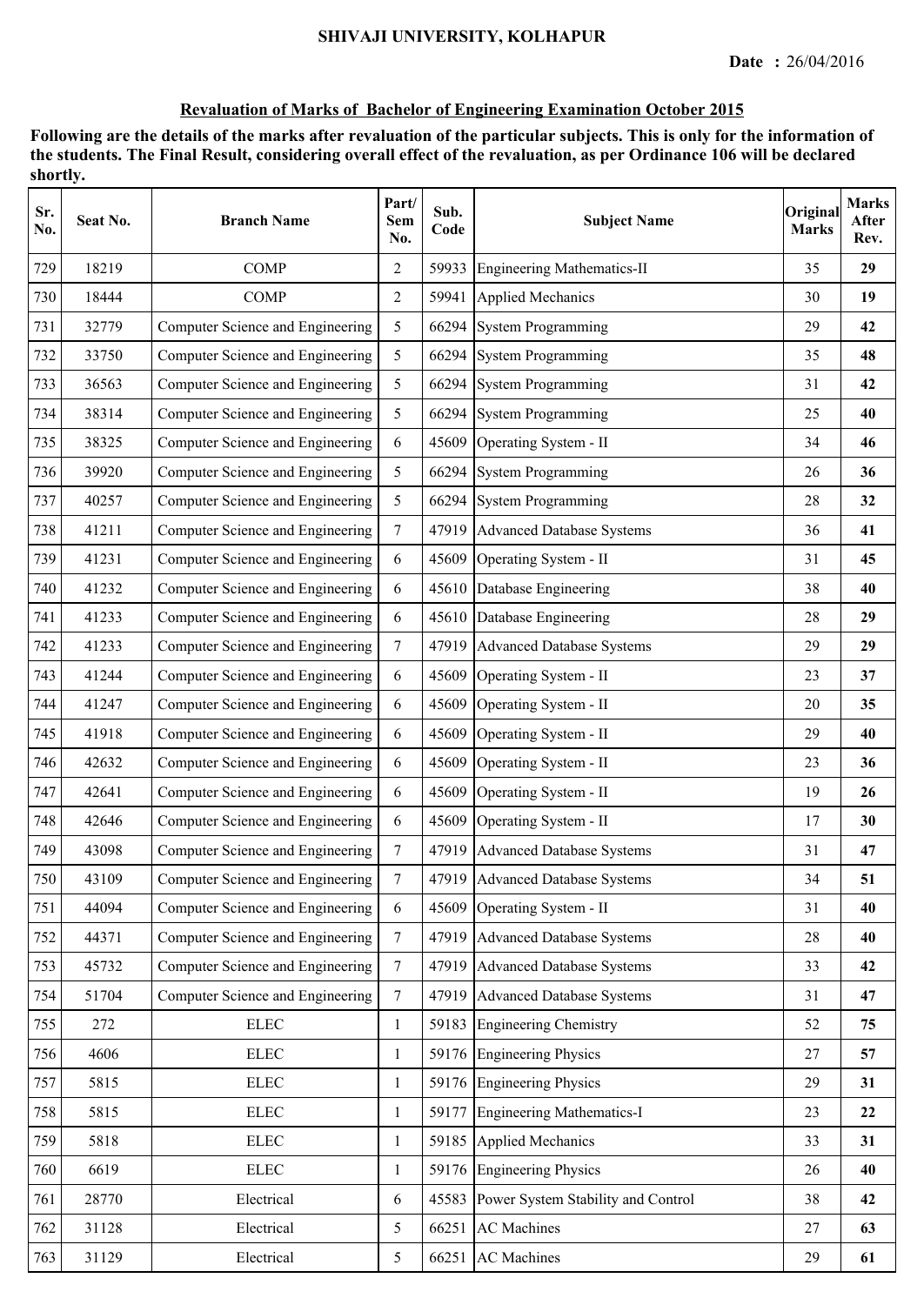| Sr.<br>No. | Seat No. | <b>Branch Name</b>                | Part/<br>Sem<br>No. | Sub.<br>Code | <b>Subject Name</b>                              | Original<br><b>Marks</b> | <b>Marks</b><br>After<br>Rev. |
|------------|----------|-----------------------------------|---------------------|--------------|--------------------------------------------------|--------------------------|-------------------------------|
| 764        | 32425    | Electrical                        | 5                   | 66254        | Signals and Systems                              | 32                       | 41                            |
| 765        | 33029    | Electrical                        | 5                   | 66251        | <b>AC</b> Machines                               | 24                       | 51                            |
| 766        | 40686    | Electrical                        | 5                   |              | 66254 Signals and Systems                        | 34                       | 40                            |
| 767        | 40707    | Electrical                        | 6                   |              | 45583 Power System Stability and Control         | 30                       | 34                            |
| 768        | 40709    | Electrical                        | 6                   |              | 45583 Power System Stability and Control         | 35                       | 49                            |
| 769        | 44745    | Electrical                        | 6                   |              | 45583 Power System Stability and Control         | 30                       | 41                            |
| 770        | 51595    | Electrical                        | 8                   |              | 49428 Electrical Utilization and traction        | 28                       | 58                            |
| 771        | 23947    | <b>Electrical and Electronics</b> | 3                   |              | 50185 ELECTRICAL CIRCUIT ANALYSIS                | 33                       | 20                            |
| 772        | 36981    | <b>Electrical and Electronics</b> | 3                   | 50185        | ELECTRICAL CIRCUIT ANALYSIS                      | 30                       | 35                            |
| 773        | 48915    | <b>Electrical and Electronics</b> | 8                   | 59503        | <b>EMBEDDED SYSTEMS</b>                          | 30                       | 35                            |
| 774        | 22750    | Electronics                       | $\overline{3}$      |              | 63436 Electronics Circuits Analysis And Design-I | 23                       | 20                            |
| 775        | 23044    | Electronics                       | $\overline{4}$      |              | 63441 Electronics Circuits Analysis Design-II    | 24                       | 30                            |
| 776        | 23044    | Electronics                       | $\overline{4}$      |              | 63442 Data Structures And Algorithms             | 25                       | 32                            |
| 777        | 23048    | Electronics                       | $\overline{4}$      |              | 63441 Electronics Circuits Analysis Design-II    | 29                       | 40                            |
| 778        | 23400    | Electronics                       | $\overline{4}$      | 63441        | Electronics Circuits Analysis Design-II          | 28                       | 26                            |
| 779        | 23400    | Electronics                       | $\overline{4}$      | 63442        | Data Structures And Algorithms                   | 34                       | 32                            |
| 780        | 26902    | Electronics                       | $\overline{4}$      | 63443        | Digital System And Microprocessor                | 25                       | 26                            |
| 781        | 26902    | Electronics                       | 5                   | 66281        | Microcontroller                                  | 29                       | 46                            |
| 782        | 26902    | Electronics                       | 5                   | 66284        | Digital Communication                            | 36                       | 40                            |
| 783        | 26926    | Electronics                       | $\overline{4}$      |              | 63441 Electronics Circuits Analysis Design-II    | 33                       | 45                            |
| 784        | 26929    | Electronics                       | 3                   |              | 63434 Engineering Mathematics III                | 24                       | 24                            |
| 785        | 26929    | Electronics                       | 4                   |              | 63441 Electronics Circuits Analysis Design-II    | 30                       | 33                            |
| 786        | 26929    | Electronics                       | $\overline{4}$      |              | 63442 Data Structures And Algorithms             | 38                       | 40                            |
| 787        | 27542    | Electronics                       | $\overline{4}$      | 63443        | Digital System And Microprocessor                | 25                       | 40                            |
| 788        | 27549    | Electronics                       | $\overline{3}$      | 63438        | Network Analysis                                 | 24                       | 41                            |
| 789        | 27549    | Electronics                       | 5                   | 66281        | Microcontroller                                  | 27                       | 28                            |
| 790        | 28016    | Electronics                       | 5                   | 66282        | Electromagnetic Engineering                      | 26                       | 28                            |
| 791        | 28020    | Electronics                       | 5                   |              | 66280 Signal and Systems                         | 32                       | 40                            |
| 792        | 28020    | Electronics                       | 5                   | 66281        | Microcontroller                                  | 33                       | 40                            |
| 793        | 28024    | Electronics                       | $\overline{4}$      | 43611        | Digital Design                                   | 26                       | 40                            |
| 794        | 28024    | Electronics                       | 5                   | 66284        | Digital Communication                            | 28                       | 40                            |
| 795        | 28025    | Electronics                       | 5                   | 66280        | Signal and Systems                               | 33                       | 21                            |
| 796        | 28025    | Electronics                       | 5                   | 66283        | <b>VLSI</b> Design                               | 30                       | 35                            |
| 797        | 28026    | Electronics                       | 5                   | 66280        | Signal and Systems                               | 32                       | 23                            |
| 798        | 28049    | Electronics                       | $\overline{4}$      |              | 63444 Control System Engineering                 | 24                       | 41                            |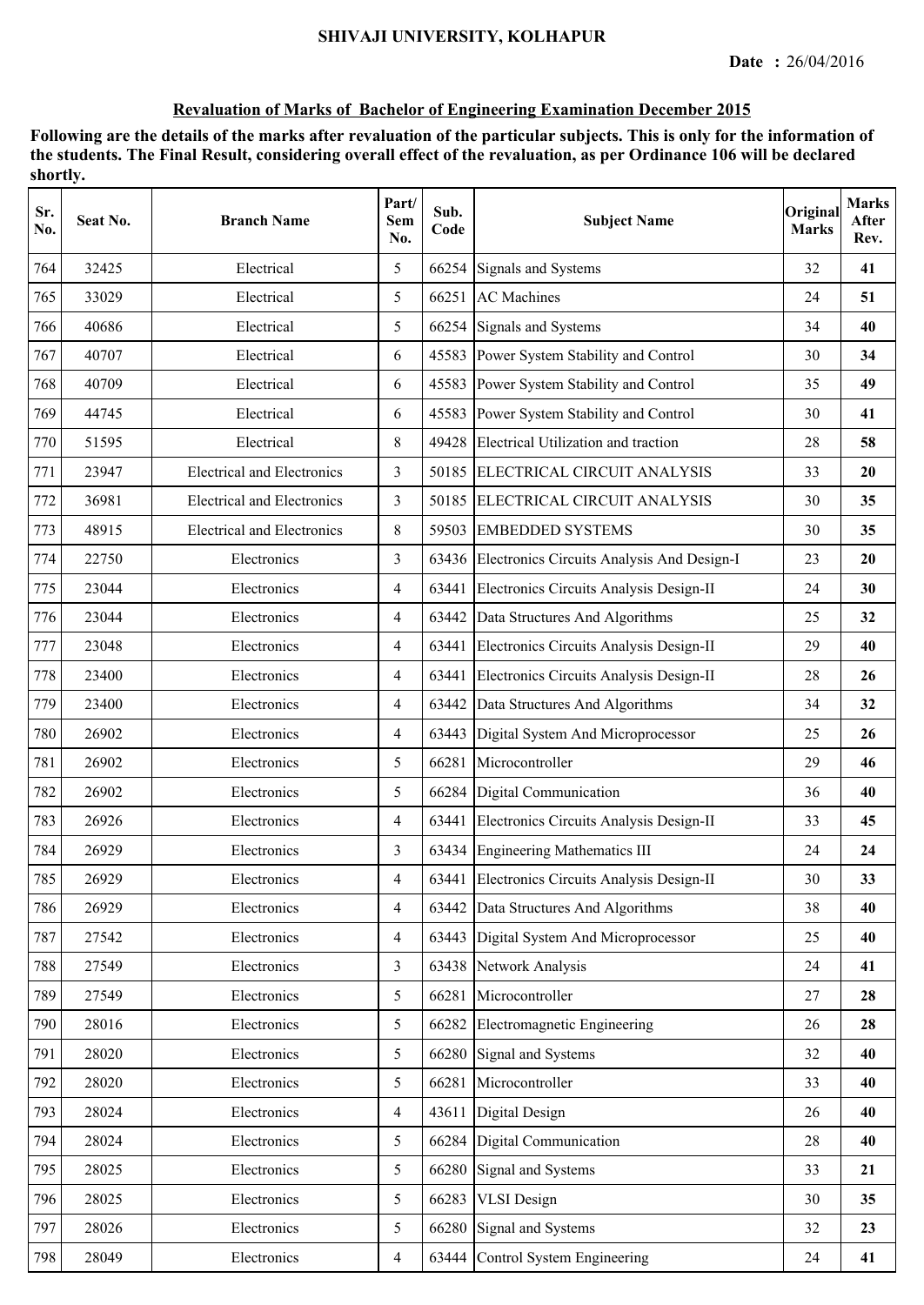| Sr.<br>No. | Seat No. | <b>Branch Name</b>       | Part/<br>Sem<br>No. | Sub.<br>Code | <b>Subject Name</b>                       | Original<br><b>Marks</b> | <b>Marks</b><br>After<br>Rev. |
|------------|----------|--------------------------|---------------------|--------------|-------------------------------------------|--------------------------|-------------------------------|
| 799        | 28052    | Electronics              | 5                   | 66282        | Electromagnetic Engineering               | 36                       | 41                            |
| 800        | 28062    | Electronics              | 3                   | 63434        | Engineering Mathematics - III             | 18                       | 17                            |
| 801        | 28388    | Electronics              | 5                   | 66280        | Signal and Systems                        | 35                       | 35                            |
| 802        | 28388    | Electronics              | 5                   | 66283        | <b>VLSI</b> Design                        | 29                       | 33                            |
| 803        | 34133    | Electronics              | 5                   | 66281        | Microcontroller                           | 34                       | 40                            |
| 804        | 35529    | Electronics              | 5                   | 45590        | Analog Integrated Circuits & Applications | 24                       | 15                            |
| 805        | 35529    | Electronics              | 6                   |              | 45596 Digital Communication               | 26                       | 33                            |
| 806        | 35532    | Electronics              | 6                   | 45595        | Microcontrollers                          | 34                       | 35                            |
| 807        | 35985    | Electronics              | 5                   | 66280        | Signal and Systems                        | 32                       | 21                            |
| 808        | 35996    | Electronics              | 5                   | 66283        | <b>VLSI</b> Design                        | 29                       | 40                            |
| 809        | 36004    | Electronics              | 5                   | 66283        | <b>VLSI</b> Design                        | 34                       | 50                            |
| 810        | 36004    | Electronics              | 5                   |              | 66284 Digital Communication               | 32                       | 48                            |
| 811        | 41204    | Electronics              | 5                   | 45592        | Electromagnetic Engineering               | 30                       | 33                            |
| 812        | 41204    | Electronics              | 7                   | 47949        | Information Theory & Coding               | 25                       | 34                            |
| 813        | 41665    | Electronics              | 6                   | 45595        | Microcontrollers                          | 27                       | 22                            |
| 814        | 41877    | Electronics              | $\tau$              |              | 47946 Embedded System Design              | 29                       | 35                            |
| 815        | 42077    | Electronics              | 6                   |              | 45595 Microcontrollers                    | 31                       | 22                            |
| 816        | 42077    | Electronics              | $\tau$              | 47947        | Power Electronics and Drives              | 25                       | 24                            |
| 817        | 42081    | Electronics              | 6                   | 45595        | Microcontrollers                          | 34                       | 29                            |
| 818        | 42091    | Electronics              | 6                   |              | 45595 Microcontrollers                    | 24                       | 22                            |
| 819        | 42107    | Electronics              | $\tau$              |              | 47949 Information Theory & Coding         | 28                       | 34                            |
| 820        | 42117    | Electronics              | 6                   |              | 45595 Microcontrollers                    | 34                       | 40                            |
| 821        | 42117    | Electronics              | $\tau$              |              | 47946 Embedded System Design              | 33                       | 26                            |
| 822        | 25893    | Electronics & Tele-comm. | $\overline{3}$      | 42727        | Engineering Mathematics - III             | 8                        | 19                            |
| 823        | 25893    | Electronics & Tele-comm. | 3                   |              | 42730 Linear Circuits                     | 11                       | 17                            |
| 824        | 26105    | Electronics & Tele-comm. | $\overline{4}$      |              | 63470 Analog Communication Systems        | 38                       | 40                            |
| 825        | 26264    | Electronics & Tele-comm. | $\overline{3}$      | 42729        | Analog Electronic circuits & Design - I   | 8                        | 14                            |
| 826        | 26264    | Electronics & Tele-comm. | $\overline{4}$      |              | 43665 Microprocessor and peripherals      | 22                       | 32                            |
| 827        | 26264    | Electronics & Tele-comm. | $\overline{4}$      |              | 43667 Electromagnetic Fields              | 10                       | 15                            |
| 828        | 26989    | Electronics & Tele-comm. | $\overline{3}$      |              | 63460 Engineering Mathematics-III         | 23                       | 37                            |
| 829        | 28145    | Electronics & Tele-comm. | 5                   | 66314        | Antenna and Wave Propagation              | 30                       | 32                            |
| 830        | 28815    | Electronics & Tele-comm. | $\overline{4}$      | 43665        | Microprocessor and peripherals            | 29                       | 25                            |
| 831        | 28839    | Electronics & Tele-comm. | 5                   |              | 66316 Signals and Systems                 | 18                       | 47                            |
| 832        | 29243    | Electronics & Tele-comm. | $\overline{4}$      | 63468        | Data Structure                            | 27                       | 27                            |
| 833        | 29243    | Electronics & Tele-comm. | $\overline{4}$      | 63469        | Electromagnetic Engineering               | 28                       | 20                            |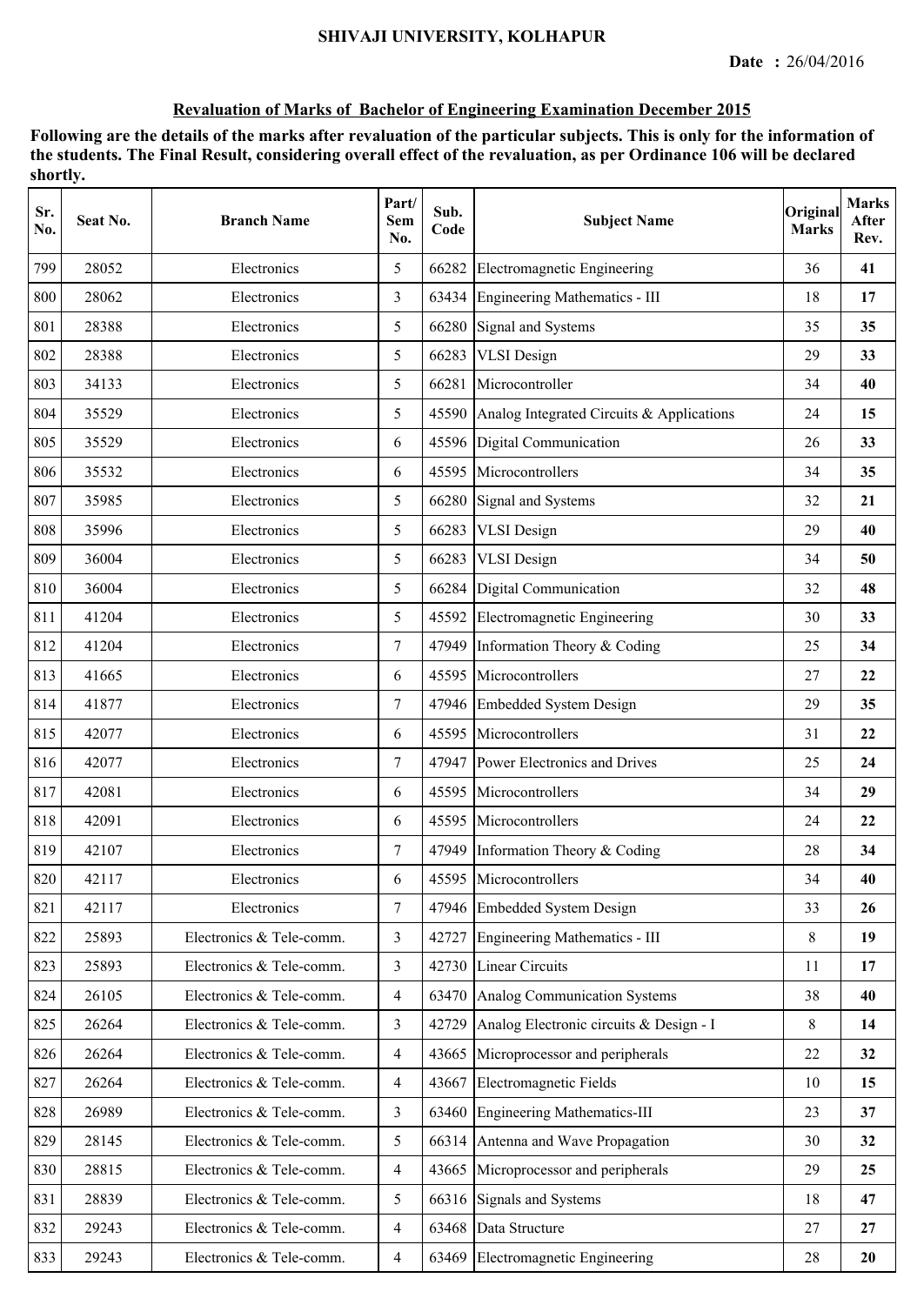| Sr.<br>No. | Seat No. | <b>Branch Name</b>       | Part/<br>Sem<br>No. | Sub.<br>Code | <b>Subject Name</b>                              | Original<br><b>Marks</b> | <b>Marks</b><br>After<br>Rev. |
|------------|----------|--------------------------|---------------------|--------------|--------------------------------------------------|--------------------------|-------------------------------|
| 834        | 31154    | Electronics & Tele-comm. | 5                   |              | 66314 Antenna and Wave Propagation               | 21                       | 37                            |
| 835        | 32090    | Electronics & Tele-comm. | $\overline{4}$      | 63468        | Data Structure                                   | 33                       | 41                            |
| 836        | 32090    | Electronics & Tele-comm. | $\overline{4}$      | 63469        | Electromagnetic Engineering                      | 25                       | 22                            |
| 837        | 32103    | Electronics & Tele-comm. | $\overline{4}$      |              | 43667 Electromagnetic Fields                     | 37                       | 30                            |
| 838        | 32105    | Electronics & Tele-comm. | $\overline{4}$      |              | 43663 Analog Electronic circuits & Design - II   | 24                       | 33                            |
| 839        | 32522    | Electronics & Tele-comm. | $\overline{4}$      |              | 43667 Electromagnetic Fields                     | 15                       | 9                             |
| 840        | 32576    | Electronics & Tele-comm. | 5                   |              | 66314 Antenna and Wave Propagation               | 29                       | 33                            |
| 841        | 32576    | Electronics & Tele-comm. | 5                   |              | 66316 Signals and Systems                        | 33                       | 42                            |
| 842        | 32579    | Electronics & Tele-comm. | $\overline{4}$      | 43667        | <b>Electromagnetic Fields</b>                    | 24                       | 22                            |
| 843        | 32592    | Electronics & Tele-comm. | 5                   | 45687        | Signals & Systems                                | 31                       | 33                            |
| 844        | 32592    | Electronics & Tele-comm. | 6                   | 45692        | Digital Signal Processing                        | 27                       | 25                            |
| 845        | 32596    | Electronics & Tele-comm. | 6                   | 45694        | <b>VLSI</b> Design                               | 28                       | 32                            |
| 846        | 32858    | Electronics & Tele-comm. | $\overline{4}$      |              | 43663 Analog Electronic circuits & Design - II   | 25                       | 33                            |
| 847        | 32858    | Electronics & Tele-comm. | 5                   |              | 66316 Signals and Systems                        | 32                       | 32                            |
| 848        | 32858    | Electronics & Tele-comm. | 5                   |              | 66317 Power Electronics                          | 34                       | 34                            |
| 849        | 33290    | Electronics & Tele-comm. | $\overline{4}$      | 43667        | Electromagnetic Fields                           | 28                       | 28                            |
| 850        | 33490    | Electronics & Tele-comm. | $\overline{4}$      | 43667        | Electromagnetic Fields                           | 24                       | 21                            |
| 851        | 33491    | Electronics & Tele-comm. | $\overline{4}$      | 43667        | Electromagnetic Fields                           | 27                       | 24                            |
| 852        | 33492    | Electronics & Tele-comm. | $\overline{4}$      | 63469        | Electromagnetic Engineering                      | 29                       | 28                            |
| 853        | 33523    | Electronics & Tele-comm. | $\overline{4}$      | 63469        | Electromagnetic Engineering                      | 27                       | 28                            |
| 854        | 33539    | Electronics & Tele-comm. | 5                   |              | 45686 Microcontroller                            | 27                       | 20                            |
| 855        | 35668    | Electronics & Tele-comm. | 5                   |              | 66317 Power Electronics                          | 47                       | 59                            |
| 856        | 41768    | Electronics & Tele-comm. | $7\overline{ }$     |              | 47928 Microwave Engineering                      | 30                       | 40                            |
| 857        | 44673    | Electronics & Tele-comm. | 6                   | 45695        | Industrial & Power Electronics                   | 26                       | 43                            |
| 858        | 44673    | Electronics & Tele-comm. | $7\overline{ }$     | 47932        | Satellite Communication                          | 47                       | 43                            |
| 859        | 44694    | Electronics & Tele-comm. | 6                   | 45694        | <b>VLSI</b> Design                               | 33                       | 40                            |
| 860        | 44977    | Electronics & Tele-comm. | $\overline{7}$      | 47928        | Microwave Engineering                            | 35                       | 41                            |
| 861        | 44977    | Electronics & Tele-comm. | $\overline{7}$      | 47929        | <b>Embedded Systems</b>                          | 29                       | 40                            |
| 862        | 45001    | Electronics & Tele-comm. | 5                   | 45687        | Signals& Systems                                 | 23                       | 24                            |
| 863        | 45006    | Electronics & Tele-comm. | 5                   | 45687        | Signals & Systems                                | 27                       | 28                            |
| 864        | 45008    | Electronics & Tele-comm. | 5                   | 45687        | Signals& Systems                                 | 9                        | 9                             |
| 865        | 45826    | Electronics & Tele-comm. | $\tau$              | 47928        | Microwave Engineering                            | 28                       | 51                            |
| 866        | 47653    | Electronics & Tele-comm. | $\tau$              | 47932        | Satellite Communication                          | 42                       | 48                            |
| 867        | 5663     | <b>ELET</b>              | 2                   | 59935        | <b>Basic Civil Engineering</b>                   | 35                       | 33                            |
| 868        | 5666     | <b>ELET</b>              | $\overline{3}$      |              | 63435 Electronic Measurement And Instrumentation | 31                       | 40                            |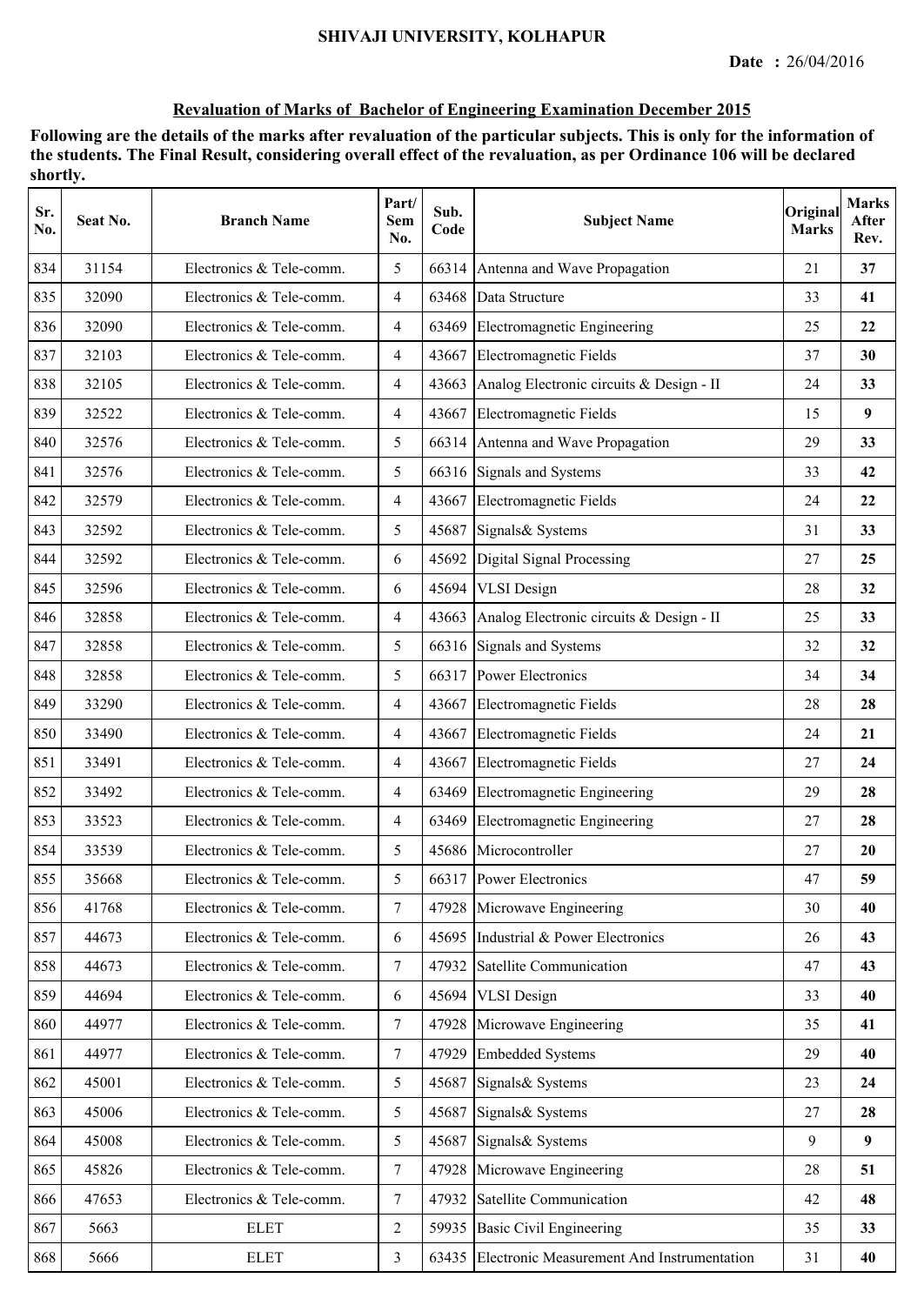| Sr.<br>No. | Seat No. | <b>Branch Name</b>        | Part/<br><b>Sem</b><br>No. | Sub.<br>Code | <b>Subject Name</b>                        | Original<br><b>Marks</b> | <b>Marks</b><br>After<br>Rev. |
|------------|----------|---------------------------|----------------------------|--------------|--------------------------------------------|--------------------------|-------------------------------|
| 869        | 5905     | <b>ELET</b>               | $\overline{2}$             | 59935        | <b>Basic Civil Engineering</b>             | 29                       | 29                            |
| 870        | 5908     | <b>ELET</b>               | 1                          | 59185        | <b>Applied Mechanics</b>                   | 29                       | 24                            |
| 871        | 6092     | <b>ELET</b>               | $\overline{2}$             | 59932        | <b>Engineering Physics</b>                 | 34                       | 45                            |
| 872        | 9929     | <b>ELET</b>               | 3                          |              | 63434 Engineering Mathematics III          | 26                       | 24                            |
| 873        | 9930     | <b>ELET</b>               | 3                          |              | 63438 Network Analysis                     | 35                       | 55                            |
| 874        | 9954     | <b>ELET</b>               | 3                          | 63438        | Network Analysis                           | 28                       | 41                            |
| 875        | 10464    | <b>ELET</b>               | 3                          | 63434        | <b>Engineering Mathematics III</b>         | 37                       | 41                            |
| 876        | 10509    | <b>ELET</b>               | 3                          | 63434        | <b>Engineering Mathematics III</b>         | 24                       | 32                            |
| 877        | 11313    | <b>ELET</b>               | 3                          | 63434        | <b>Engineering Mathematics III</b>         | 33                       | 24                            |
| 878        | 12050    | <b>ELET</b>               | 3                          | 63436        | Electronics Circuits Analysis And Design-I | 32                       | 47                            |
| 879        | 12060    | <b>ELET</b>               | 3                          | 63436        | Electronics Circuits Analysis And Design-I | 36                       | 40                            |
| 880        | 12697    | <b>ELET</b>               | 3                          |              | 63434 Engineering Mathematics III          | 34                       | 36                            |
| 881        | 10651    | <b>ENVI</b>               | 3                          | 63501        | Environmental Chemistry & Microbiology     | 29                       | 31                            |
| 882        | 10651    | <b>ENVI</b>               | 3                          | 63502        | <b>Fluid Mechanics</b>                     | 25                       | 34                            |
| 883        | 10652    | <b>ENVI</b>               | 3                          | 63504        | Ecology & Environmental Sanitation         | 36                       | 40                            |
| 884        | 10655    | <b>ENVI</b>               | 3                          | 63502        | <b>Fluid Mechanics</b>                     | 35                       | 43                            |
| 885        | 10659    | <b>ENVI</b>               | 3                          | 63500        | <b>Engineering Mathematics-III</b>         | 33                       | 28                            |
| 886        | 10662    | <b>ENVI</b>               | 3                          | 63501        | Environmental Chemistry & Microbiology     | 35                       | 34                            |
| 887        | 10662    | <b>ENVI</b>               | 3                          | 63502        | <b>Fluid Mechanics</b>                     | 27                       | 29                            |
| 888        | 10671    | <b>ENVI</b>               | 3                          | 63502        | <b>Fluid Mechanics</b>                     | 32                       | 32                            |
| 889        | 10672    | <b>ENVI</b>               | 3                          | 63502        | <b>Fluid Mechanics</b>                     | 33                       | 41                            |
| 890        | 10674    | <b>ENVI</b>               | 3                          |              | 63502 Fluid Mechanics                      | 33                       | 40                            |
| 891        | 34784    | Environmental             | 5                          | 66268        | Water Supply Engineering                   | 60                       | 64                            |
| 892        | 34796    | Environmental             | 5                          | 66268        | Water Supply Engineering                   | 57                       | 58                            |
| 893        | 46790    | Environmental             | $\overline{7}$             | 45954        | Advanced Water & Wastewater Treatment      | 25                       | 44                            |
| 894        | 46796    | Environmental             | $\tau$                     | 45954        | Advanced Water & Wastewater Treatment      | 13                       | 40                            |
| 895        | 6022     | $\ensuremath{\text{ETC}}$ | 1                          |              | 59176 Engineering Physics                  | 28                       | 29                            |
| 896        | 6351     | $\ensuremath{\text{ETC}}$ | $\mathbf{1}$               | 59185        | Applied Mechanics                          | 19                       | 28                            |
| 897        | 6351     | <b>ETC</b>                | $\overline{2}$             |              | 59935 Basic Civil Engineering              | 28                       | 30                            |
| 898        | 6562     | <b>ETC</b>                | $\overline{2}$             | 59932        | <b>Engineering Physics</b>                 | 28                       | 40                            |
| 899        | 11428    | $\ensuremath{\text{ETC}}$ | $\overline{3}$             | 63460        | <b>Engineering Mathematics-III</b>         | 26                       | 33                            |
| 900        | 11428    | $\ensuremath{\text{ETC}}$ | $\overline{3}$             | 63462        | <b>Digital Electronics</b>                 | 35                       | 40                            |
| 901        | 11435    | $\ensuremath{\text{ETC}}$ | 3                          | 63461        | Analog Circuits-I                          | 27                       | 20                            |
| 902        | 11435    | $\ensuremath{\text{ETC}}$ | $\overline{3}$             | 63463        | Network Analysis                           | 33                       | 35                            |
| 903        | 13735    | $\ensuremath{\text{ETC}}$ | $\overline{3}$             | 63464        | <b>Transducers And Measurement</b>         | 33                       | 40                            |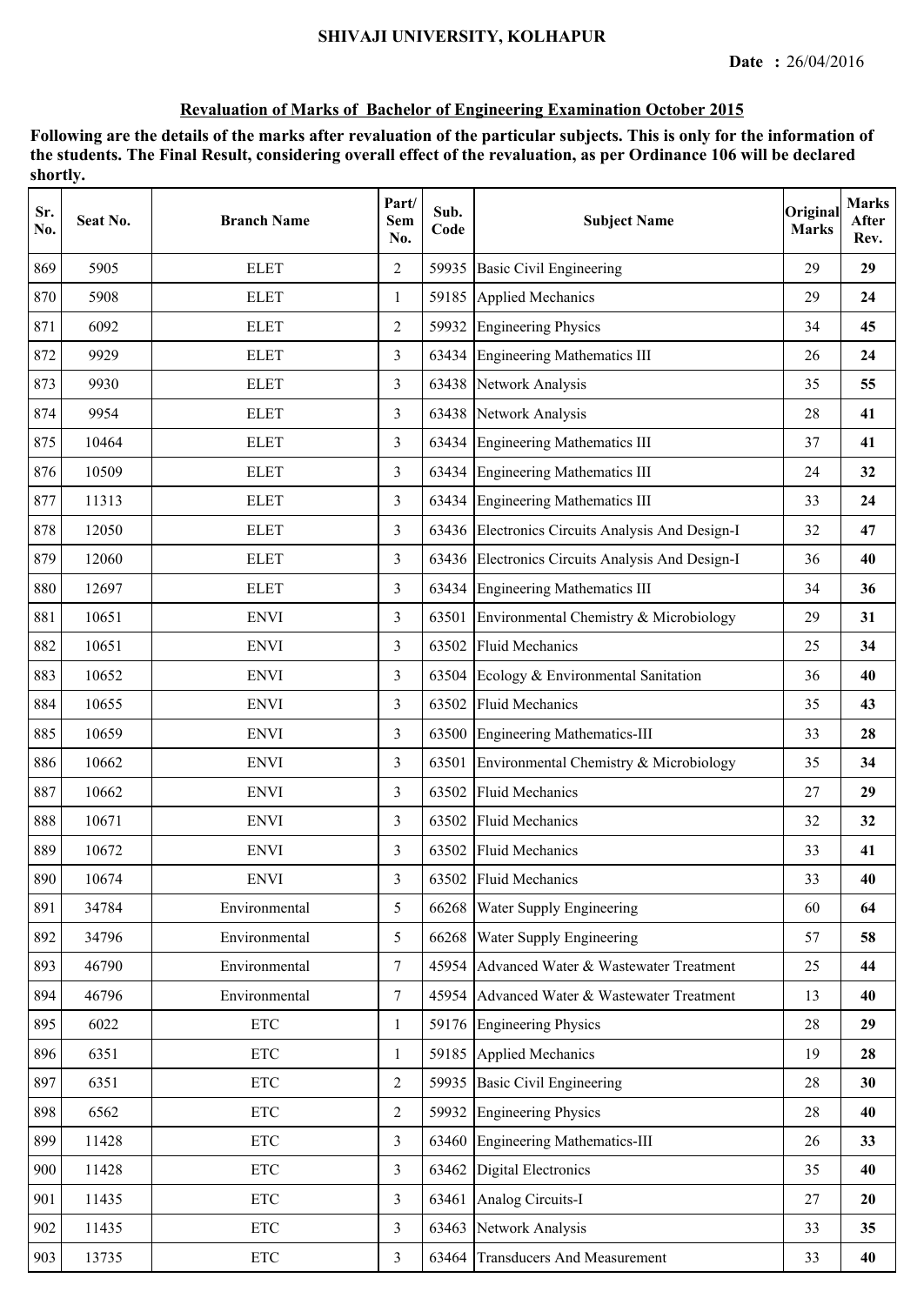| Sr.<br>No. | Seat No. | <b>Branch Name</b> | Part/<br><b>Sem</b><br>No. | Sub.<br>Code | <b>Subject Name</b>                | Original<br><b>Marks</b> | <b>Marks</b><br>After<br>Rev. |
|------------|----------|--------------------|----------------------------|--------------|------------------------------------|--------------------------|-------------------------------|
| 904        | 15161    | <b>ETC</b>         | 3                          | 63461        | Analog Circuits-I                  | 32                       | 46                            |
| 905        | 15161    | <b>ETC</b>         | $\overline{3}$             | 63463        | Network Analysis                   | 27                       | 34                            |
| 906        | 15590    | <b>ETC</b>         | 3                          |              | 63460 Engineering Mathematics-III  | 29                       | 35                            |
| 907        | 15590    | <b>ETC</b>         | 3                          | 63462        | <b>Digital Electronics</b>         | 28                       | 28                            |
| 908        | 16599    | <b>ETC</b>         | $\overline{3}$             | 63460        | <b>Engineering Mathematics-III</b> | 26                       | 33                            |
| 909        | 18272    | <b>ETC</b>         | $\overline{3}$             | 63464        | <b>Transducers And Measurement</b> | 69                       | 71                            |
| 910        | 18592    | <b>ETC</b>         | 1                          | 59179        | <b>Basic Civil Engineering</b>     | 23                       | 41                            |
| 911        | 54344    | <b>ETC</b>         | 3                          | 63462        | <b>Digital Electronics</b>         | 37                       | 32                            |
| 912        | 5844     | <b>INST</b>        | $\overline{2}$             | 59932        | <b>Engineering Physics</b>         | 35                       | 40                            |
| 913        | 5582     | IT                 | $\overline{2}$             | 59932        | <b>Engineering Physics</b>         | 27                       | 33                            |
| 914        | 930      | <b>MECH</b>        | $\mathbf{1}$               | 59183        | <b>Engineering Chemistry</b>       | 32                       | 49                            |
| 915        | 5544     | <b>MECH</b>        | $\overline{2}$             |              | 59935 Basic Civil Engineering      | 35                       | 43                            |
| 916        | 5550     | <b>MECH</b>        | $\overline{2}$             | 59933        | <b>Engineering Mathematics-II</b>  | 17                       | 21                            |
| 917        | 5550     | <b>MECH</b>        | $\overline{2}$             | 59935        | <b>Basic Civil Engineering</b>     | 36                       | 41                            |
| 918        | 5552     | <b>MECH</b>        | $\overline{2}$             | 59935        | <b>Basic Civil Engineering</b>     | 33                       | 40                            |
| 919        | 5552     | <b>MECH</b>        | 3                          | 63351        | <b>Electrical Technology</b>       | 32                       | 44                            |
| 920        | 5639     | <b>MECH</b>        | 1                          | 59176        | <b>Engineering Physics</b>         | 31                       | 33                            |
| 921        | 5894     | <b>MECH</b>        | $\overline{3}$             | 63353        | Metallurgy                         | 28                       | 40                            |
| 922        | 6085     | <b>MECH</b>        | 3                          |              | 63350 Engineering Mathematics-III  | 28                       | 26                            |
| 923        | 6499     | <b>MECH</b>        | $\overline{2}$             |              | 59933 Engineering Mathematics-II   | 29                       | 28                            |
| 924        | 6499     | <b>MECH</b>        | $\overline{3}$             | 63351        | <b>Electrical Technology</b>       | 24                       | 40                            |
| 925        | 6499     | <b>MECH</b>        | 3                          |              | 63353 Metallurgy                   | 33                       | 29                            |
| 926        | 6612     | <b>MECH</b>        | 3                          | 63353        | Metallurgy                         | 25                       | 29                            |
| 927        | 6672     | <b>MECH</b>        | 1                          |              | 59185 Applied Mechanics            | 30                       | 28                            |
| 928        | 6766     | <b>MECH</b>        | $\mathbf{1}$               |              | 59176 Engineering Physics          | 28                       | 37                            |
| 929        | 6924     | <b>MECH</b>        | $\overline{2}$             |              | 59932 Engineering Physics          | 36                       | 40                            |
| 930        | 6999     | <b>MECH</b>        | $\mathbf{1}$               |              | 59177 Engineering Mathematics-I    | 28                       | 36                            |
| 931        | 7107     | <b>MECH</b>        | $\overline{2}$             | 59932        | <b>Engineering Physics</b>         | 38                       | 45                            |
| 932        | 8116     | <b>MECH</b>        | $\overline{2}$             | 59941        | <b>Applied Mechanics</b>           | 35                       | 41                            |
| 933        | 9199     | <b>MECH</b>        | 1                          | 59185        | Applied Mechanics                  | 30                       | 34                            |
| 934        | 9263     | <b>MECH</b>        | 3                          | 63351        | <b>Electrical Technology</b>       | 34                       | 40                            |
| 935        | 9799     | <b>MECH</b>        | $\overline{3}$             | 63351        | <b>Electrical Technology</b>       | 32                       | 40                            |
| 936        | 9806     | <b>MECH</b>        | $\overline{3}$             | 63351        | <b>Electrical Technology</b>       | 37                       | 46                            |
| 937        | 9808     | <b>MECH</b>        | $\overline{3}$             | 63351        | <b>Electrical Technology</b>       | 32                       | 40                            |
| 938        | 9811     | <b>MECH</b>        | $\overline{3}$             |              | 63351 Electrical Technology        | 32                       | 31                            |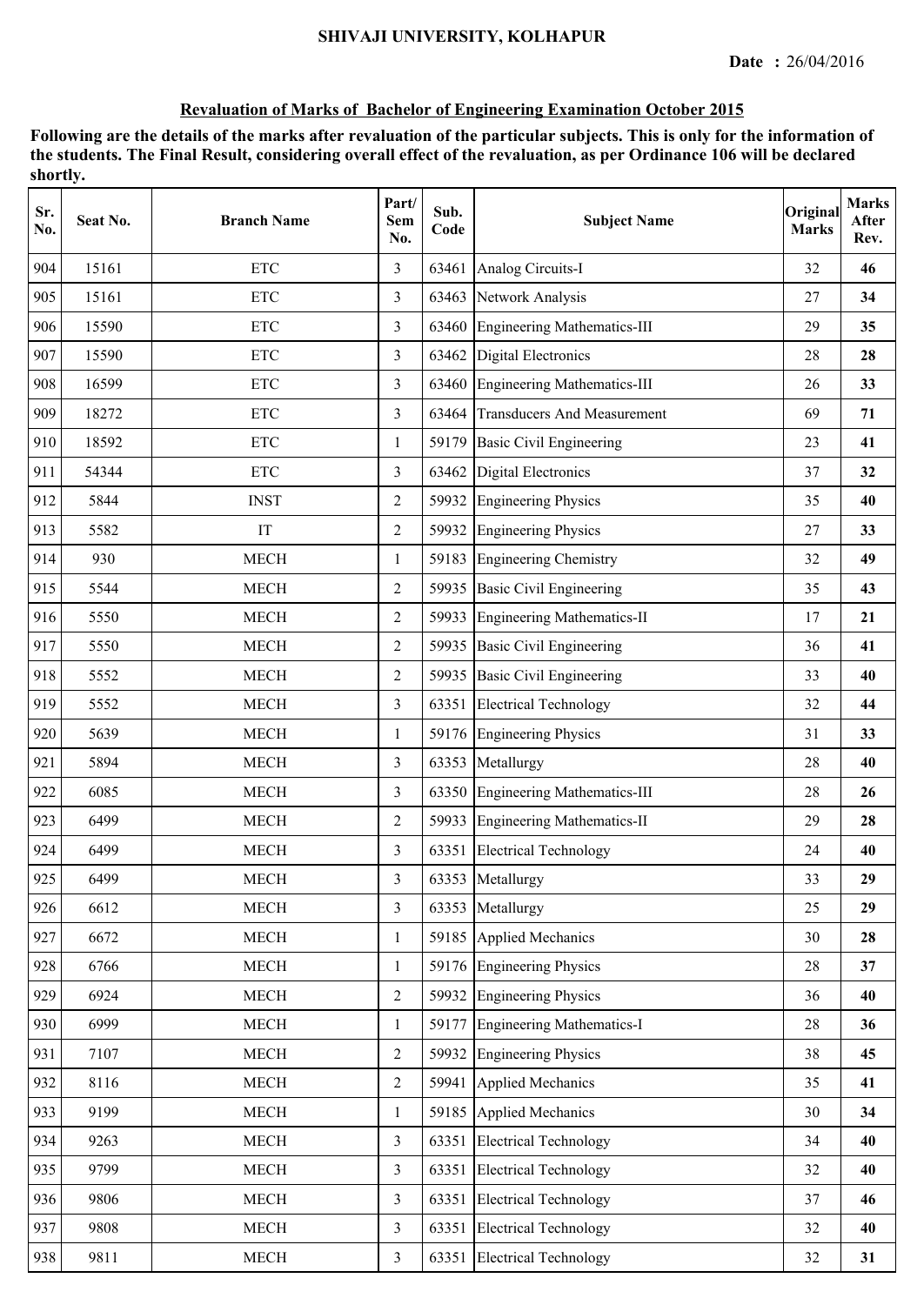| Sr.<br>No. | Seat No. | <b>Branch Name</b> | Part/<br><b>Sem</b><br>No. | Sub.<br>Code | <b>Subject Name</b>                | Original<br><b>Marks</b> | <b>Marks</b><br>After<br>Rev. |
|------------|----------|--------------------|----------------------------|--------------|------------------------------------|--------------------------|-------------------------------|
| 939        | 9820     | <b>MECH</b>        | 3                          | 63350        | <b>Engineering Mathematics-III</b> | 35                       | 42                            |
| 940        | 9872     | <b>MECH</b>        | 3                          | 63354        | <b>Fluid Mechanics</b>             | 29                       | 21                            |
| 941        | 10302    | <b>MECH</b>        | 3                          | 63354        | <b>Fluid Mechanics</b>             | 35                       | 32                            |
| 942        | 10319    | <b>MECH</b>        | $\overline{3}$             | 63351        | <b>Electrical Technology</b>       | 28                       | 45                            |
| 943        | 10326    | <b>MECH</b>        | 3                          |              | 63352 Applied Thermodynamics       | 20                       | 36                            |
| 944        | 10978    | <b>MECH</b>        | 3                          | 63351        | <b>Electrical Technology</b>       | 31                       | 40                            |
| 945        | 10989    | <b>MECH</b>        | 3                          | 63354        | <b>Fluid Mechanics</b>             | 28                       | 30                            |
| 946        | 10992    | <b>MECH</b>        | 3                          | 63354        | <b>Fluid Mechanics</b>             | 19                       | 23                            |
| 947        | 10999    | <b>MECH</b>        | 3                          | 63351        | <b>Electrical Technology</b>       | 23                       | 23                            |
| 948        | 11629    | <b>MECH</b>        | 3                          | 63351        | <b>Electrical Technology</b>       | 27                       | 26                            |
| 949        | 11630    | <b>MECH</b>        | 3                          | 63351        | <b>Electrical Technology</b>       | 23                       | 25                            |
| 950        | 11632    | <b>MECH</b>        | 3                          |              | 63354 Fluid Mechanics              | 27                       | 24                            |
| 951        | 11910    | <b>MECH</b>        | 1                          | 59177        | Engineering Mathematics-I          | 31                       | 33                            |
| 952        | 11914    | <b>MECH</b>        | 3                          | 63354        | <b>Fluid Mechanics</b>             | 38                       | 32                            |
| 953        | 11917    | <b>MECH</b>        | $\overline{2}$             | 59935        | <b>Basic Civil Engineering</b>     | 29                       | 40                            |
| 954        | 11922    | <b>MECH</b>        | 3                          | 63354        | <b>Fluid Mechanics</b>             | 30                       | 20                            |
| 955        | 11926    | <b>MECH</b>        | 3                          | 63354        | <b>Fluid Mechanics</b>             | 29                       | 32                            |
| 956        | 11929    | <b>MECH</b>        | $\overline{2}$             | 59933        | <b>Engineering Mathematics-II</b>  | 28                       | 27                            |
| 957        | 11953    | <b>MECH</b>        | 3                          | 63352        | Applied Thermodynamics             | 30                       | 52                            |
| 958        | 12485    | <b>MECH</b>        | 3                          | 63351        | <b>Electrical Technology</b>       | 25                       | 23                            |
| 959        | 12492    | <b>MECH</b>        | 3                          |              | 63352 Applied Thermodynamics       | 29                       | 34                            |
| 960        | 12494    | <b>MECH</b>        | 3                          |              | 63351 Electrical Technology        | 35                       | 40                            |
| 961        | 12494    | <b>MECH</b>        | $\overline{3}$             | 63353        | Metallurgy                         | 26                       | 28                            |
| 962        | 12501    | <b>MECH</b>        | 3                          | 63351        | <b>Electrical Technology</b>       | 28                       | 46                            |
| 963        | 12504    | <b>MECH</b>        | 3                          | 63352        | Applied Thermodynamics             | 37                       | 34                            |
| 964        | 12522    | <b>MECH</b>        | $\overline{3}$             | 63351        | <b>Electrical Technology</b>       | 26                       | 30                            |
| 965        | 12523    | <b>MECH</b>        | $\overline{3}$             | 63353        | Metallurgy                         | 36                       | 34                            |
| 966        | 12524    | <b>MECH</b>        | $\overline{3}$             | 63351        | <b>Electrical Technology</b>       | 29                       | 44                            |
| 967        | 12524    | <b>MECH</b>        | 3                          | 63354        | <b>Fluid Mechanics</b>             | 36                       | 37                            |
| 968        | 12548    | <b>MECH</b>        | $\overline{3}$             | 63351        | <b>Electrical Technology</b>       | 20                       | 54                            |
| 969        | 12552    | <b>MECH</b>        | $\overline{3}$             | 63351        | <b>Electrical Technology</b>       | 16                       | 22                            |
| 970        | 12671    | <b>MECH</b>        | $\overline{3}$             | 63351        | <b>Electrical Technology</b>       | 28                       | 44                            |
| 971        | 12671    | <b>MECH</b>        | 3                          | 63354        | <b>Fluid Mechanics</b>             | 30                       | 32                            |
| 972        | 12949    | <b>MECH</b>        | $\overline{3}$             | 63353        | Metallurgy                         | 35                       | 43                            |
| 973        | 12949    | <b>MECH</b>        | $\mathfrak{Z}$             |              | 63354 Fluid Mechanics              | 27                       | 27                            |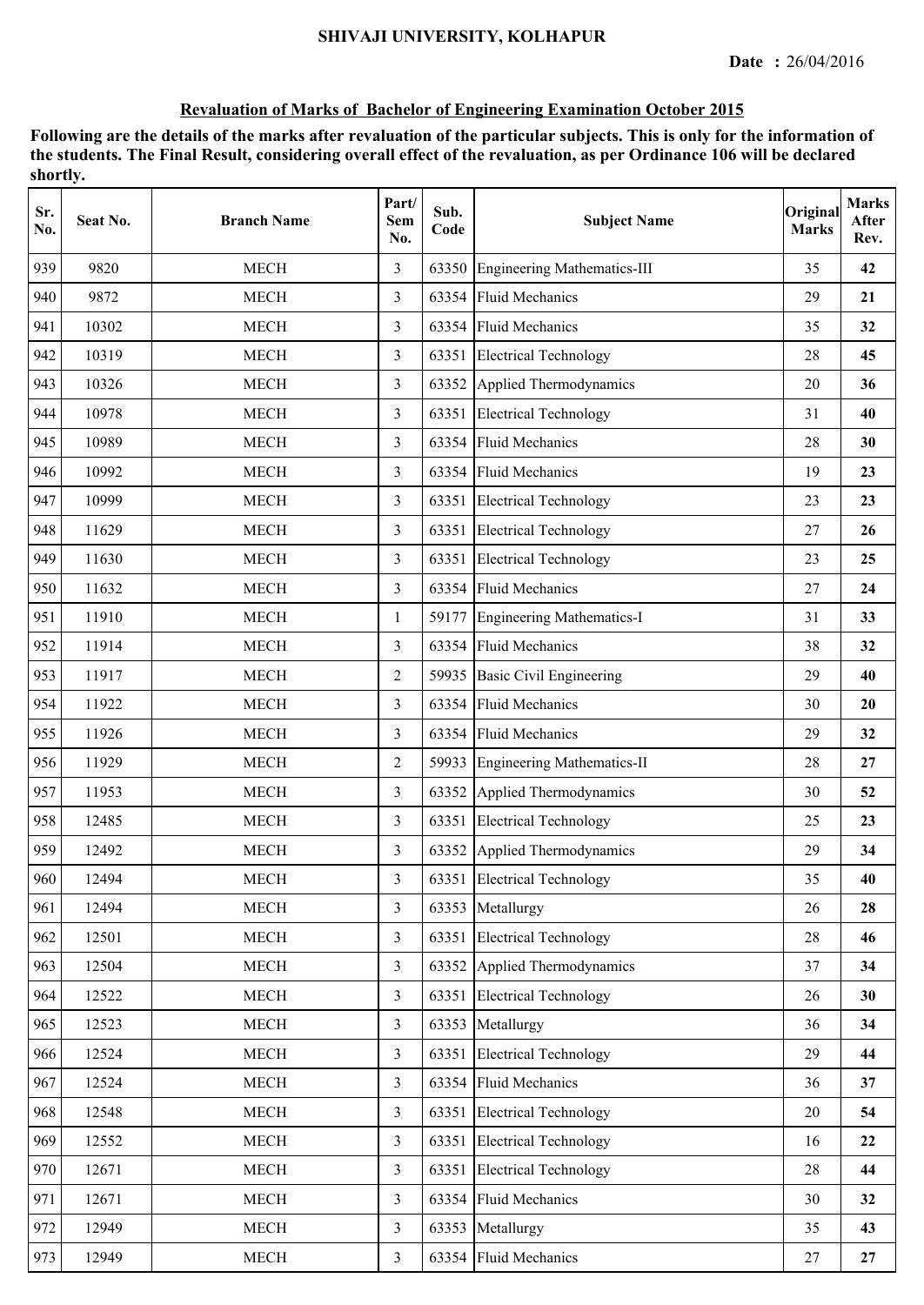| Sr.<br>No. | Seat No. | <b>Branch Name</b> | Part/<br><b>Sem</b><br>No. | Sub.<br>Code | <b>Subject Name</b>                | Original<br><b>Marks</b> | <b>Marks</b><br>After<br>Rev. |
|------------|----------|--------------------|----------------------------|--------------|------------------------------------|--------------------------|-------------------------------|
| 974        | 13504    | <b>MECH</b>        | 3                          | 63351        | <b>Electrical Technology</b>       | 24                       | 21                            |
| 975        | 13506    | <b>MECH</b>        | 3                          | 63351        | <b>Electrical Technology</b>       | 16                       | 30                            |
| 976        | 13512    | <b>MECH</b>        | 3                          | 63351        | <b>Electrical Technology</b>       | 14                       | 21                            |
| 977        | 13526    | <b>MECH</b>        | 3                          |              | 63351 Electrical Technology        | 28                       | 40                            |
| 978        | 13535    | <b>MECH</b>        | 3                          |              | 63351 Electrical Technology        | 24                       | 43                            |
| 979        | 13859    | <b>MECH</b>        | $\overline{3}$             | 63352        | Applied Thermodynamics             | 35                       | 26                            |
| 980        | 13896    | <b>MECH</b>        | $\overline{3}$             | 63353        | Metallurgy                         | 32                       | 23                            |
| 981        | 13940    | <b>MECH</b>        | 3                          | 63354        | <b>Fluid Mechanics</b>             | 22                       | 30                            |
| 982        | 14283    | <b>MECH</b>        | 3                          | 63354        | <b>Fluid Mechanics</b>             | 24                       | 28                            |
| 983        | 14286    | <b>MECH</b>        | 3                          | 63351        | <b>Electrical Technology</b>       | 27                       | 43                            |
| 984        | 14286    | <b>MECH</b>        | $\overline{3}$             |              | 63354 Fluid Mechanics              | 35                       | 33                            |
| 985        | 14771    | <b>MECH</b>        | 3                          |              | 63351 Electrical Technology        | 33                       | 41                            |
| 986        | 14773    | <b>MECH</b>        | 3                          |              | 63354 Fluid Mechanics              | 31                       | 30                            |
| 987        | 14777    | <b>MECH</b>        | $\overline{3}$             | 63351        | <b>Electrical Technology</b>       | 34                       | 40                            |
| 988        | 14777    | <b>MECH</b>        | $\overline{3}$             | 63354        | <b>Fluid Mechanics</b>             | 34                       | 32                            |
| 989        | 14785    | <b>MECH</b>        | 3                          | 63354        | <b>Fluid Mechanics</b>             | 32                       | 29                            |
| 990        | 14793    | <b>MECH</b>        | 3                          | 63350        | <b>Engineering Mathematics-III</b> | 34                       | 40                            |
| 991        | 14807    | <b>MECH</b>        | 3                          | 63354        | <b>Fluid Mechanics</b>             | 20                       | 33                            |
| 992        | 15359    | <b>MECH</b>        | 3                          | 63354        | <b>Fluid Mechanics</b>             | 36                       | 27                            |
| 993        | 15363    | <b>MECH</b>        | 3                          |              | 63354 Fluid Mechanics              | 31                       | 32                            |
| 994        | 15370    | <b>MECH</b>        | 3                          | 63351        | <b>Electrical Technology</b>       | 35                       | 43                            |
| 995        | 15370    | <b>MECH</b>        | 3                          |              | 63353 Metallurgy                   | 38                       | 32                            |
| 996        | 15374    | <b>MECH</b>        | $\overline{3}$             | 63351        | <b>Electrical Technology</b>       | 32                       | 30                            |
| 997        | 15447    | <b>MECH</b>        | 3                          | 63351        | <b>Electrical Technology</b>       | 29                       | 40                            |
| 998        | 15480    | <b>MECH</b>        | $\overline{3}$             | 63351        | <b>Electrical Technology</b>       | 33                       | 26                            |
| 999        | 15730    | MECH               | $\overline{3}$             |              | 63354 Fluid Mechanics              | 28                       | 32                            |
| 1000       | 16159    | <b>MECH</b>        | $\overline{3}$             | 63354        | <b>Fluid Mechanics</b>             | 32                       | 29                            |
| 1001       | 16161    | <b>MECH</b>        | $\overline{3}$             |              | 63354 Fluid Mechanics              | 34                       | 32                            |
| 1002       | 16186    | <b>MECH</b>        | $\overline{3}$             |              | 63350 Engineering Mathematics-III  | 37                       | 40                            |
| 1003       | 16194    | <b>MECH</b>        | $\overline{3}$             |              | 63350 Engineering Mathematics-III  | 38                       | 42                            |
| 1004       | 16396    | <b>MECH</b>        | $\overline{3}$             | 63350        | <b>Engineering Mathematics-III</b> | 37                       | 42                            |
| 1005       | 16396    | <b>MECH</b>        | $\overline{3}$             | 63352        | Applied Thermodynamics             | 30                       | 33                            |
| 1006       | 16653    | <b>MECH</b>        | $\overline{3}$             | 63354        | <b>Fluid Mechanics</b>             | 27                       | 32                            |
| 1007       | 16970    | <b>MECH</b>        | $\overline{3}$             | 63354        | <b>Fluid Mechanics</b>             | 35                       | 25                            |
| 1008       | 17570    | <b>MECH</b>        | $\overline{3}$             |              | 63351 Electrical Technology        | 34                       | 40                            |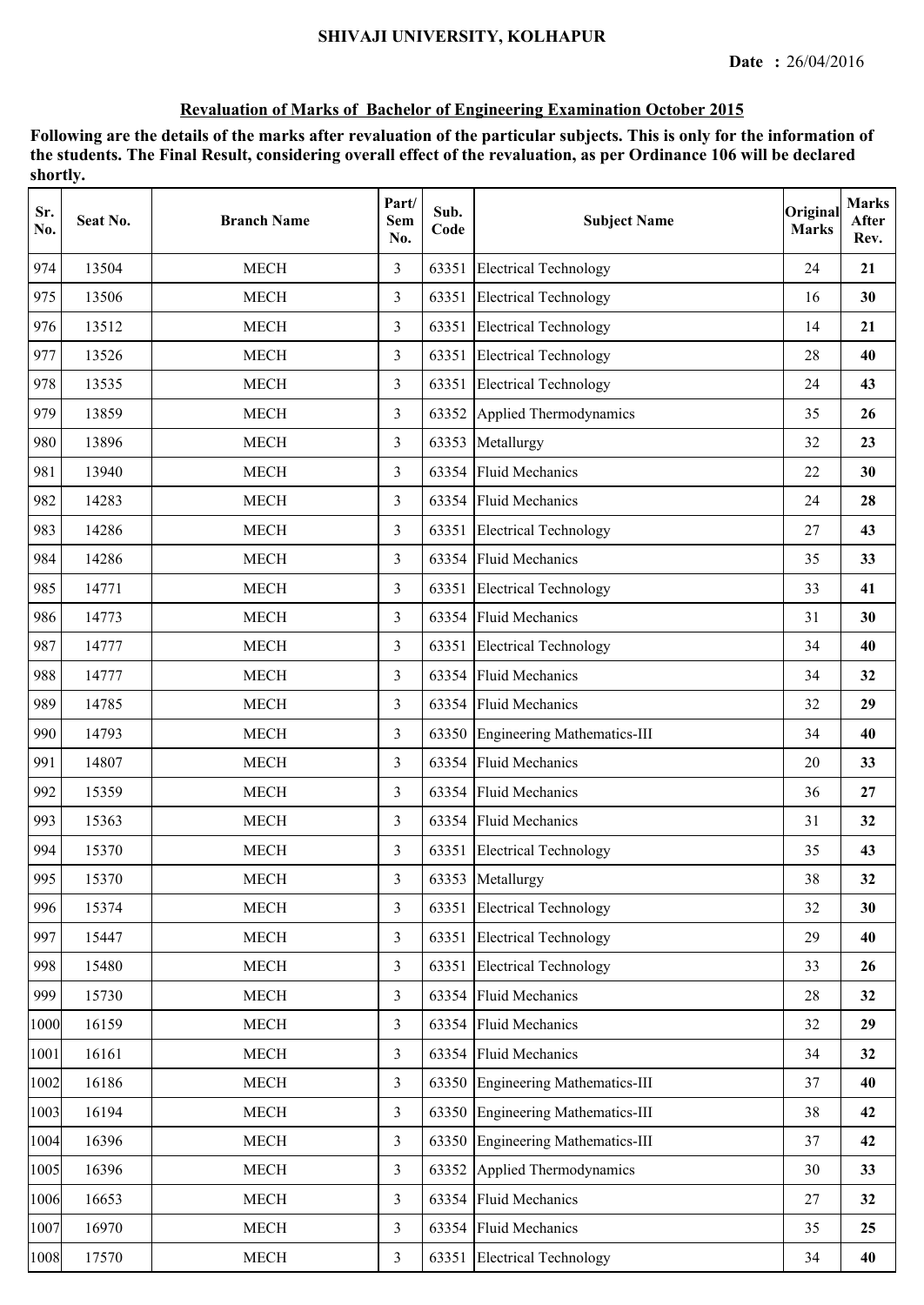| Sr.<br>No. | Seat No. | <b>Branch Name</b> | Part/<br><b>Sem</b><br>No. | Sub.<br>Code | <b>Subject Name</b>                                          | Original<br><b>Marks</b> | <b>Marks</b><br>After<br>Rev. |
|------------|----------|--------------------|----------------------------|--------------|--------------------------------------------------------------|--------------------------|-------------------------------|
| 1009       | 18147    | <b>MECH</b>        | 3                          | 63350        | <b>Engineering Mathematics-III</b>                           | 34                       | 33                            |
| 1010       | 18243    | <b>MECH</b>        | 3                          | 63351        | <b>Electrical Technology</b>                                 | 29                       | 29                            |
| 1011       | 18326    | <b>MECH</b>        | 3                          | 63354        | <b>Fluid Mechanics</b>                                       | 31                       | 43                            |
| 1012       | 18585    | <b>MECH</b>        | 3                          |              | 63352 Applied Thermodynamics                                 | 27                       | 30                            |
| 1013       | 18623    | <b>MECH</b>        | 3                          |              | 63353 Metallurgy                                             | 36                       | 32                            |
| 1014       | 18844    | <b>MECH</b>        | $\overline{2}$             | 59932        | <b>Engineering Physics</b>                                   | 28                       | 32                            |
| 1015       | 18867    | <b>MECH</b>        | 3                          | 63354        | <b>Fluid Mechanics</b>                                       | 38                       | 40                            |
| 1016       | 19097    | <b>MECH</b>        | 3                          | 63351        | <b>Electrical Technology</b>                                 | 20                       | 19                            |
| 1017       | 19098    | <b>MECH</b>        | 3                          | 63351        | <b>Electrical Technology</b>                                 | 23                       | 22                            |
| 1018       | 19199    | <b>MECH</b>        | 3                          | 63351        | <b>Electrical Technology</b>                                 | 32                       | 25                            |
| 1019       | 54008    | <b>MECH</b>        | $\overline{3}$             | 63354        | <b>Fluid Mechanics</b>                                       | 30                       | 34                            |
| 1020       | 54015    | <b>MECH</b>        | $\overline{2}$             |              | 59933 Engineering Mathematics-II                             | 29                       | 30                            |
| 1021       | 54330    | <b>MECH</b>        | 3                          | 63352        | Applied Thermodynamics                                       | 27                       | 51                            |
| 1022       | 22432    | Mechanical         | $\overline{4}$             | 63362        | Fluid And Turbo Machinery                                    | 23                       | 41                            |
| 1023       | 22432    | Mechanical         | 5                          | 66245        | Manufacturing Engineering                                    | 25                       | 27                            |
| 1024       | 22735    | Mechanical         | $\overline{4}$             | 63362        | Fluid And Turbo Machinery                                    | 29                       | 33                            |
| 1025       | 22894    | Mechanical         | 3                          | 63354        | <b>Fluid Mechanics</b>                                       | 24                       | 22                            |
| 1026       | 22928    | Mechanical         | 3                          | 42661        | Applied Thermodynamics                                       | 27                       | 18                            |
| 1027       | 22928    | Mechanical         | 3                          | 42662        | <b>Electrical Technology And Computer</b><br>Programming C++ | 28                       | 29                            |
| 1028       | 23022    | Mechanical         | 3                          | 63352        | Applied Thermodynamics                                       | 28                       | 33                            |
| 1029       | 23028    | Mechanical         | $\overline{3}$             | 63354        | <b>Fluid Mechanics</b>                                       | 29                       | 24                            |
| 1030       | 23035    | Mechanical         | 3                          | 63351        | <b>Electrical Technology</b>                                 | 25                       | 24                            |
| 1031       | 23035    | Mechanical         | $\overline{3}$             | 63354        | <b>Fluid Mechanics</b>                                       | 24                       | 21                            |
| 1032       | 23357    | Mechanical         | $\overline{3}$             | 42664        | Manufacturing Processes                                      | 29                       | 29                            |
| 1033       | 23358    | Mechanical         | $\overline{4}$             | 63362        | Fluid And Turbo Machinery                                    | 20                       | 15                            |
| 1034       | 23360    | Mechanical         | $\overline{3}$             | 63351        | <b>Electrical Technology</b>                                 | 35                       | 50                            |
| 1035       | 23368    | Mechanical         | $\overline{4}$             | 43597        | Fluid & Turbo Machinery                                      | 13                       | 17                            |
| 1036       | 23384    | Mechanical         | $\overline{4}$             | 43592        | Analysis of Mech. Elements                                   | 35                       | 29                            |
| 1037       | 23384    | Mechanical         | $\overline{4}$             | 43595        | Machine Tool                                                 | 32                       | 34                            |
| 1038       | 23773    | Mechanical         | $\overline{4}$             | 43595        | Machine Tool                                                 | 38                       | 43                            |
| 1039       | 24036    | Mechanical         | $\overline{3}$             | 42660        | <b>Engineering Mathematics -III</b>                          | 29                       | 43                            |
| 1040       | 24092    | Mechanical         | $\overline{4}$             | 63363        | Theory Of Machines-I                                         | 35                       | 40                            |
| 1041       | 24153    | Mechanical         | 4                          | 63363        | Theory Of Machines-I                                         | 28                       | 25                            |
| 1042       | 24153    | Mechanical         | $\overline{4}$             | 63364        | Machine Tools And Processes                                  | 34                       | 40                            |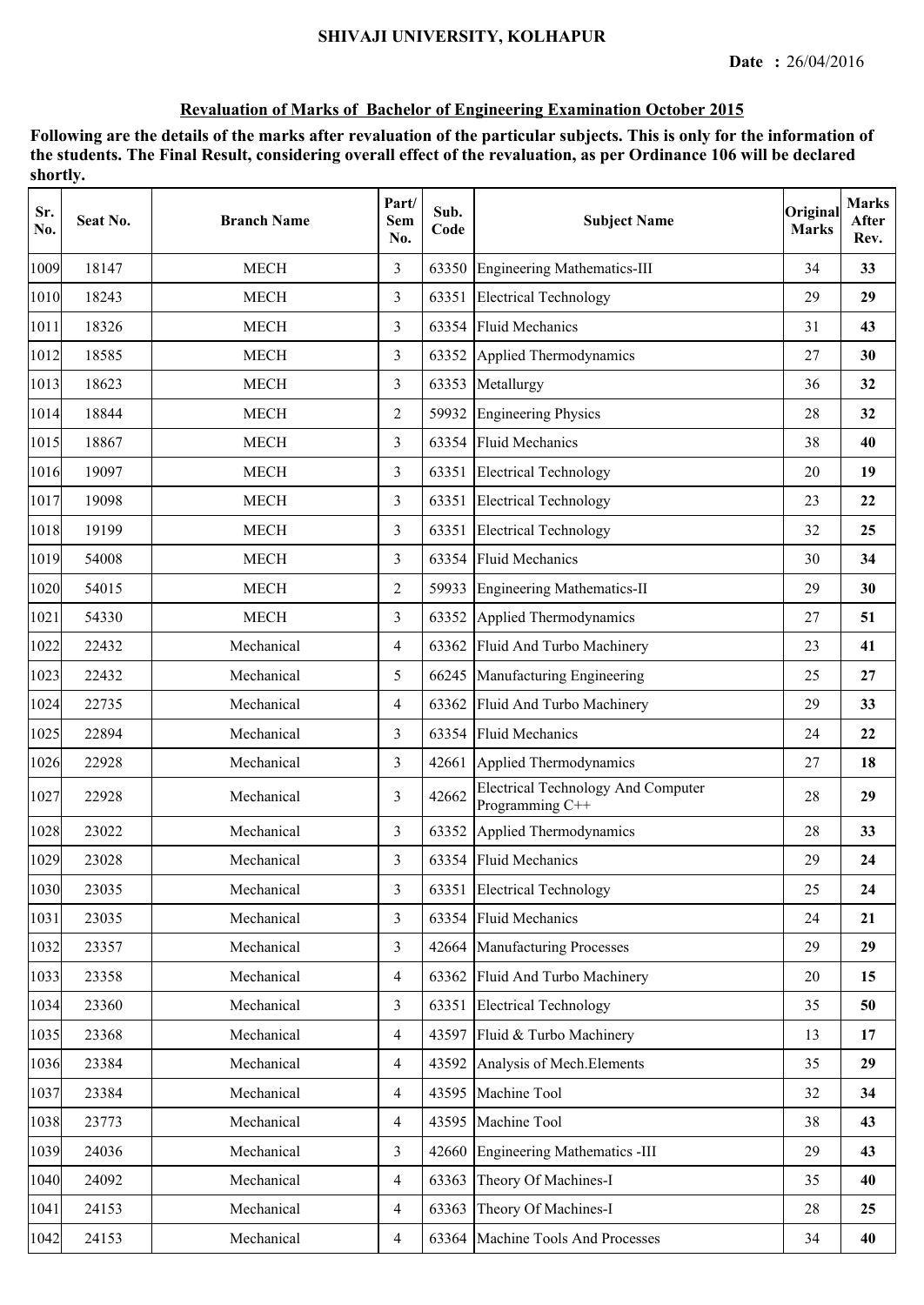| Sr.<br>No. | Seat No. | <b>Branch Name</b> | Part/<br>Sem<br>No. | Sub.<br>Code | <b>Subject Name</b>                                          | Original<br><b>Marks</b> | <b>Marks</b><br>After<br>Rev. |
|------------|----------|--------------------|---------------------|--------------|--------------------------------------------------------------|--------------------------|-------------------------------|
| 1043       | 24163    | Mechanical         | 5                   | 66245        | Manufacturing Engineering                                    | 25                       | 40                            |
| 1044       | 24304    | Mechanical         | 4                   | 63363        | Theory Of Machines-I                                         | 35                       | 40                            |
| 1045       | 24342    | Mechanical         | $\overline{4}$      | 63361        | Analysis Of Mechanical Elements                              | 17                       | 25                            |
| 1046       | 24342    | Mechanical         | $\overline{4}$      | 63362        | Fluid And Turbo Machinery                                    | 17                       | 23                            |
| 1047       | 24470    | Mechanical         | 5                   | 66242        | Theory of Machine - II                                       | 33                       | 26                            |
| 1048       | 24474    | Mechanical         | 3                   |              | 63350 Engineering Mathematics-III                            | 40                       | 43                            |
| 1049       | 24474    | Mechanical         | 3                   |              | 63354 Fluid Mechanics                                        | 40                       | 40                            |
| 1050       | 24474    | Mechanical         | $\overline{4}$      | 63361        | Analysis Of Mechanical Elements                              | 24                       | 23                            |
| 1051       | 24774    | Mechanical         | 3                   | 63350        | Engineering Mathematics-III                                  | 33                       | 40                            |
| 1052       | 24782    | Mechanical         | 3                   | 63354        | <b>Fluid Mechanics</b>                                       | 29                       | 40                            |
| 1053       | 24786    | Mechanical         | 3                   |              | 63350 Engineering Mathematics-III                            | 27                       | 28                            |
| 1054       | 24921    | Mechanical         | $\overline{4}$      | 63362        | Fluid And Turbo Machinery                                    | 28                       | 33                            |
| 1055       | 25006    | Mechanical         | 3                   | 42665        | <b>Fluid Mechanics</b>                                       | 23                       | 21                            |
| 1056       | 25043    | Mechanical         | 3                   | 63353        | Metallurgy                                                   | 35                       | 43                            |
| 1057       | 25143    | Mechanical         | 3                   | 63351        | <b>Electrical Technology</b>                                 | 25                       | 41                            |
| 1058       | 25143    | Mechanical         | 3                   | 63354        | <b>Fluid Mechanics</b>                                       | 32                       | 32                            |
| 1059       | 25145    | Mechanical         | 3                   | 63351        | <b>Electrical Technology</b>                                 | 27                       | 44                            |
| 1060       | 25145    | Mechanical         | 3                   | 63354        | <b>Fluid Mechanics</b>                                       | 25                       | 28                            |
| 1061       | 25548    | Mechanical         | 5                   | 66242        | Theory of Machine - II                                       | 25                       | 27                            |
| 1062       | 25548    | Mechanical         | 5                   | 66245        | Manufacturing Engineering                                    | 33                       | 21                            |
| 1063       | 25666    | Mechanical         | 3                   | 63354        | <b>Fluid Mechanics</b>                                       | 14                       | 16                            |
| 1064       | 25683    | Mechanical         | 3                   |              | 63354 Fluid Mechanics                                        | 12                       | 31                            |
| 1065       | 25693    | Mechanical         | 3                   |              | 63354 Fluid Mechanics                                        | 27                       | 30                            |
| 1066       | 25693    | Mechanical         | $\overline{4}$      | 63361        | Analysis Of Mechanical Elements                              | 33                       | 29                            |
| 1067       | 25794    | Mechanical         | $\overline{4}$      | 63363        | Theory Of Machines-I                                         | 27                       | 40                            |
| 1068       | 25811    | Mechanical         | 3                   | 63354        | <b>Fluid Mechanics</b>                                       | 24                       | 26                            |
| 1069       | 26055    | Mechanical         | $\overline{3}$      | 63350        | Engineering Mathematics-III                                  | 33                       | 33                            |
| 1070       | 26168    | Mechanical         | $\overline{4}$      | 43597        | Fluid & Turbo Machinery                                      | 32                       | 40                            |
| 1071       | 26174    | Mechanical         | 3                   | 42662        | <b>Electrical Technology And Computer</b><br>Programming C++ | 31                       | 42                            |
| 1072       | 26184    | Mechanical         | $\overline{3}$      | 42660        | Engineering Mathematics -III                                 | 33                       | 33                            |
| 1073       | 26378    | Mechanical         | $\overline{3}$      | 63350        | Engineering Mathematics -III                                 | 18                       | 20                            |
| 1074       | 26378    | Mechanical         | $\overline{4}$      | 43592        | Analysis of Mech. Elements                                   | 7                        | 14                            |
| 1075       | 26378    | Mechanical         | $\overline{4}$      | 43593        | <b>Numerical Methods</b>                                     | 36                       | 22                            |
| 1076       | 26382    | Mechanical         | $\overline{3}$      | 63354        | <b>Fluid Mechanics</b>                                       | 34                       | 34                            |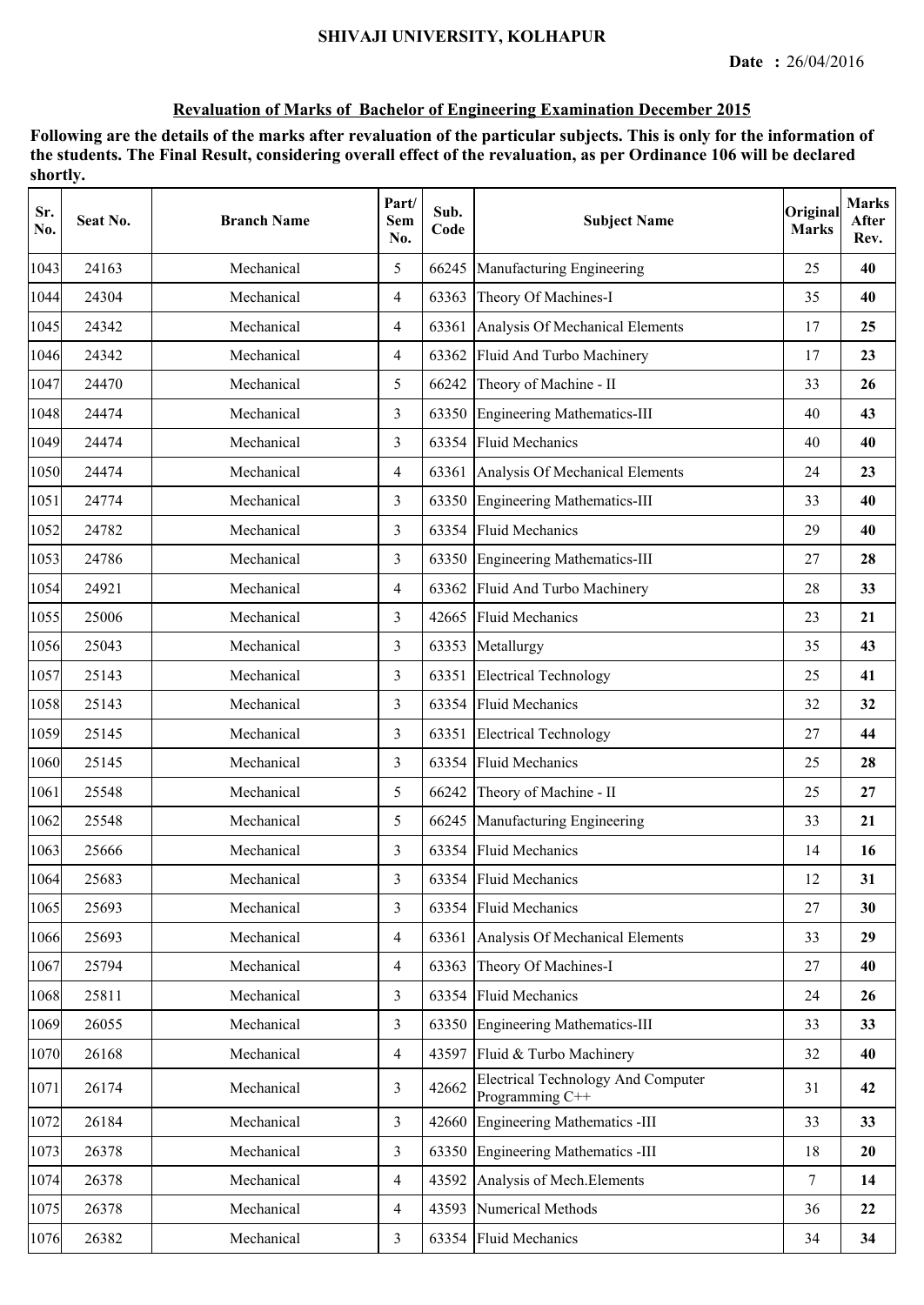| Sr.<br>No. | Seat No. | <b>Branch Name</b> | Part/<br>Sem<br>No. | Sub.<br>Code | <b>Subject Name</b>                   | Original<br><b>Marks</b> | <b>Marks</b><br>After<br>Rev. |
|------------|----------|--------------------|---------------------|--------------|---------------------------------------|--------------------------|-------------------------------|
| 1077       | 26402    | Mechanical         | 3                   | 42660        | Engineering Mathematics -III          | 4                        | $\overline{\mathbf{4}}$       |
| 1078       | 26661    | Mechanical         | $\overline{4}$      | 63360        | Applied Numerical Method              | 31                       | 32                            |
| 1079       | 26806    | Mechanical         | 5                   | 66245        | Manufacturing Engineering             | 33                       | 42                            |
| 1080       | 26813    | Mechanical         | $\overline{4}$      |              | 63361 Analysis Of Mechanical Elements | 26                       | 31                            |
| 1081       | 26827    | Mechanical         | $\overline{4}$      |              | 63362 Fluid And Turbo Machinery       | 23                       | 40                            |
| 1082       | 26827    | Mechanical         | $\overline{4}$      |              | 63363 Theory Of Machines-I            | 29                       | 43                            |
| 1083       | 26867    | Mechanical         | 5                   | 45564        | Metrology & Quality Control           | 35                       | 40                            |
| 1084       | 26869    | Mechanical         | $\overline{4}$      |              | 43596 Theory of Machines-I            | 37                       | 20                            |
| 1085       | 27507    | Mechanical         | 5                   | 66241        | Control Engineering                   | 30                       | 29                            |
| 1086       | 27507    | Mechanical         | 5                   | 66242        | Theory of Machine - II                | 32                       | 43                            |
| 1087       | 27509    | Mechanical         | $\overline{4}$      | 63361        | Analysis Of Mechanical Elements       | 26                       | 36                            |
| 1088       | 27509    | Mechanical         | $\overline{4}$      | 63362        | Fluid And Turbo Machinery             | 25                       | 26                            |
| 1089       | 27513    | Mechanical         | $\overline{4}$      |              | 43596 Theory of Machines-I            | 29                       | 14                            |
| 1090       | 27513    | Mechanical         | 5                   | 66242        | Theory of Machine - II                | 33                       | 29                            |
| 1091       | 27533    | Mechanical         | $\overline{4}$      | 63361        | Analysis Of Mechanical Elements       | 22                       | 27                            |
| 1092       | 27535    | Mechanical         | $\overline{4}$      | 63363        | Theory Of Machines-I                  | 29                       | 43                            |
| 1093       | 27539    | Mechanical         | $\overline{4}$      | 63362        | Fluid And Turbo Machinery             | 29                       | 30                            |
| 1094       | 27539    | Mechanical         | 5                   | 66244        | Machine Design - I                    | 26                       | 30                            |
| 1095       | 27660    | Mechanical         | 5                   | 66245        | Manufacturing Engineering             | 28                       | 29                            |
| 1096       | 27662    | Mechanical         | $\overline{3}$      |              | 42660 Engineering Mathematics -III    | 26                       | 26                            |
| 1097       | 27685    | Mechanical         | $\overline{4}$      |              | 63361 Analysis Of Mechanical Elements | 27                       | 35                            |
| 1098       | 27710    | Mechanical         | 5                   |              | 48709 Control Engineering             | 26                       | 27                            |
| 1099       | 27967    | Mechanical         | $\overline{4}$      |              | 63361 Analysis Of Mechanical Elements | 26                       | 34                            |
| 1100       | 27978    | Mechanical         | 5                   |              | 66245 Manufacturing Engineering       | 32                       | 27                            |
| 1101       | 27980    | Mechanical         | 5                   |              | 66243 Heat and Mass Transfer          | 21                       | 40                            |
| 1102       | 28298    | Mechanical         | $\overline{4}$      |              | 43592 Analysis of Mech. Elements      | 26                       | 31                            |
| 1103       | 28298    | Mechanical         | $\overline{4}$      |              | 43596 Theory of Machines-I            | 19                       | 20                            |
| 1104       | 28298    | Mechanical         | 5                   | 66241        | Control Engineering                   | 22                       | 40                            |
| 1105       | 28298    | Mechanical         | 5                   |              | 66243 Heat and Mass Transfer          | 32                       | 35                            |
| 1106       | 28319    | Mechanical         | $\overline{4}$      | 63361        | Analysis Of Mechanical Elements       | 28                       | 36                            |
| 1107       | 28319    | Mechanical         | $\overline{4}$      | 63364        | Machine Tools And Processes           | 31                       | 36                            |
| 1108       | 28321    | Mechanical         | 3                   | 63354        | <b>Fluid Mechanics</b>                | 30                       | 28                            |
| 1109       | 28353    | Mechanical         | 5                   | 66242        | Theory of Machine - II                | 36                       | 40                            |
| 1110       | 28359    | Mechanical         | $\overline{3}$      | 63350        | Engineering Mathematics -III          | 25                       | 33                            |
| 1111       | 28366    | Mechanical         | 5                   | 66245        | Manufacturing Engineering             | 36                       | 40                            |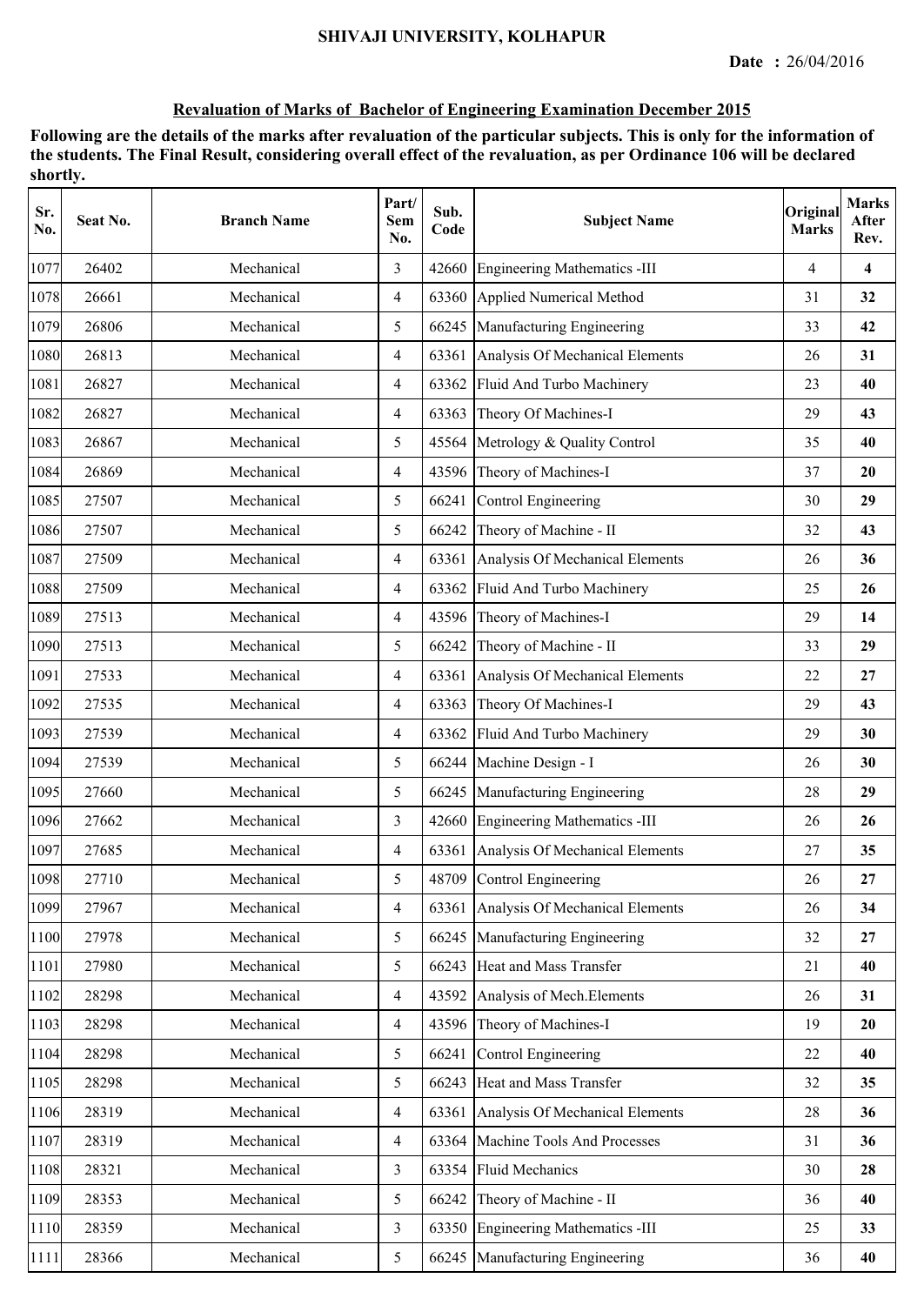| Sr.<br>No. | Seat No. | <b>Branch Name</b> | Part/<br>Sem<br>No. | Sub.<br>Code | <b>Subject Name</b>                                          | Original<br><b>Marks</b> | <b>Marks</b><br>After<br>Rev. |
|------------|----------|--------------------|---------------------|--------------|--------------------------------------------------------------|--------------------------|-------------------------------|
| 1112       | 28601    | Mechanical         | $\overline{4}$      | 63362        | Fluid And Turbo Machinery                                    | 29                       | 40                            |
| 1113       | 28718    | Mechanical         | $\overline{4}$      | 43593        | Numerical Methods                                            | 29                       | 40                            |
| 1114       | 29078    | Mechanical         | 3                   |              | 63350 Engineering Mathematics -III                           | 25                       | 27                            |
| 1115       | 29078    | Mechanical         | $\overline{4}$      |              | 43594 Metallurgy                                             | 23                       | 41                            |
| 1116       | 29078    | Mechanical         | $\overline{4}$      |              | 43596 Theory of Machines-I                                   | 27                       | 17                            |
| 1117       | 29078    | Mechanical         | 5                   |              | 66243 Heat and Mass Transfer                                 | 27                       | 29                            |
| 1118       | 29078    | Mechanical         | 5                   | 66244        | Machine Design - I                                           | 29                       | 40                            |
| 1119       | 29368    | Mechanical         | 5                   | 66242        | Theory of Machine - II                                       | 32                       | 33                            |
| 1120       | 29395    | Mechanical         | 5                   | 66242        | Theory of Machine - II                                       | 26                       | 37                            |
| 1121       | 29601    | Mechanical         | 5                   | 66243        | Heat and Mass Transfer                                       | 25                       | 43                            |
| 1122       | 29602    | Mechanical         | 5                   | 66243        | Heat and Mass Transfer                                       | 17                       | 45                            |
| 1123       | 29872    | Mechanical         | 3                   | 63351        | <b>Electrical Technology And Computer</b><br>Programming C++ | 23                       | 33                            |
| 1124       | 29872    | Mechanical         | 5                   |              | 66243 Heat and Mass Transfer                                 | 29                       | 33                            |
| 1125       | 29885    | Mechanical         | $\overline{4}$      |              | 43596 Theory of Machines-I                                   | 21                       | 22                            |
| 1126       | 29885    | Mechanical         | 5                   | 66242        | Theory of Machine - II                                       | 32                       | 38                            |
| 1127       | 29885    | Mechanical         | 5                   | 66244        | Machine Design - I                                           | 30                       | 32                            |
| 1128       | 29887    | Mechanical         | 3                   | 63354        | <b>Fluid Mechanics</b>                                       | 27                       | 22                            |
| 1129       | 29910    | Mechanical         | 3                   | 42662        | <b>Electrical Technology And Computer</b><br>Programming C++ | 22                       | 24                            |
| 1130       | 29910    | Mechanical         | 5                   | 66242        | Theory of Machine - II                                       | 22                       | 36                            |
| 1131       | 30061    | Mechanical         | 3                   | 42662        | <b>Electrical Technology And Computer</b><br>Programming C++ | 23                       | 30                            |
| 1132       | 30078    | Mechanical         | 3                   |              | 63352 Applied Thermodynamics                                 | 27                       | 18                            |
| 1133       | 30078    | Mechanical         | 5                   | 66242        | Theory of Machine - II                                       | 28                       | 23                            |
| 1134       | 30078    | Mechanical         | 5                   |              | 66243 Heat and Mass Transfer                                 | 27                       | 20                            |
| 1135       | 30572    | Mechanical         | $\overline{4}$      | 63361        | Analysis Of Mechanical Elements                              | 30                       | 33                            |
| 1136       | 30667    | Mechanical         | $\overline{4}$      | 63364        | Machine Tools And Processes                                  | 29                       | 31                            |
| 1137       | 30667    | Mechanical         | 5                   | 66242        | Theory of Machine - II                                       | 34                       | 35                            |
| 1138       | 30672    | Mechanical         | $\overline{4}$      | 43592        | Analysis of Mech. Elements                                   | 24                       | 40                            |
| 1139       | 30672    | Mechanical         | $\overline{4}$      | 43593        | Numerical Methods                                            | 23                       | 21                            |
| 1140       | 30673    | Mechanical         | $\overline{4}$      | 43593        | Numerical Methods                                            | 24                       | 18                            |
| 1141       | 30761    | Mechanical         | $\overline{4}$      | 43596        | Theory of Machines-I                                         | 29                       | 34                            |
| 1142       | 30782    | Mechanical         | 5                   | 66242        | Theory of Machine - II                                       | 34                       | 42                            |
| 1143       | 30816    | Mechanical         | $\overline{4}$      | 43593        | Numerical Methods                                            | 28                       | 37                            |
| 1144       | 30817    | Mechanical         | 5                   | 66242        | Theory of Machine - II                                       | 17                       | 36                            |
| 1145       | 30818    | Mechanical         | 5                   | 66242        | Theory of Machine - II                                       | 32                       | 42                            |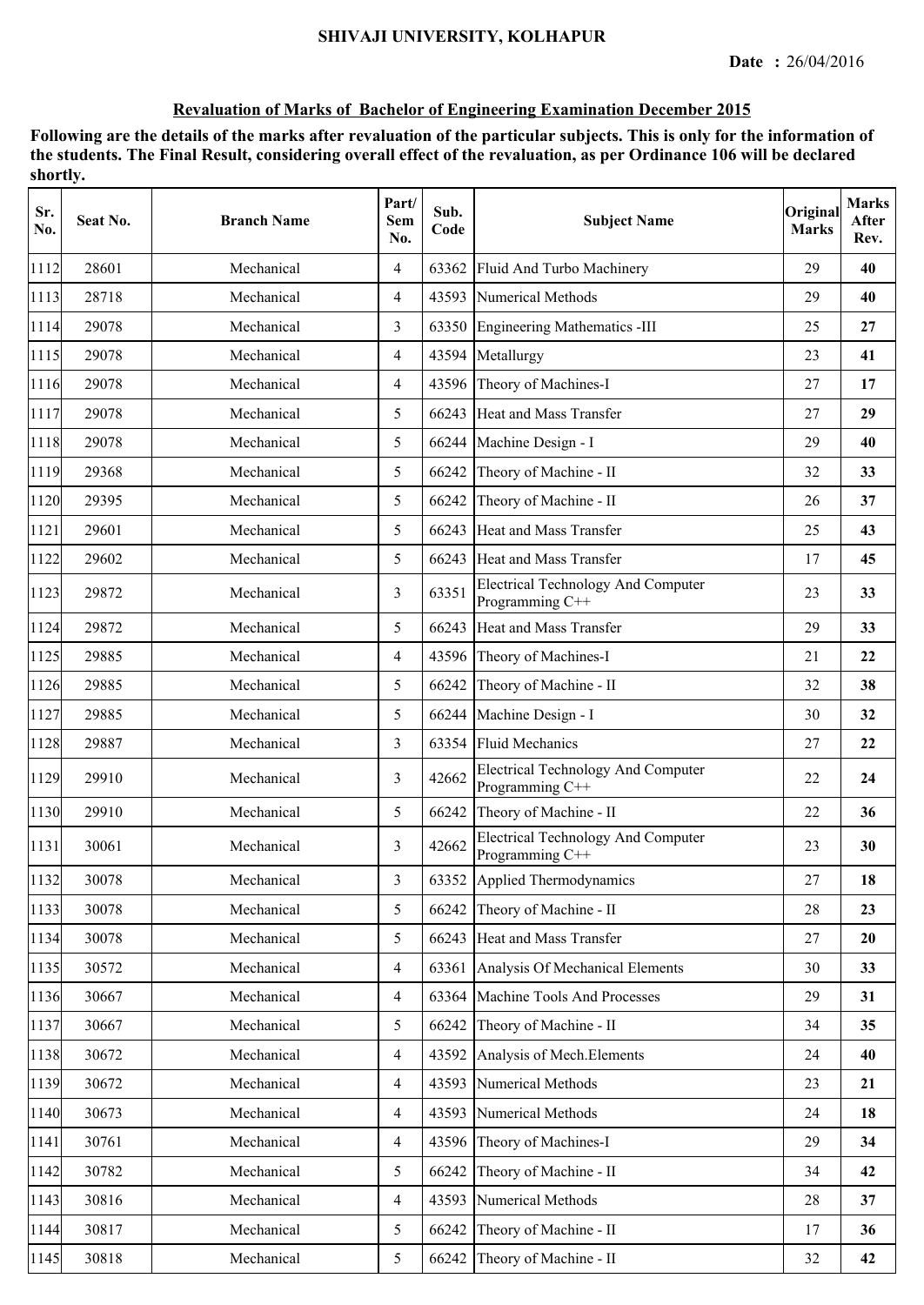| Sr.<br>No. | Seat No. | <b>Branch Name</b> | Part/<br>Sem<br>No. | Sub.<br>Code | <b>Subject Name</b>                                          | Original<br><b>Marks</b> | <b>Marks</b><br>After<br>Rev. |
|------------|----------|--------------------|---------------------|--------------|--------------------------------------------------------------|--------------------------|-------------------------------|
| 1146       | 30854    | Mechanical         | 5                   | 66244        | Machine Design - I                                           | 33                       | 40                            |
| 1147       | 30868    | Mechanical         | 3                   | 63350        | <b>Engineering Mathematics -III</b>                          | 27                       | 19                            |
| 1148       | 30868    | Mechanical         | 5                   | 48709        | Control Engineering                                          | 25                       | 31                            |
| 1149       | 30937    | Mechanical         | $\overline{4}$      | 63362        | Fluid And Turbo Machinery                                    | 26                       | 35                            |
| 1150       | 30937    | Mechanical         | 5                   | 66242        | Theory of Machine - II                                       | 29                       | 40                            |
| 1151       | 30938    | Mechanical         | $\overline{4}$      |              | 63362 Fluid And Turbo Machinery                              | 28                       | 40                            |
| 1152       | 30951    | Mechanical         | 5                   | 66242        | Theory of Machine - II                                       | 29                       | 26                            |
| 1153       | 31081    | Mechanical         | 5                   | 66245        | Manufacturing Engineering                                    | 31                       | 29                            |
| 1154       | 31089    | Mechanical         | 3                   | 63353        | Metallurgy                                                   | 27                       | 23                            |
| 1155       | 31089    | Mechanical         | $\overline{4}$      | 63361        | Analysis Of Mechanical Elements                              | 34                       | 32                            |
| 1156       | 31089    | Mechanical         | 5                   | 66241        | Control Engineering                                          | 35                       | 36                            |
| 1157       | 31089    | Mechanical         | 5                   | 66245        | Manufacturing Engineering                                    | 30                       | 42                            |
| 1158       | 31095    | Mechanical         | $\overline{4}$      |              | 63360 Applied Numerical Method                               | 34                       | 20                            |
| 1159       | 31097    | Mechanical         | 5                   |              | 66245 Manufacturing Engineering                              | 31                       | 52                            |
| 1160       | 31241    | Mechanical         | 5                   |              | 66245 Manufacturing Engineering                              | 36                       | 41                            |
| 1161       | 31248    | Mechanical         | 3                   | 42660        | <b>Engineering Mathematics -III</b>                          | 24                       | 33                            |
| 1162       | 31254    | Mechanical         | 3                   | 66241        | <b>Engineering Mathematics -III</b>                          | 22                       | 26                            |
| 1163       | 31284    | Mechanical         | 3                   | 63350        | <b>Engineering Mathematics -III</b>                          | 28                       | 48                            |
| 1164       | 31293    | Mechanical         | 3                   | 42661        | Applied Thermodynamics                                       | 26                       | 40                            |
| 1165       | 31370    | Mechanical         | $\overline{4}$      | 63361        | Analysis Of Mechanical Elements                              | 26                       | 22                            |
| 1166       | 31430    | Mechanical         | 3                   |              | 43592 Engineering Mathematics -III                           | 29                       | 40                            |
| 1167       | 31447    | Mechanical         | 3                   |              | 63350 Engineering Mathematics-III                            | 22                       | 33                            |
| 1168       | 31571    | Mechanical         | $\overline{4}$      | 43592        | Analysis of Mech. Elements                                   | 27                       | 32                            |
| 1169       | 31580    | Mechanical         | $\overline{4}$      | 43595        | Machine Tool                                                 | 31                       | 40                            |
| 1170       | 31580    | Mechanical         | $\overline{4}$      | 43596        | Theory of Machines-I                                         | 27                       | 15                            |
| 1171       | 31655    | Mechanical         | 3                   | 63350        | <b>Engineering Mathematics - III</b>                         | 21                       | 42                            |
| 1172       | 31681    | Mechanical         | $\overline{3}$      | 63352        | Applied Thermodynamics                                       | 23                       | 45                            |
| 1173       | 31899    | Mechanical         | $\overline{4}$      | 63361        | Analysis Of Mechanical Elements                              | 21                       | 25                            |
| 1174       | 31908    | Mechanical         | 5                   | 66245        | Manufacturing Engineering                                    | 28                       | 34                            |
| 1175       | 31926    | Mechanical         | 3                   |              | 63350 Engineering Mathematics -III                           | 24                       | 40                            |
| 1176       | 31926    | Mechanical         | 5                   | 66241        | Control Engineering                                          | 26                       | 40                            |
| 1177       | 31926    | Mechanical         | 5                   | 66242        | Theory of Machine - II                                       | 33                       | 34                            |
| 1178       | 31932    | Mechanical         | 3                   | 66241        | <b>Electrical Technology And Computer</b><br>Programming C++ | 26                       | 42                            |
| 1179       | 31946    | Mechanical         | $\overline{4}$      | 43596        | Theory of Machines-I                                         | 26                       | 33                            |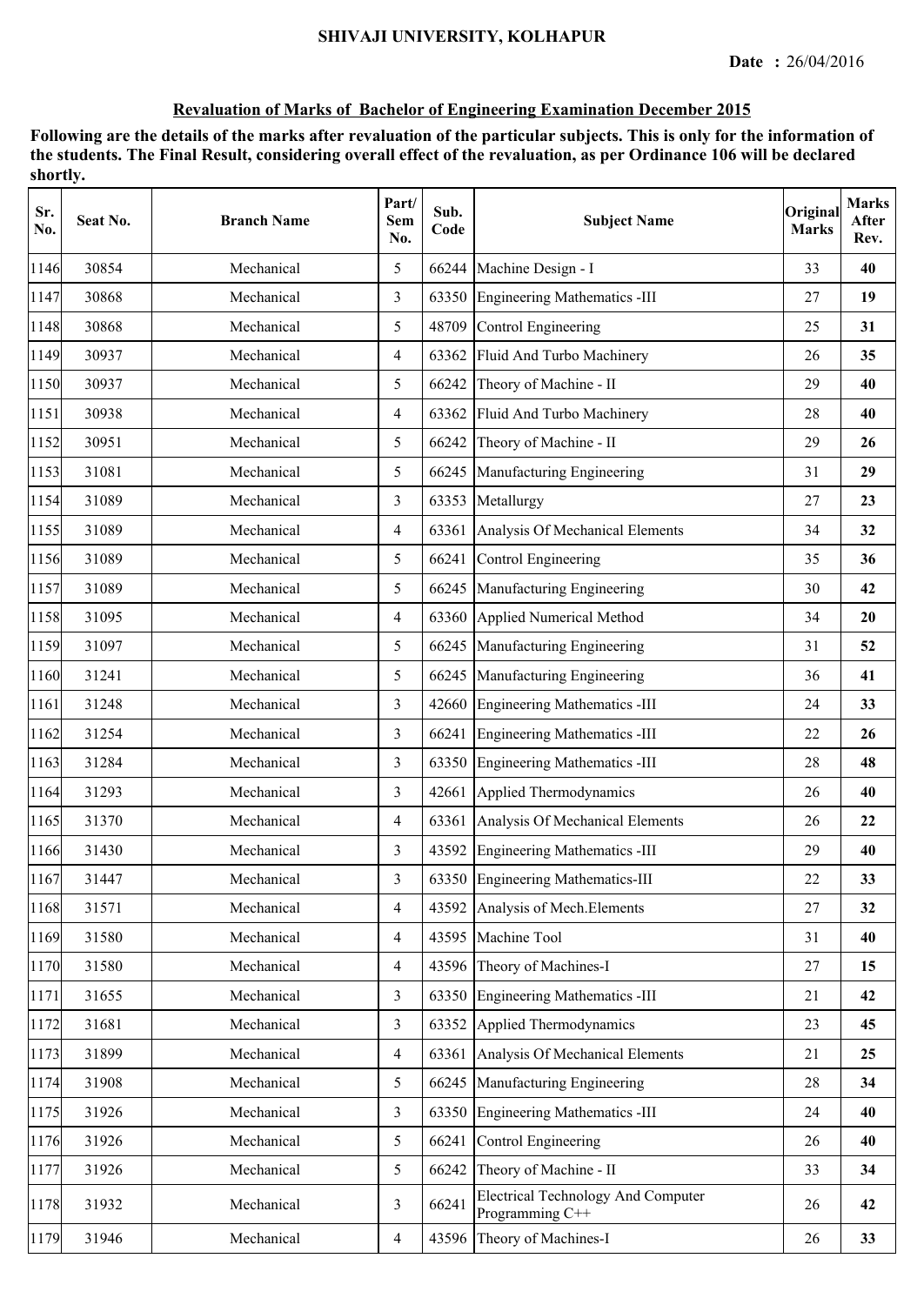| Sr.<br>No. | Seat No. | <b>Branch Name</b> | Part/<br>Sem<br>No. | Sub.<br>Code | <b>Subject Name</b>                   | Original<br><b>Marks</b> | <b>Marks</b><br>After<br>Rev. |
|------------|----------|--------------------|---------------------|--------------|---------------------------------------|--------------------------|-------------------------------|
| 1180       | 31955    | Mechanical         | 5                   |              | 45550 Heat and Mass Transfer          | 28                       | 29                            |
| 1181       | 32307    | Mechanical         | $\overline{4}$      |              | 43597 Fluid & Turbo Machinery         | 28                       | 23                            |
| 1182       | 32313    | Mechanical         | $\overline{4}$      |              | 63361 Analysis Of Mechanical Elements | 25                       | 32                            |
| 1183       | 32313    | Mechanical         | 5                   | 66241        | Control Engineering                   | 29                       | 40                            |
| 1184       | 32313    | Mechanical         | 5                   |              | 66243 Heat and Mass Transfer          | 24                       | 21                            |
| 1185       | 32345    | Mechanical         | $\overline{4}$      | 63362        | Fluid And Turbo Machinery             | 26                       | 30                            |
| 1186       | 32667    | Mechanical         | 5                   | 66242        | Theory of Machine - II                | 32                       | 45                            |
| 1187       | 32675    | Mechanical         | 5                   | 66242        | Theory of Machine - II                | 22                       | 24                            |
| 1188       | 32679    | Mechanical         | 4                   | 63364        | Machine Tools And Processes           | 25                       | 34                            |
| 1189       | 32682    | Mechanical         | $\overline{4}$      | 43596        | Theory of Machines-I                  | 26                       | 33                            |
| 1190       | 32692    | Mechanical         | $\overline{4}$      | 63364        | Machine Tools And Processes           | 26                       | 43                            |
| 1191       | 32702    | Mechanical         | 5                   | 66242        | Theory of Machine - II                | 29                       | 40                            |
| 1192       | 32704    | Mechanical         | $\overline{4}$      |              | 43593 Numerical Methods               | 22                       | 22                            |
| 1193       | 32704    | Mechanical         | 4                   |              | 43596 Theory of Machines-I            | 22                       | 15                            |
| 1194       | 32704    | Mechanical         | 5                   | 66242        | Theory of Machine - II                | 28                       | 40                            |
| 1195       | 32706    | Mechanical         | 5                   | 66242        | Theory of Machine - II                | 38                       | 38                            |
| 1196       | 32706    | Mechanical         | 5                   | 66244        | Machine Design - I                    | 35                       | 48                            |
| 1197       | 32716    | Mechanical         | 5                   | 66242        | Theory of Machine - II                | 29                       | 42                            |
| 1198       | 32731    | Mechanical         | 5                   | 66242        | Theory of Machine - II                | 33                       | 45                            |
| 1199       | 32731    | Mechanical         | 5                   |              | 66244 Machine Design - I              | 25                       | 29                            |
| 1200       | 32732    | Mechanical         | 3                   |              | 63350 Engineering Mathematics -III    | 20                       | 26                            |
| 1201       | 32951    | Mechanical         | 5                   |              | 48709 Control Engineering             | 17                       | 28                            |
| 1202       | 32979    | Mechanical         | $\overline{4}$      |              | 63360 Applied Numerical Method        | 27                       | 31                            |
| 1203       | 32996    | Mechanical         | 5                   | 66243        | Heat and Mass Transfer                | 28                       | 32                            |
| 1204       | 32996    | Mechanical         | 5                   | 66244        | Machine Design - I                    | 38                       | 33                            |
| 1205       | 33004    | Mechanical         | 4                   | 63361        | Analysis Of Mechanical Elements       | 32                       | 35                            |
| 1206       | 33245    | Mechanical         | 5                   | 45551        | Machine Design-I                      | 32                       | 28                            |
| 1207       | 33245    | Mechanical         | 6                   |              | 45570 I.C. Engines                    | 34                       | 25                            |
| 1208       | 33248    | Mechanical         | 3                   |              | 63350 Engineering Mathematics -III    | 23                       | 35                            |
| 1209       | 33427    | Mechanical         | $\overline{4}$      | 63362        | Fluid And Turbo Machinery             | 30                       | 35                            |
| 1210       | 35396    | Mechanical         | 5                   | 66245        | Manufacturing Engineering             | 56                       | 61                            |
| 1211       | 35450    | Mechanical         | 5                   | 66243        | Heat and Mass Transfer                | 27                       | 37                            |
| 1212       | 35905    | Mechanical         | 5                   |              | 45550 Heat and Mass Transfer          | 26                       | 30                            |
| 1213       | 36315    | Mechanical         | 5                   | 66243        | Heat and Mass Transfer                | 29                       | 40                            |
| 1214       | 36315    | Mechanical         | 5                   |              | 66245 Manufacturing Engineering       | 35                       | 43                            |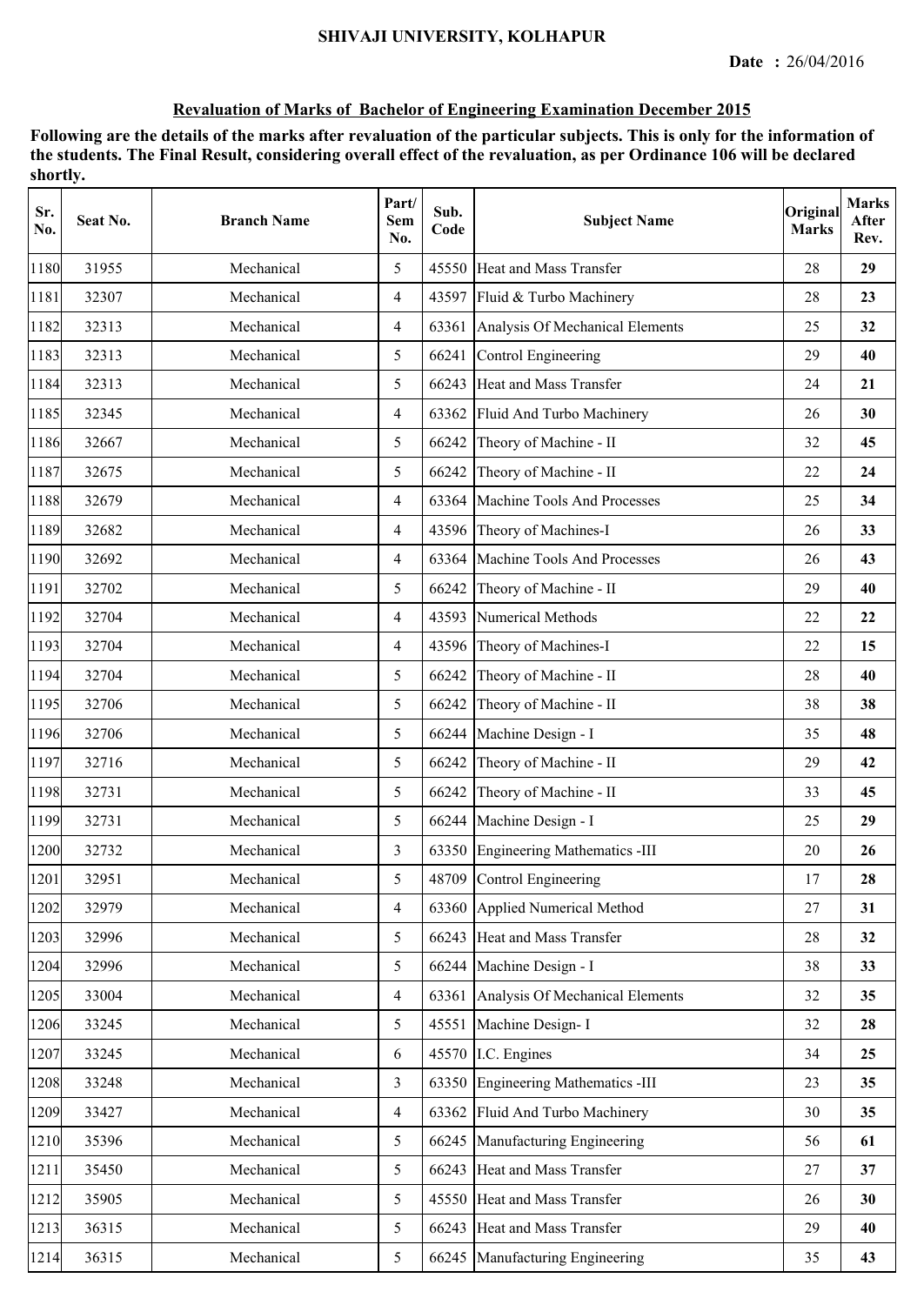| Sr.<br>No. | Seat No. | <b>Branch Name</b> | Part/<br>Sem<br>No. | Sub.<br>Code | <b>Subject Name</b>                          | Original<br><b>Marks</b> | <b>Marks</b><br>After<br>Rev. |
|------------|----------|--------------------|---------------------|--------------|----------------------------------------------|--------------------------|-------------------------------|
| 1215       | 37060    | Mechanical         | 5                   |              | 45550 Heat and Mass Transfer                 | 19                       | 25                            |
| 1216       | 37074    | Mechanical         | 5                   |              | 45550 Heat and Mass Transfer                 | 19                       | 33                            |
| 1217       | 37261    | Mechanical         | 5                   | 66245        | Manufacturing Engineering                    | 43                       | 48                            |
| 1218       | 37304    | Mechanical         | 5                   |              | 66245 Manufacturing Engineering              | 41                       | 65                            |
| 1219       | 37635    | Mechanical         | 5                   |              | 66241 Control Engineering                    | 22                       | 36                            |
| 1220       | 37635    | Mechanical         | 5                   |              | 66244 Machine Design - I                     | 23                       | 29                            |
| 1221       | 37636    | Mechanical         | 5                   | 66241        | Control Engineering                          | 20                       | 29                            |
| 1222       | 37637    | Mechanical         | 5                   | 45549        | Theory of Machine-II                         | 25                       | 27                            |
| 1223       | 37642    | Mechanical         | 5                   | 45549        | Theory of Machine-II                         | 23                       | 27                            |
| 1224       | 37745    | Mechanical         | 5                   | 66242        | Theory of Machine - II                       | 34                       | 31                            |
| 1225       | 37745    | Mechanical         | 5                   | 66245        | Manufacturing Engineering                    | 27                       | 34                            |
| 1226       | 38868    | Mechanical         | 5                   | 66245        | Manufacturing Engineering                    | 35                       | 35                            |
| 1227       | 38938    | Mechanical         | 5                   |              | 66242 Theory of Machine - II                 | 24                       | 35                            |
| 1228       | 39148    | Mechanical         | 6                   | 45573        | Industrial Management And Operation Research | 37                       | 27                            |
| 1229       | 39706    | Mechanical         | 5                   |              | 66243 Heat and Mass Transfer                 | 26                       | 45                            |
| 1230       | 40143    | Mechanical         | 6                   |              | 45570 I.C. Engines                           | 29                       | 40                            |
| 1231       | 40435    | Mechanical         | 5                   | 45549        | Theory of Machine-II                         | 35                       | 28                            |
| 1232       | 40435    | Mechanical         | 5                   |              | 45550 Heat and Mass Transfer                 | 14                       | 21                            |
| 1233       | 40483    | Mechanical         | 5                   |              | 45550 Heat and Mass Transfer                 | 29                       | 40                            |
| 1234       | 41416    | Mechanical         | 5                   | 45549        | Theory of Machine-II                         | 35                       | 27                            |
| 1235       | 41636    | Mechanical         | 5                   |              | 45551 Machine Design- I                      | 29                       | 46                            |
| 1236       | 41638    | Mechanical         | 7                   |              | 47980 Mechanical System Design               | 37                       | 42                            |
| 1237       | 41658    | Mechanical         | 5                   |              | 45550 Heat and Mass Transfer                 | 31                       | 32                            |
| 1238       | 41775    | Mechanical         | 5                   | 45551        | Machine Design-I                             | 29                       | 43                            |
| 1239       | 41775    | Mechanical         | $\tau$              | 47979        | Refrigeration & Air Conditioning             | 25                       | 42                            |
| 1240       | 41797    | Mechanical         | 5                   | 45549        | Theory of Machine-II                         | 30                       | 23                            |
| 1241       | 42325    | Mechanical         | 5                   |              | 45550 Heat and Mass Transfer                 | 25                       | 33                            |
| 1242       | 42543    | Mechanical         | 5                   | 45549        | Theory of Machine-II                         | 18                       | 12                            |
| 1243       | 42549    | Mechanical         | 5                   | 45549        | Theory of Machine-II                         | 18                       | 13                            |
| 1244       | 42553    | Mechanical         | 5                   |              | 45550 Heat and Mass Transfer                 | 26                       | 32                            |
| 1245       | 42553    | Mechanical         | $\tau$              | 47980        | Mechanical System Design                     | 29                       | 40                            |
| 1246       | 42556    | Mechanical         | 6                   | 45568        | Machine Design II                            | 25                       | 30                            |
| 1247       | 42559    | Mechanical         | 5                   | 45549        | Theory of Machine-II                         | 29                       | 22                            |
| 1248       | 42846    | Mechanical         | $\tau$              | 47979        | Refrigeration & Air Conditioning             | 30                       | 32                            |
| 1249       | 43025    | Mechanical         | $7\phantom{.}$      | 47979        | Refrigeration & Air Conditioning             | 27                       | 29                            |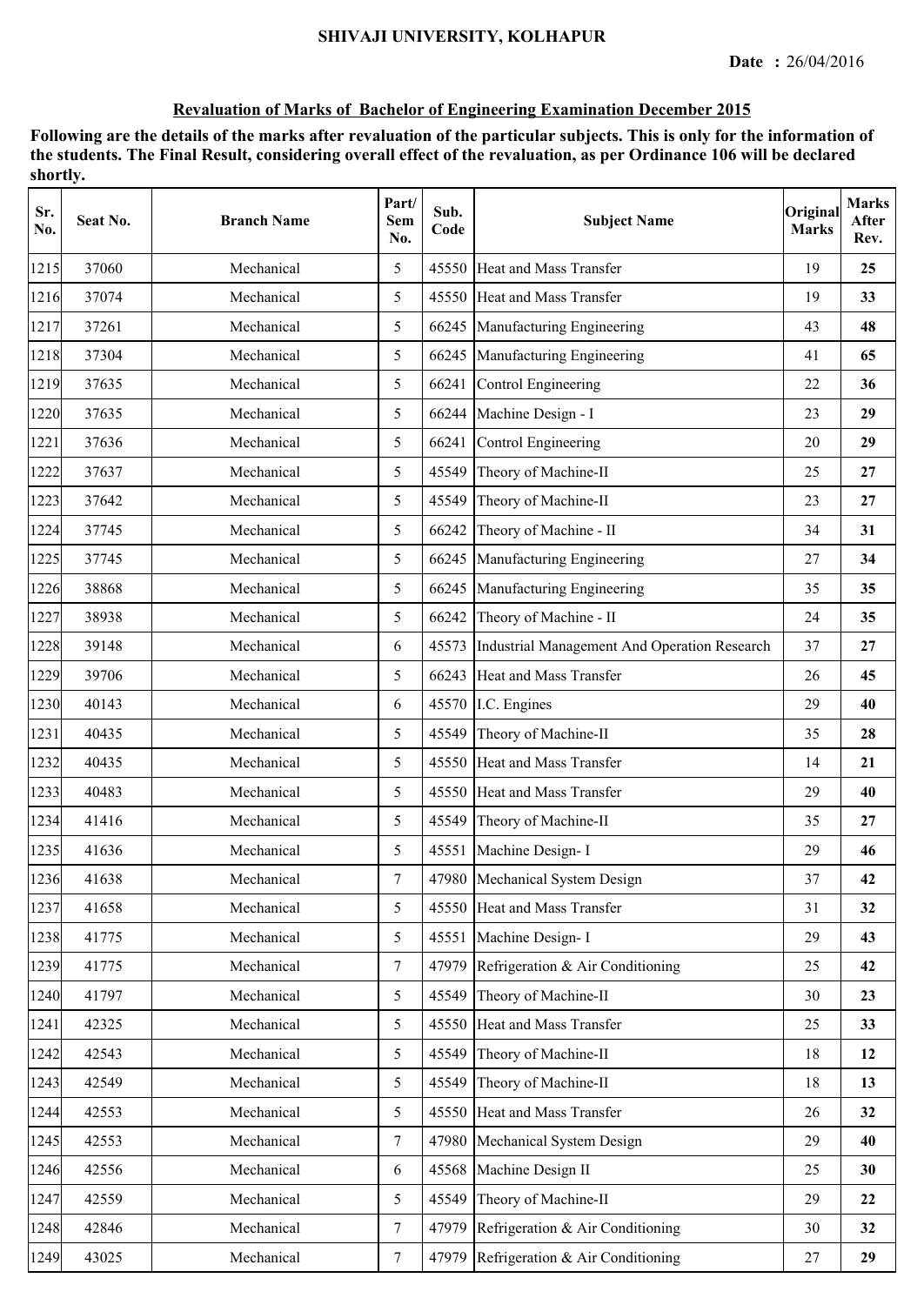| Sr.<br>No. | Seat No. | <b>Branch Name</b> | Part/<br>Sem<br>No. | Sub.<br>Code | <b>Subject Name</b>                    | Original<br><b>Marks</b> | <b>Marks</b><br>After<br>Rev. |
|------------|----------|--------------------|---------------------|--------------|----------------------------------------|--------------------------|-------------------------------|
| 1250       | 43553    | Mechanical         | $\tau$              | 47980        | Mechanical System Design               | 29                       | 29                            |
| 1251       | 43554    | Mechanical         | $\tau$              | 47981        | Finite Element Analysis                | 56                       | 64                            |
| 1252       | 43932    | Mechanical         | 6                   | 45568        | Machine Design II                      | 27                       | 31                            |
| 1253       | 43992    | Mechanical         | 5                   | 45549        | Theory of Machine-II                   | 22                       | 19                            |
| 1254       | 44023    | Mechanical         | 5                   | 45549        | Theory of Machine-II                   | 28                       | 27                            |
| 1255       | 44049    | Mechanical         | 5                   | 45549        | Theory of Machine-II                   | 28                       | 32                            |
| 1256       | 44049    | Mechanical         | $\tau$              | 47981        | <b>Finite Element Analysis</b>         | 59                       | 71                            |
| 1257       | 44134    | Mechanical         | 5                   | 45549        | Theory of Machine-II                   | 34                       | 33                            |
| 1258       | 44134    | Mechanical         | 5                   | 45550        | Heat and Mass Transfer                 | 24                       | 29                            |
| 1259       | 44214    | Mechanical         | 6                   | 45568        | Machine Design II                      | 38                       | 42                            |
| 1260       | 44520    | Mechanical         | 5                   | 45551        | Machine Design-I                       | 36                       | 36                            |
| 1261       | 44520    | Mechanical         | $\tau$              | 47979        | Refrigeration & Air Conditioning       | 36                       | 29                            |
| 1262       | 44520    | Mechanical         | $\tau$              |              | 47980 Mechanical System Design         | 34                       | 26                            |
| 1263       | 44521    | Mechanical         | 5                   |              | 48709 Control Engineering              | 21                       | 48                            |
| 1264       | 44525    | Mechanical         | 5                   | 48709        | Control Engineering                    | 28                       | 47                            |
| 1265       | 44532    | Mechanical         | $\tau$              | 47986        | <b>Total Quality Management</b>        | 30                       | 35                            |
| 1266       | 44709    | Mechanical         | 5                   |              | 45550 Heat and Mass Transfer           | 35                       | 40                            |
| 1267       | 44712    | Mechanical         | $\tau$              |              | 47979 Refrigeration & Air Conditioning | 18                       | 40                            |
| 1268       | 44715    | Mechanical         | $\overline{7}$      | 47979        | Refrigeration & Air Conditioning       | 38                       | 40                            |
| 1269       | 44717    | Mechanical         | 5                   | 45549        | Theory of Machine-II                   | 18                       | 23                            |
| 1270       | 44730    | Mechanical         | 5                   | 45549        | Theory of Machine-II                   | 28                       | 33                            |
| 1271       | 44850    | Mechanical         | 5                   |              | 48709 Control Engineering              | 27                       | 26                            |
| 1272       | 44868    | Mechanical         | 5                   | 48709        | Control Engineering                    | 26                       | 22                            |
| 1273       | 45057    | Mechanical         | 5                   |              | 45550 Heat and Mass Transfer           | 32                       | 40                            |
| 1274       | 45060    | Mechanical         | 6                   | 45569        | Renewable Energy Engineering           | 35                       | 40                            |
| 1275       | 45060    | Mechanical         | $\tau$              |              | 47979 Refrigeration & Air Conditioning | 37                       | 32                            |
| 1276       | 45060    | Mechanical         | $\overline{7}$      | 47980        | Mechanical System Design               | 35                       | 32                            |
| 1277       | 45062    | Mechanical         | 5                   |              | 45550 Heat and Mass Transfer           | 23                       | 40                            |
| 1278       | 45064    | Mechanical         | 5                   |              | 45550 Heat and Mass Transfer           | 23                       | 29                            |
| 1279       | 45074    | Mechanical         | $\tau$              |              | 47984 Automobile Engineering           | 28                       | 27                            |
| 1280       | 45075    | Mechanical         | $\tau$              | 47981        | Finite Element Analysis                | 24                       | 24                            |
| 1281       | 45075    | Mechanical         | $8\,$               | 49417        | Mechatronics                           | 26                       | 21                            |
| 1282       | 45096    | Mechanical         | 5                   | 45549        | Theory of Machine-II                   | 34                       | 40                            |
| 1283       | 45246    | Mechanical         | 5                   | 45550        | Heat and Mass Transfer                 | 21                       | 27                            |
| 1284       | 45251    | Mechanical         | $\overline{7}$      |              | 47986 Total Quality Management         | 41                       | 40                            |